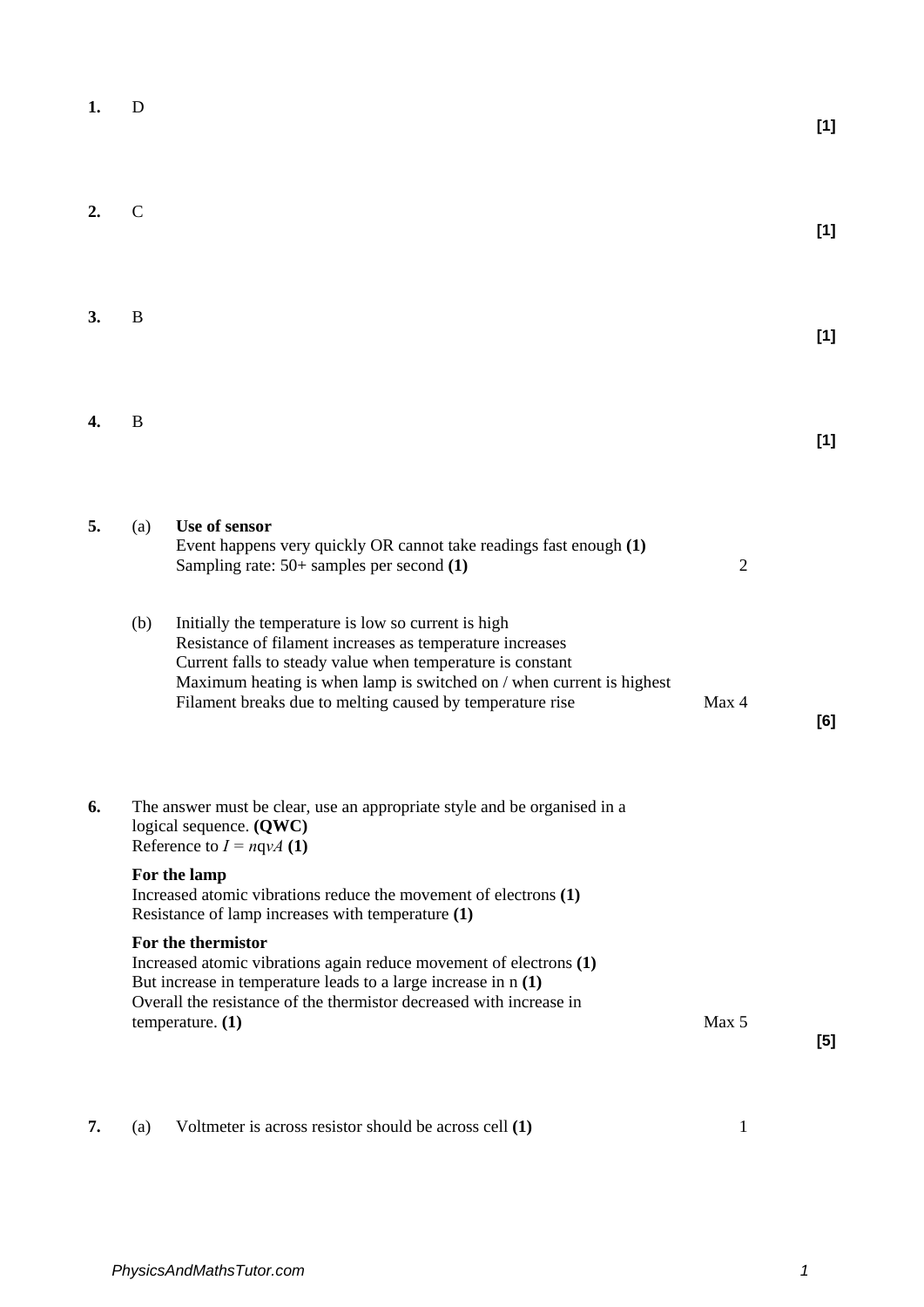| (b) | (i)   | Plot of graph<br>Check any three points (award mark if these are correct) (3)<br>Line of best fit                                                                                            | 3                                                                                                                                                                                                                                                                                                                                                                                                                                                                                                                                                    |       |
|-----|-------|----------------------------------------------------------------------------------------------------------------------------------------------------------------------------------------------|------------------------------------------------------------------------------------------------------------------------------------------------------------------------------------------------------------------------------------------------------------------------------------------------------------------------------------------------------------------------------------------------------------------------------------------------------------------------------------------------------------------------------------------------------|-------|
|     | (ii)  | e.m.f. = $[1.36 - 1.44 V] (1)$                                                                                                                                                               | $\mathbf{1}$                                                                                                                                                                                                                                                                                                                                                                                                                                                                                                                                         |       |
|     | (iii) | Attempt to find gradient (1)<br>Answer $[0.38 - 0.42 \Omega]$ (1)                                                                                                                            | $\sqrt{2}$                                                                                                                                                                                                                                                                                                                                                                                                                                                                                                                                           |       |
| (c) |       |                                                                                                                                                                                              | $\overline{2}$                                                                                                                                                                                                                                                                                                                                                                                                                                                                                                                                       | [9]   |
| (a) |       |                                                                                                                                                                                              | $\mathbf{1}$                                                                                                                                                                                                                                                                                                                                                                                                                                                                                                                                         |       |
| (b) | (i)   | Use of $R = V / I$ current between 75 and 90 ignoring powers of 10 (1)<br>answer 6.7 – 8.0 $\Omega$ (1)<br>Example of answer<br>$R = 0.60 V \div (85 \times 10^{-3}) A$<br>$R = 7.06 \Omega$ | $\overline{2}$                                                                                                                                                                                                                                                                                                                                                                                                                                                                                                                                       |       |
|     | (ii)  | Infinite OR very high OR $\infty$                                                                                                                                                            | $\mathbf{1}$                                                                                                                                                                                                                                                                                                                                                                                                                                                                                                                                         |       |
| (c) |       |                                                                                                                                                                                              | $\mathbf{1}$                                                                                                                                                                                                                                                                                                                                                                                                                                                                                                                                         | $[5]$ |
|     |       |                                                                                                                                                                                              | Intercept would twice value above $(1)$ (accept numerical value $2 \times$ value<br>(b)(ii))<br>Gradient would be twice value above (1) (accept numerical value $2\times$ value<br>(b)(iii))<br>Diode or LED (1)<br><b>ANY ONE</b><br>Rectification / AC to DC / DC supply [not DC appliances]<br>Preventing earth leakage<br>Stabilising power output<br>To protect components<br>A named use of LED if linked to LED as component in (a)(eg<br>calculator display / torch)<br>A voltage controlled switch<br>(Allow current in only one direction) |       |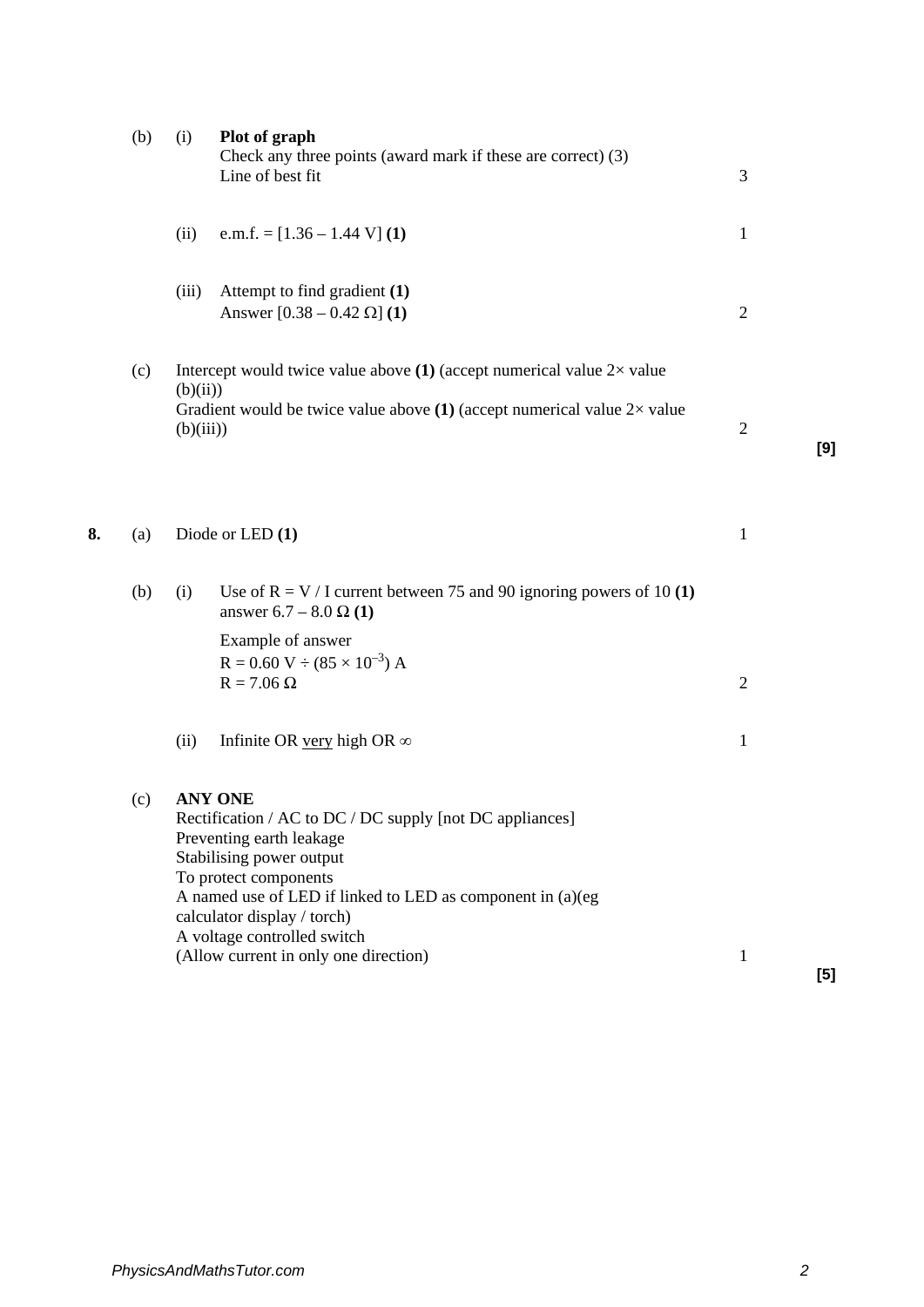**9.** (a) Resistivity definition

Resistivity = resistance  $\times$  (1) × cross sectional area / length **(1)**

*ρ*= *RA*/*l* with symbols defined scores 2/2 equation as above without symbols defined scores ½ equation given as  $R = \frac{\rho l}{A}$  with symbols defined scores 1/2

(1st mark is for linking resistivity to resistance with some other terms) 2

(b) (i) Resistance calculation Converts kW to W **(1)**  Use of  $P = V2/R$  OR  $P = VI$  and  $V = IR(1)$ Resistance = 53  $\Omega$  (1)

### **Example of answer**  $R = (230 \text{ V})^2 \div 1000 \text{ W}$ <br> $R = 53 \Omega$  $R = 53 \Omega$  3

(ii) Length calculation Recall  $R = \rho I/A$  **(1)** Correct substitution of values **(1)**  Length =  $6.3 \text{ m}$  (accept  $6.2 \text{ m}$ ) **(1)** ecf value of R

## **Example of answer**

 $1 = (52.9 \Omega \times 1.3 \times 10^{-7} \text{ m}^2) \div (1.1 \times 10^{-6} \Omega \text{ m})$  $l = 6.3 \text{ m}$  3

### (iii) **Proportion method**

Identifies a smaller diameter is needed **(1)**  Diameter = 0.29 mm **(1) OR Calculation method** Use of formula with  $l =$  half their value in (b)(ii) (1) Diameter = 0.29 mm **(1)**  (Ecf a wrong formula from part ii for full credit)

### **Example of answer**

 $d_{\text{new}} = 0.41$  mm  $\div \sqrt{2}$  $d_{\text{new}} = 0.29 \text{ mm}$  2

**[10]**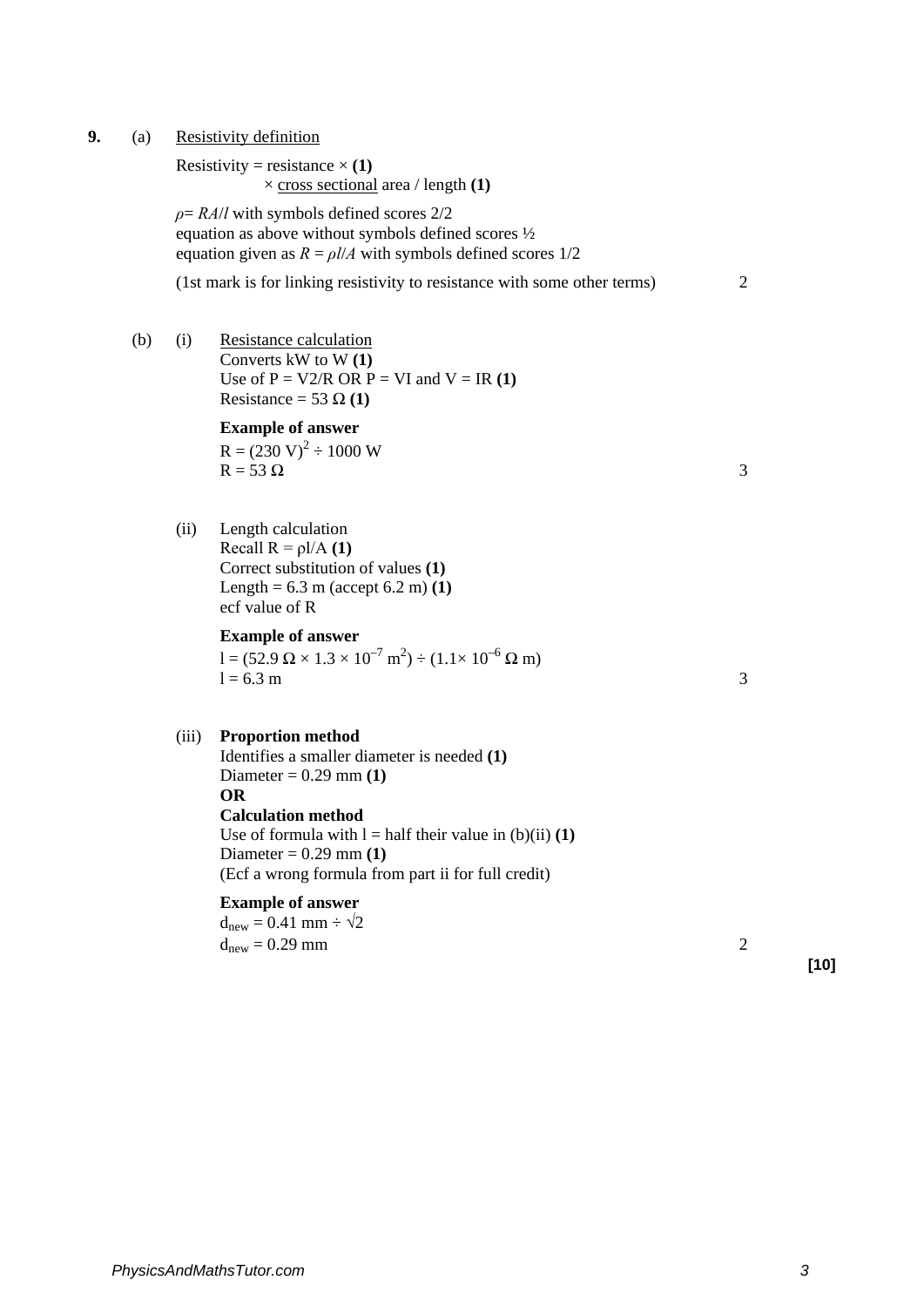| 10. | (a) | <b>OR</b><br>defined | Definition of E.M.F.<br>Energy (conversion) or work done (1)<br>Per unit charge (1)<br>[work done/coulomb 1/2, energy given to a charge 1/2, energy<br>given to a charge of a coulomb 2/2]<br>$E = W/Q(1)$<br>Symbols defined (1)              | <b>OR</b><br>$E = P/I$<br>Symbols                                            |                |
|-----|-----|----------------------|------------------------------------------------------------------------------------------------------------------------------------------------------------------------------------------------------------------------------------------------|------------------------------------------------------------------------------|----------------|
|     |     |                      | $(E = 1$ J/C scores 1)                                                                                                                                                                                                                         | $(E = 1 W/A$ scores 1)                                                       |                |
|     |     |                      | ((Terminal) potential difference when no current is drawn 1/2)                                                                                                                                                                                 |                                                                              | 2              |
|     | (b) | (i)                  | Internal resistance calculation<br>Attempt to find current (1)<br>Pd across $r = 0.2$ V (1)<br>$r = 0.36$ ( $\Omega$ ) (1)<br>[You must follow through the working, I have seen incorrect<br>methods getting 0.36 $\Omega$ ]                   |                                                                              |                |
|     |     |                      | Example of answer<br>$I = 2.8 V \div 5.0 \Omega$<br>$r = (3.0 - 2.8) V \div 0.56 A = 0.36 \Omega$                                                                                                                                              |                                                                              | 3              |
|     |     | (ii)                 | Combined resistance<br>Use of parallel resistor formula (1)<br>Resistance = 3.3 $\Omega$ [accept 3 1/3 but not 10/3] (1)                                                                                                                       |                                                                              | $\overline{2}$ |
|     |     | (iii)                | Voltmeter reading<br>(ecf bii)<br>Current calculation using 3 V with either 3.3 $\Omega$ or 3.7 $\Omega$ (1)<br>Total resistance = 3.7 $\Omega$ [accept 3.66 to 3.73 $\Omega$ ]<br>OR use of $V = E - Ir(1)$<br>Voltmeter reading $= 2.7 V(1)$ |                                                                              |                |
|     |     |                      | <b>OR</b><br>Multiplied by $3.0 V(1)$<br>2.7 V(1)                                                                                                                                                                                              | Potential divider method, ratio of resistors with 3.7 $\Omega$ on bottom (1) |                |
|     |     |                      | Example of answer<br>$R_{\text{total}} = 3.7 \Omega$<br>$I = 3 V \div 3.7 \Omega = 0.81 A$<br>$V_{voltmeter} = 3.3 \Omega \times 0.81 A = 2.7 V$                                                                                               |                                                                              | 3              |
|     |     |                      |                                                                                                                                                                                                                                                |                                                                              |                |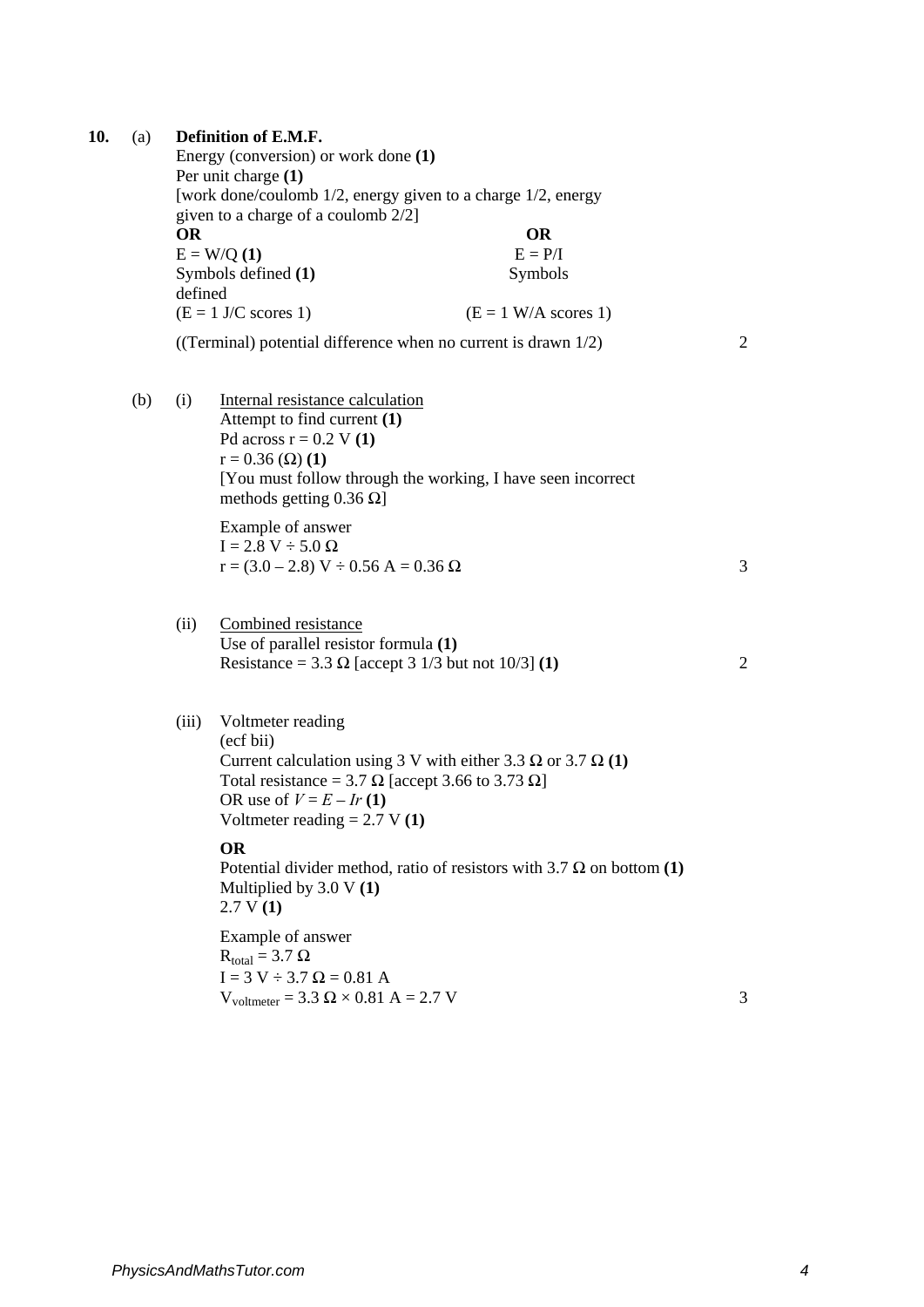|     | (c) |      | Ideal voltmeter<br>Ideal voltmeter has infinite resistance OR extremely high resistance<br>OR highest possible R OR much larger resistance than that of<br>component it is connected across OR quotes value $> 1 M \Omega(1)$                                                    |                |        |
|-----|-----|------|----------------------------------------------------------------------------------------------------------------------------------------------------------------------------------------------------------------------------------------------------------------------------------|----------------|--------|
|     |     |      | Current through voltmeter is zero (negligible) OR doesn't reduce the<br>resistance of the circuit OR doesn't reduce the p.d. it is meant to<br>be measuring. $(1)$                                                                                                               | $\overline{2}$ | $[12]$ |
| 11. | (a) |      | Circuit diagram<br>Potentiometer correctly connected i.e potential divider circuit (1)<br>Ammeter in series and voltmeter in parallel with bulb (1)                                                                                                                              |                |        |
|     |     |      | (light bulb in series with resistance can score second mark only)                                                                                                                                                                                                                | $\overline{2}$ |        |
|     | (b) | (i)  | Graph<br>$+I$ , $+V$ quadrant; curve through origin with decreasing gradient (1)<br>[do not give this mark if curve becomes flat and then starts going<br>down i.e. it has a hook]<br>$-I$ , $-V$ quadrant reasonably accurate rotation of $+I$ , $+V$ quadrant (1)              | $\overline{2}$ |        |
|     |     | (ii) | Shape of graph<br>As current/voltage increases, temperature of the lamp increases /<br>lamp heats up $(1)$<br>Leading to increase in resistance of lamp $(1)$<br>Rate of increase in current decreases OR equal increases in V<br>lead to smaller increases in $I(1)$<br>Qowc(1) |                |        |
|     |     |      | Ecf if a straight line graph is drawn max 3<br>$R$ constant $(1)$<br>$V \alpha I(1)$<br>Qowc $(1)$                                                                                                                                                                               | $\overline{4}$ | [8]    |

12. (a) Calculation of adaptor<sup>-</sup>s input Recall of: power =  $IV(1)$ Correct answer [0.01 A] **(1)**  Example of calculation:  $power = *IV*$ *I* = *P*/*V* = 25 W / 230 V  $= 0.01 \text{ A}$  2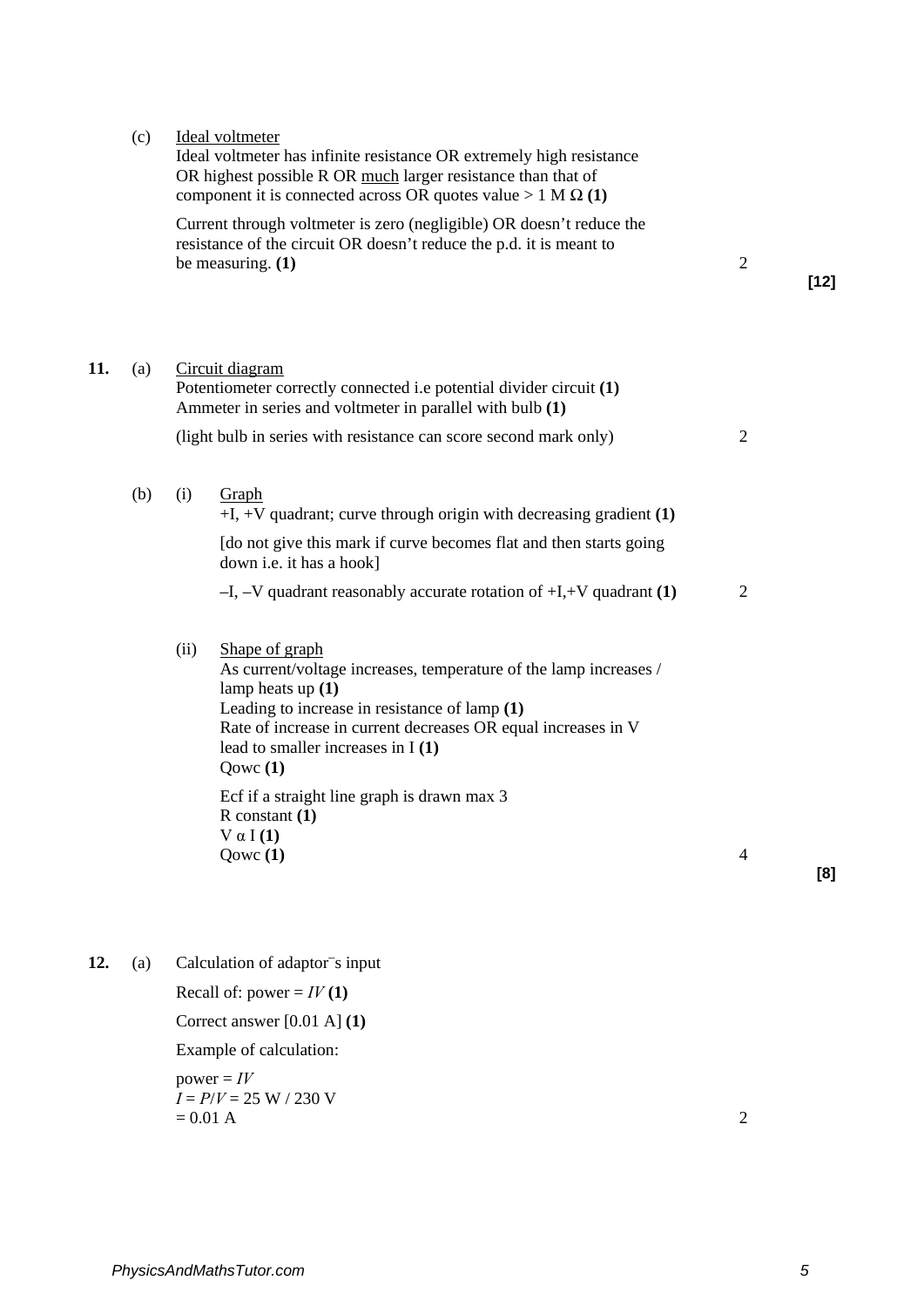| (b) | (i)   | Explain why VA is a unit of power                                                                                                                                                                             |                |
|-----|-------|---------------------------------------------------------------------------------------------------------------------------------------------------------------------------------------------------------------|----------------|
|     |       | Power = voltage $\times$ current so unit = volt $\times$ amp (1)                                                                                                                                              | 1              |
|     | (ii)  | Calculation of efficiency of adaptor                                                                                                                                                                          |                |
|     |       | Use of efficiency equation $(1)$                                                                                                                                                                              |                |
|     |       | Correct answer $[24\%]$ (1)                                                                                                                                                                                   |                |
|     |       | Example of calculation:                                                                                                                                                                                       |                |
|     |       | efficiency = $(0.6 \text{ VA} / 2.5 \text{ W}) \times 100\%$<br>$= 24 % [0.24]$                                                                                                                               | $\overline{2}$ |
|     | (iii) | Reason for efficiency less than 100%                                                                                                                                                                          |                |
|     |       | Resistance (accept explanations beyond spec, e.g. eddy currents) (1)                                                                                                                                          |                |
|     |       | hence heat loss to surroundings (1)                                                                                                                                                                           | $\overline{2}$ |
| (c) | (i)   | Calculation of charge                                                                                                                                                                                         |                |
|     |       | Recall of: $Q = It(1)$                                                                                                                                                                                        |                |
|     |       | Correct answer $[4000 C] (1)$                                                                                                                                                                                 |                |
|     |       | Example of calculation:                                                                                                                                                                                       |                |
|     |       | $Q = It$<br>$= 0.2 A \times 6 h$<br>$= 0.2 A \times (6 \times 60 \times 60) s$<br>$= 4000 \text{ C} (4320 \text{ C})$                                                                                         | 2              |
|     | (ii)  | Calculation of work done                                                                                                                                                                                      |                |
|     |       | Recall of: $W = QV$ OR Recall of $W = Pt(1)$                                                                                                                                                                  |                |
|     |       | Correct substitution (1)                                                                                                                                                                                      |                |
|     |       | Correct answer $[13 000 J] (1)$                                                                                                                                                                               |                |
|     |       | Example of calculation:                                                                                                                                                                                       |                |
|     |       | $W = QV$<br>$W = 4320 \text{ C} \times 3 \text{ V}$ [ecf]<br>$= 13000$ J (12 960 J)<br><b>OR</b><br>$W = Pt$<br>$W = 0.6$ W $\times$ 6 h<br>$W = 0.6$ W $\times$ (6 $\times$ 60 $\times$ 60) s<br>$= 13000 J$ | 3              |
|     |       |                                                                                                                                                                                                               |                |

**[12]**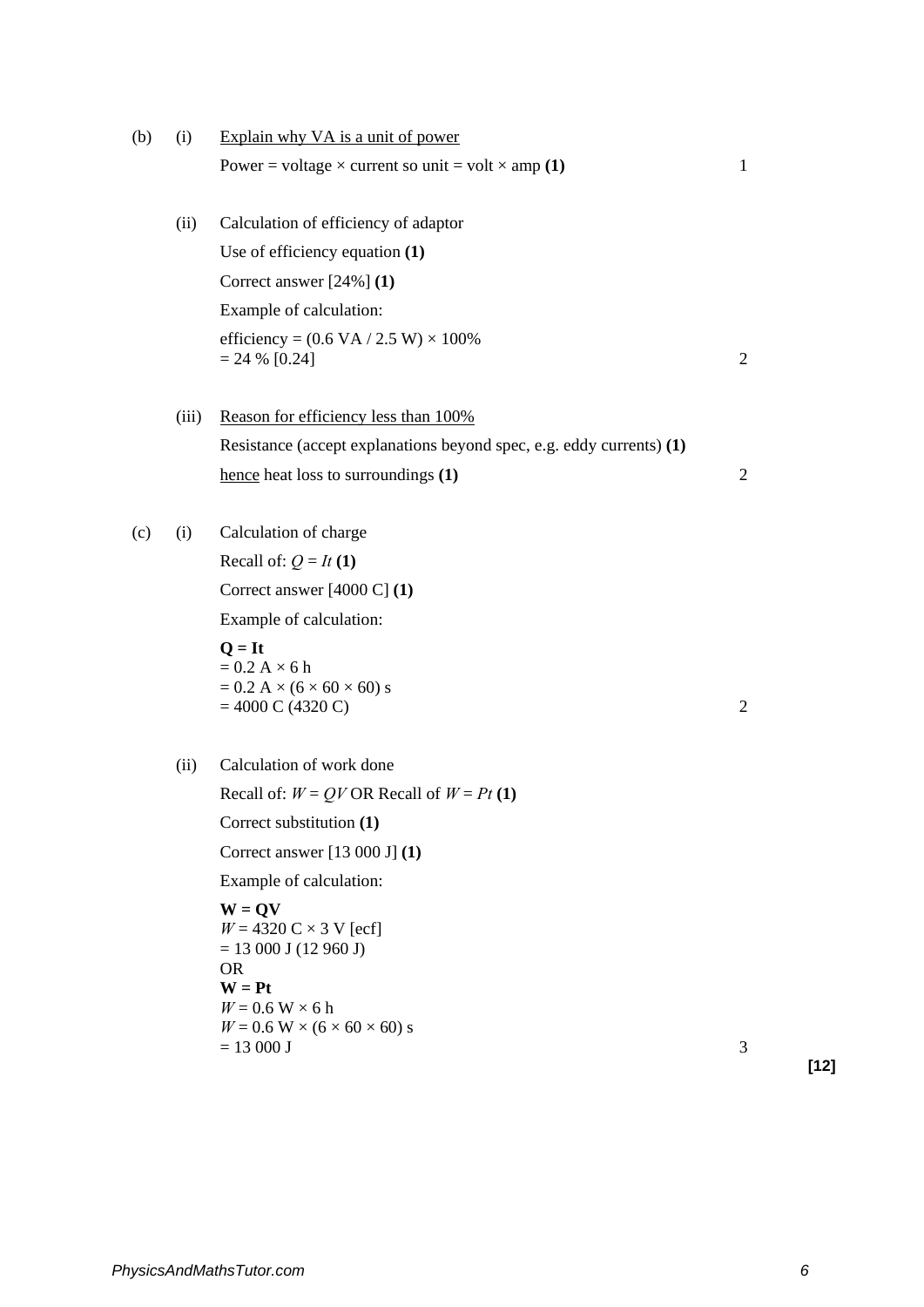- **13.** (a) Blue light: Wavelength / frequency / (photon) energy 1
	- (b) (i) Frequency: Conversion of either value of eV to Joules Use of  $f = E/h$ Correct frequency range  $[4.8 \times 10^{14} - 8.2 \times 10^{14}$  Hz or range =  $3.4 \times 10^{14}$  Hzl [no penalty for rounding errors] eg.  $2 \text{ eV} = 2 \times 1.6 \text{x}$   $10 - 19 = 3.2 \times 10 - 19 \text{ J}$  $= 6.63 \times 10^{-34} \times f$  $f = 4.8 \times 10^{14}$  Hz 3.4 eV =  $3.4 \times 1.6 \times 10^{-19}$  =  $5.4 \times 10^{-19}$  J  $f = 8.2 \times 10^{14}$  Hz (ii) Diagrams: Downward arrow from top to bottom level On larger energy gap diagram 2 (c) (i) Resistivity drop: Less heating / less energy lost / greater efficiency / lower voltage needed / less power lost 1 (ii) Resistance: Recall of  $R = \rho L/A$ Use of  $R = \rho L/A$ Correct answer [80( $\Omega$ )] [allow 80–84 ( $\Omega$ ) for rounding errors]

Eg.  $R = (2 \times 10^{-2} \times 5.0 \times 10^{-3}) / (3.0 \times 10^{-3} \times 4.0 \times 10^{-4})$ <br>= 83 Q  $= 83 \Omega$  3 **[10]**

**14.** (a) *n* is (number of) charge carriers per unit volume **or** number density or (number of) charge carriers  $m^{-3}$  or charge carrier density**(1)** [allow electrons] v is drift speed **or** average velocity **or** drift velocity

(of the charge carriers) **(1)**

[just speed or velocity scores zero] 2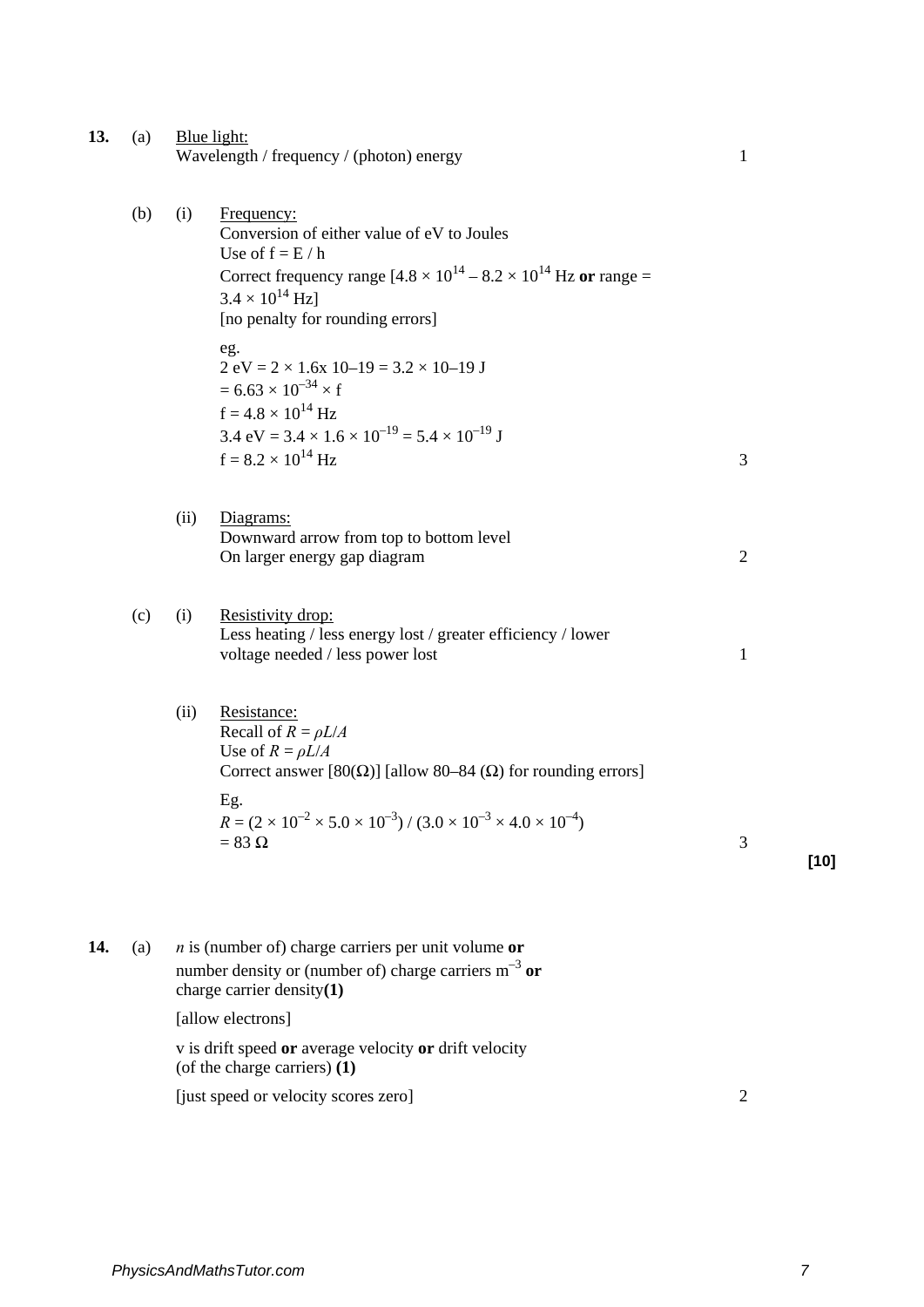|     | (b) |          | / A and Q A s or / $\text{Cs}^{-1}$ and Q C (1)<br>$n \text{ m}^{-3} (1)$<br>A m <sup>2</sup> and v m s <sup>-1</sup> (1)<br>[If no equation written assume order is that of equation] | 3              |     |
|-----|-----|----------|----------------------------------------------------------------------------------------------------------------------------------------------------------------------------------------|----------------|-----|
|     | (c) | (i)      | $n l$ and Q Need all three                                                                                                                                                             | $\mathbf{1}$   |     |
|     |     | (i)      | Ratio $v_A/v_B$ less than 1 following sensible calculation (1)<br>Ratio = $\frac{1}{4}$ // 0.25 // 1:4 (1)<br>(ratio 4:1 scores 1)<br>$[4v_A:1v_B$ scores 1]                           | $\overline{2}$ | [8] |
| 15. | (a) |          | Use of $P = IV(1)$<br>Current in lamp $A - 2A(1)$                                                                                                                                      |                |     |
|     |     |          | [0.5 A scores zero unless $24 = I \times 12$ seen for 1 <sup>st</sup> mark]                                                                                                            | $\overline{c}$ |     |
|     |     | $I = 2A$ | Example of answer<br>$I = P \div V = 24$ W $\div 12V$                                                                                                                                  |                |     |
|     | (b) | (i)      | Voltmeter reading = $12 \text{ V} (1)$                                                                                                                                                 | $\mathbf{1}$   |     |
|     |     | (ii)     | p.d. across $R_2 = 6$ V or their (b)(i) minus 6V (1)<br>Use of $R = V/I(1)$ conditional on first mark<br>$R_2$                                                                         |                |     |
|     |     |          | Answer to this part must be consistent with<br>voltmeter reading and if voltmeter reading is wrong<br>this part has a max 2. If $(b)(i) = 15$ V then need to see                       |                |     |
|     |     |          | If $(b)(i) = 6V$ or less they are going to score zero for this section.                                                                                                                | 3              |     |
|     |     | (iii)    | current through $R_1 = 5$ A (1) ecf answers from (a)                                                                                                                                   | $\mathbf{1}$   |     |
|     |     |          | Example of answer<br>Current through $R_1 = 2 A + 3 A = 5 A$                                                                                                                           |                |     |
|     |     | (iv)     | p.d. across $R_1 = 3$ V (1) ecf (15V minus their (b)(i))                                                                                                                               | 1              |     |
|     |     |          | Example of answer<br>p.d. across $R_1 = 15 V - 12 V = 3 V$                                                                                                                             |                |     |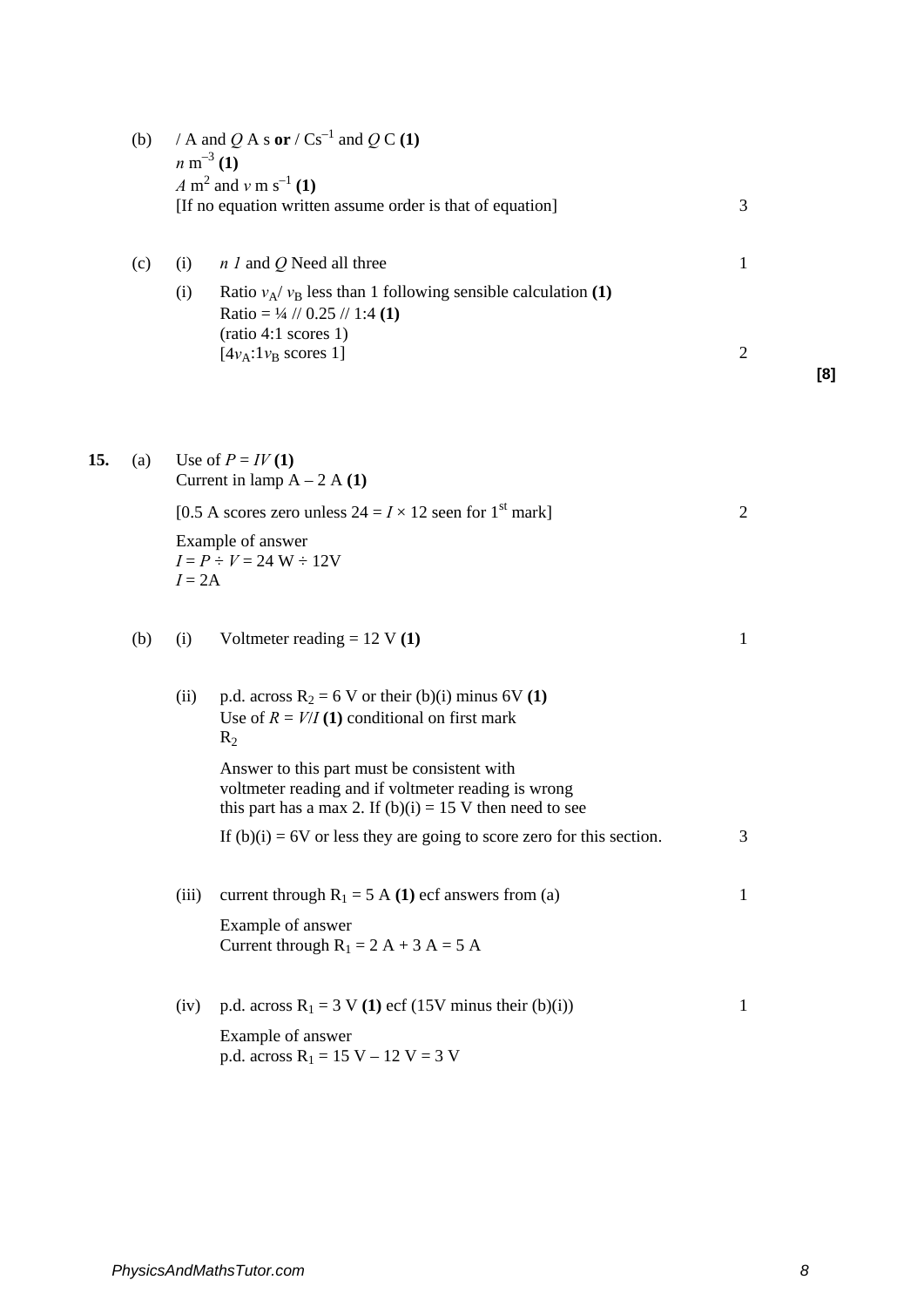(v)  $R_1$  1

Example of answer  $R_1 = 3 V \div 5A = 0.6$ [accept fraction 3/5]

**[9]**

|  | <b>16.</b> (a) (i) $EI(1)$ |  |
|--|----------------------------|--|
|  | (ii) $I^2R(1)$             |  |
|  | (iii) $I^2r(1)$            |  |

| (b) $EI = I^2 R + I^2 r$ or $E = IR + Ir$ |  |
|-------------------------------------------|--|
| ecf Must use values $(a)(i)-(iii)$        |  |
|                                           |  |

- (c) I for circuit given by  $I_{\text{max}} = E / r$  or substitution of 5000V into the equation **(1)** (for safety) need I to be as small as possible **(1)** 3 **[7]**
- 17. (a) (i) Calculate maximum current

Recall of  $P = IV(1)$ Correct answer [0.49 A] **(1)** Example of calculation:  $P = I\overline{V}$ *I* = 5.9 W / 12.0 V  $= 0.49 \text{ A}$  2

(ii) Show that resistance is about  $24 \Omega$ 

Recall of  $V = IR(1)$ Correct answer to 3 s.f.  $[24.5 \Omega]$  [no u.e.] **(1)** 

Example of calculation:  $R = 12$  V / 0.49 A  $= 24.5$  Ω 2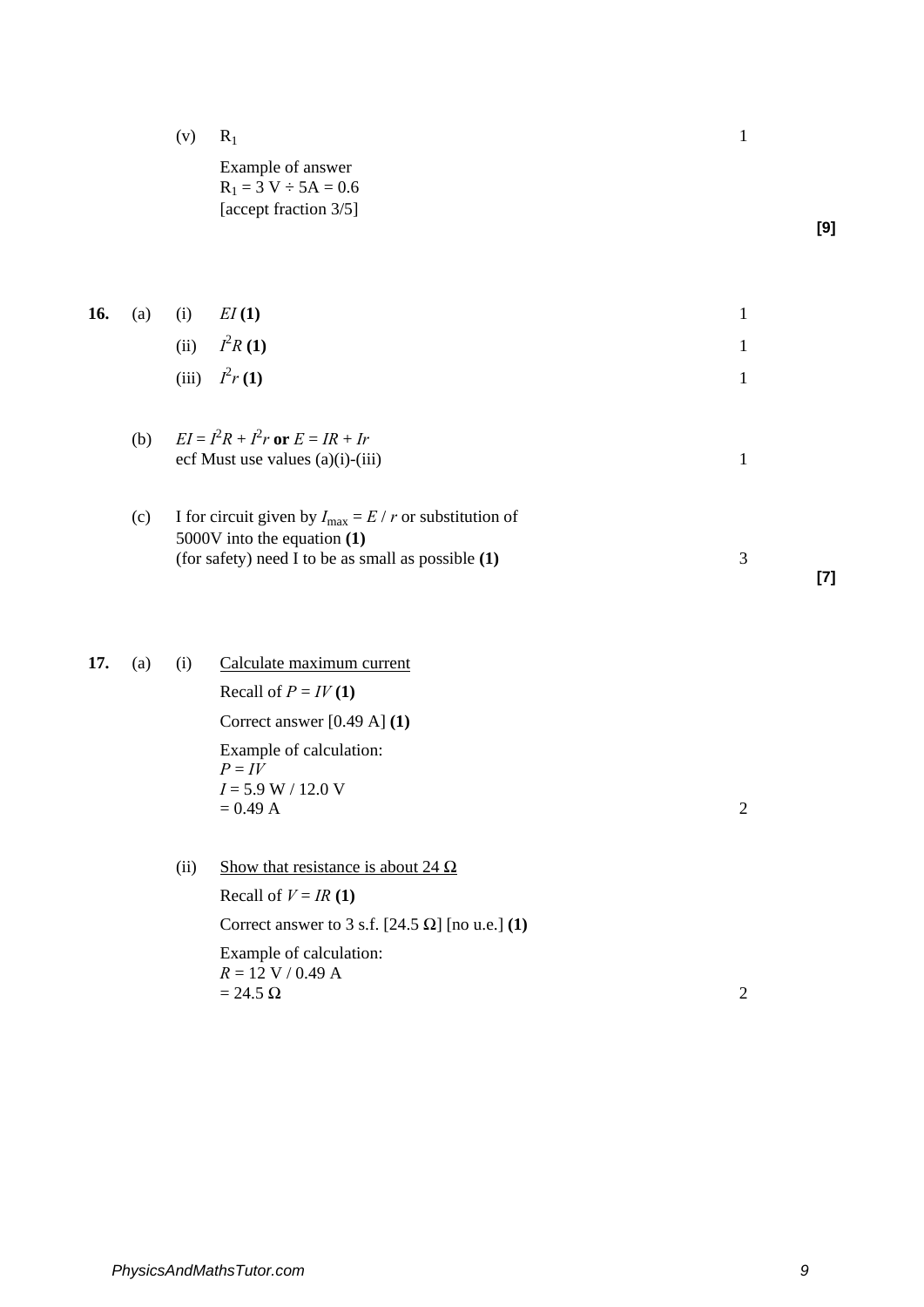(b) (i) Calculate current

Use of correct circuit resistance **(1)**

Correct answer [0.45 A] **(1)** Example of calculation:  $I = V / R$  $= 12$  V ÷ (24.5 Ω + 2 Ω)<br>= 0.45 A

$$
= 0.45 \text{ A}
$$

(ii) Calculate power

Recall of  $P = IV$  and  $V = IR$  (accept  $P = I^2R$ ) (1) or  $P = \frac{P}{R}$  $V^2$ 

Correct answer [5.0 W] **(1)** 

Example of calculation:  $P = I^2 R$ =  $(0.45 \text{ A})^2 \times 24.5 \Omega$ <br>= 5.0 W  $= 5.0 W$  2

(c) Increase in power available to pump

e.g. lower resistance in wire thicker wire, panel nearer to motor **(1)**  (accept relevant answers relating to panels, e.g. more panels) 1

# **18.** (i)  $\underline{J C^{-1}}$

Potential difference **(1)**

- (ii) Product of two quantities Potential difference **(1)**
- (iii) Rate of change current **(1)**
- (iv) Base quantity current **(1)**

(for any part if two answers are given score is zero) 4

**[4]**

**[9]**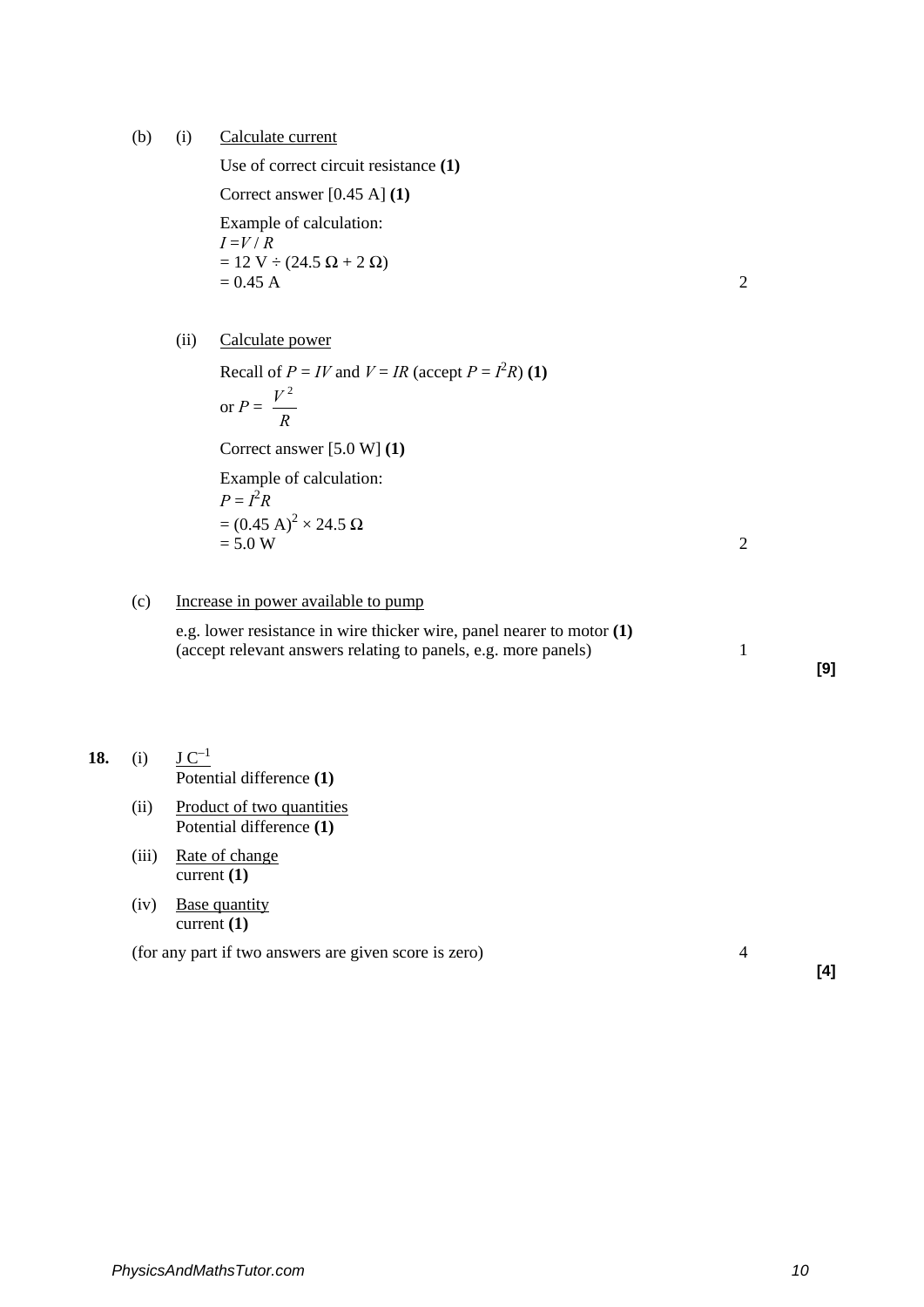| 19. | (a) | (As temperature of thermistor increases) its resistance<br>decreases [Do not credit the converse] (1)<br>any TWO<br>(slight) decrease in $v$ (symbol, velocity or drift velocity)<br>Large increase in $n$ increases [accept electrons/charge carriers for $n$ ]<br>A, Q and (pd) remain constant $(1)(1)$<br>[ignore any reference to $\nu$ staying constant]<br>(n constant, can't score mark for 3,4) | 3              |       |
|-----|-----|----------------------------------------------------------------------------------------------------------------------------------------------------------------------------------------------------------------------------------------------------------------------------------------------------------------------------------------------------------------------------------------------------------|----------------|-------|
|     | (b) | (i)<br><b>ammeter</b> reading decreases (1)<br>voltmeter reading unaltered (1)                                                                                                                                                                                                                                                                                                                           |                |       |
|     |     | ammeter is used to indicate temperature (1)<br>(ii)                                                                                                                                                                                                                                                                                                                                                      |                |       |
|     |     | (iii)<br>Assumption: <u>ammeter</u> ; ideal/ has zero/negligible resistance (1)<br>(Reference to meters is zero mark)                                                                                                                                                                                                                                                                                    | 4              | $[7]$ |
| 20. | (a) | <b>Tungsten filament</b><br>Qowc(1)<br>$I$ is not (directly) proportional to $V$<br>Temperature of filament increases/filament heats up/<br>gets hotter as current/pd increases<br>[accept bulb or lamp but not wire]<br>Links temperature increase to resistance increases<br>tungsten filament does not obey Ohm's law/not an<br>Ohmic conductor or resistor. $(1)(1)(1)$<br>Any THREE                 | $\overline{4}$ |       |
|     | (b) | Reading current from graph $1.5 A(1)$<br>(i)<br>answer 5.3 $\Omega$ (1)<br>(misread current $\rightarrow$ 0/2)<br>Example of answer<br>$V = IR$<br>$R = 8.0 \div 1.5 = 5.3 \Omega$                                                                                                                                                                                                                       | $\overline{2}$ |       |
|     |     | Addition of two currents (1)<br>(ii)<br>OR use of $R = V/I$ and resistors in parallel formula<br>$1.5 + 1.2 = 2.7$ A (1)<br>ecf candidates' current from above<br>[If you see 2.7 A give 2marks]                                                                                                                                                                                                         | $\overline{2}$ | [8]   |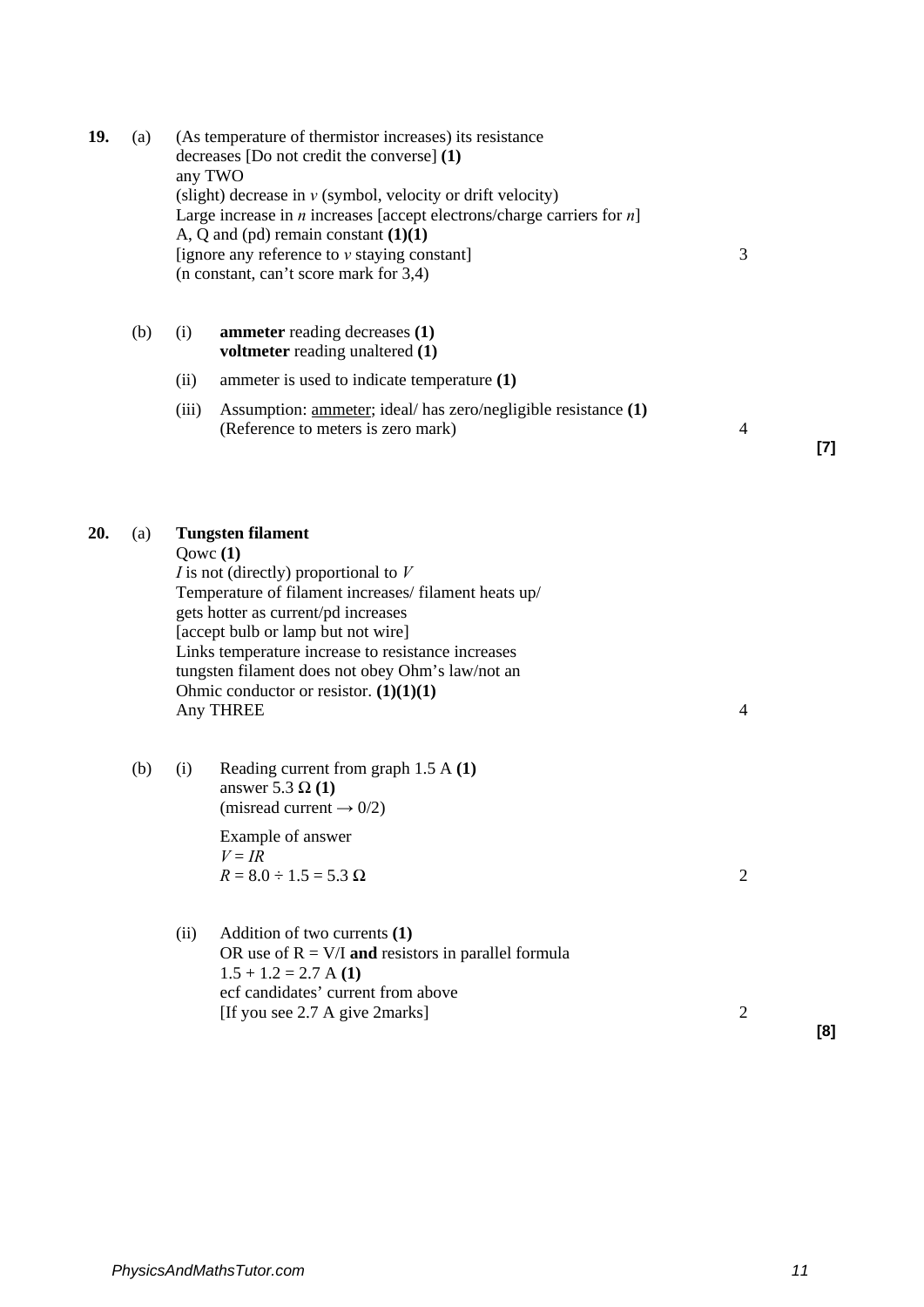| 21. | (a) | (i)  | Use of $P = V^2 / R$ OR $P = IV$ and $V = IR$ (1)<br>Total $R = 4.5 \Omega(1)$                                                                                                                                                                                   | $\overline{2}$ |     |
|-----|-----|------|------------------------------------------------------------------------------------------------------------------------------------------------------------------------------------------------------------------------------------------------------------------|----------------|-----|
|     |     |      | Example of answer<br>$R = V^2 \div P = 12$ V × 12 V $\div$ 32 W<br>$R = 4.5 \Omega$                                                                                                                                                                              |                |     |
|     |     | (ii) | Use of $1/R = 1/R_1 + 1/R_2$ OR $\Sigma R = 1/5R$ (1)<br>[OR find total current, divide that by 5 and use $V = IR$ ]<br>Resistance of strip = 22.5 $\Omega$ (1)<br>ecf candidates' R.<br>[common error is to divide by $5 \rightarrow 0.9 \Omega$ scores 0/2 but | $\overline{2}$ |     |
|     |     |      | ecf to next part gives $l = 0.033$ m which will then score 3/3]                                                                                                                                                                                                  |                |     |
|     | (b) |      | $R = \rho l / A$ or correct rearrangement (1)<br>Correct substitution (1)<br>Length = $0.82$ m (1)<br>ecf candidates' R                                                                                                                                          | $\mathfrak{Z}$ |     |
|     |     |      | <b>Example of answer</b><br>$l = RA/\rho = (22.5 \ \Omega \times 4.0 \times 10^{-8} \ m^2) \div 1.1 \times 10^{-6} \ \Omega \ m$<br>$l = 0.82$ m                                                                                                                 |                |     |
|     | (c) |      | See $P = V^2 / R$ OR $P = IV$ leading to increase in current<br>or decrease in resistance (1)<br>more strips in $parallel /$ material of lower resistivity $(1)$<br>[not greater conductivity]                                                                   | $\overline{2}$ | [9] |
| 22. | (a) |      | E.M.F. = work done / charge OR energy transferred / charge $(1)$                                                                                                                                                                                                 |                |     |
|     |     |      | OR power / current                                                                                                                                                                                                                                               |                |     |
|     |     |      | [There is only one mark here and this is consistent with<br>specification but it must not be Joules or coulombs]                                                                                                                                                 | $\mathbf{1}$   |     |
|     | (b) | (i)  | Use of $V = IR(1)$<br>$I = 2.0 A(1)$                                                                                                                                                                                                                             | $\overline{2}$ |     |
|     |     |      | Example of answer<br>$I = V/R = 8.0 V / 4.0 \Omega$<br>$I = 2.0 A$                                                                                                                                                                                               |                |     |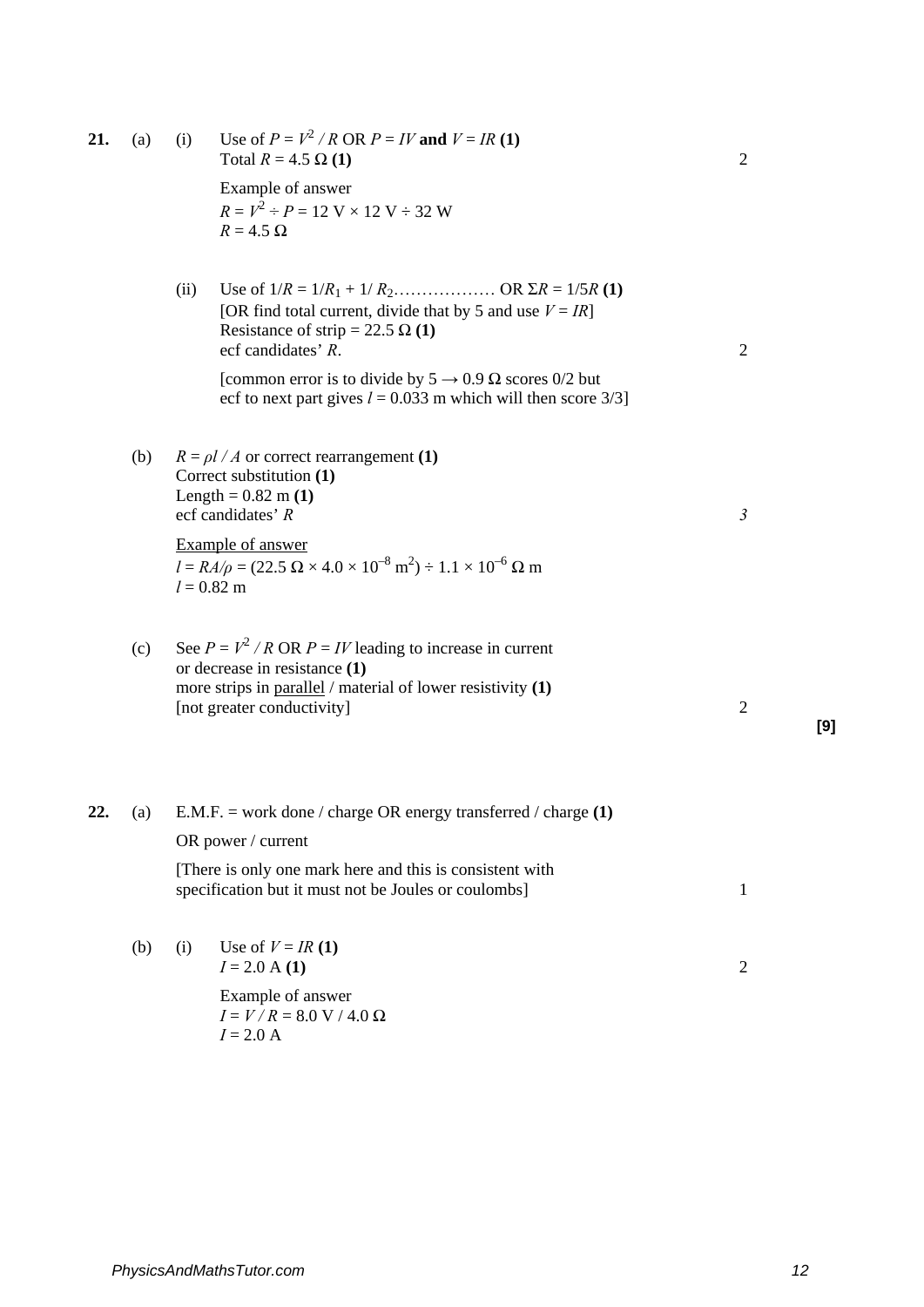| (ii) | Uses p.d. $= 4.0 V(1)$<br>$r = 2.0 \Omega$ ecf their $I(1)$                                                                       | 2 |
|------|-----------------------------------------------------------------------------------------------------------------------------------|---|
|      | Example of answer<br>$r = V/I = 4.0 V / 2.0 A$<br>$r = 2.0 \Omega$                                                                |   |
|      | (iii) Use of $P = VI / I^2 R / I^2 / R (1)$<br>$P = 16$ W ecf their $I(1)$                                                        | 2 |
|      | Example of answer<br>$P = VI = 8$ V $\times$ 2 A<br>$P = 16$ W                                                                    |   |
| (iv) | Uses 4V or $2A \times 2\Omega$ or their $I \times r(1)$<br>see $5 \times 60$ s in an energy equation (1)<br>energy = $2400$ J (1) | 3 |
|      | Example of answer<br>$E = VIt = 4$ V $\times$ 2 A $\times$ 5 $\times$ 60 s<br>$E = 2400$ J                                        |   |

23. (a) (i) Calculate resistance Recall of  $R = V/I(1)$ 

Correct answer  $[8.65 \Omega]$  **(1)** 2 Example of calculation:  $R = V/I$  $R = 2.68 \text{ V} \div 0.31 \text{ A}$  $= 8.65$  Ω

(ii) Show that internal resistance is about  $0.4 \Omega$ 

Recall of relevant formula  $[V = \varepsilon - Ir \text{ OR } \text{lost volts} = (\varepsilon - V) \text{ (1) OR }$  $\varepsilon$  = *I*(*R* + *r*)] including emf Correct answer  $[0.39 \Omega]$  [no ue] [allow ecf if  $\varepsilon = I(R + r)$ ] **(1)** 2 Example of calculation:  $V = \varepsilon - Ir$ *r* =  $(ε - V)/I$  $=(2.8 V - 2.68 V)/0.31 A$  $= 0.39 \Omega$ 

**[10]**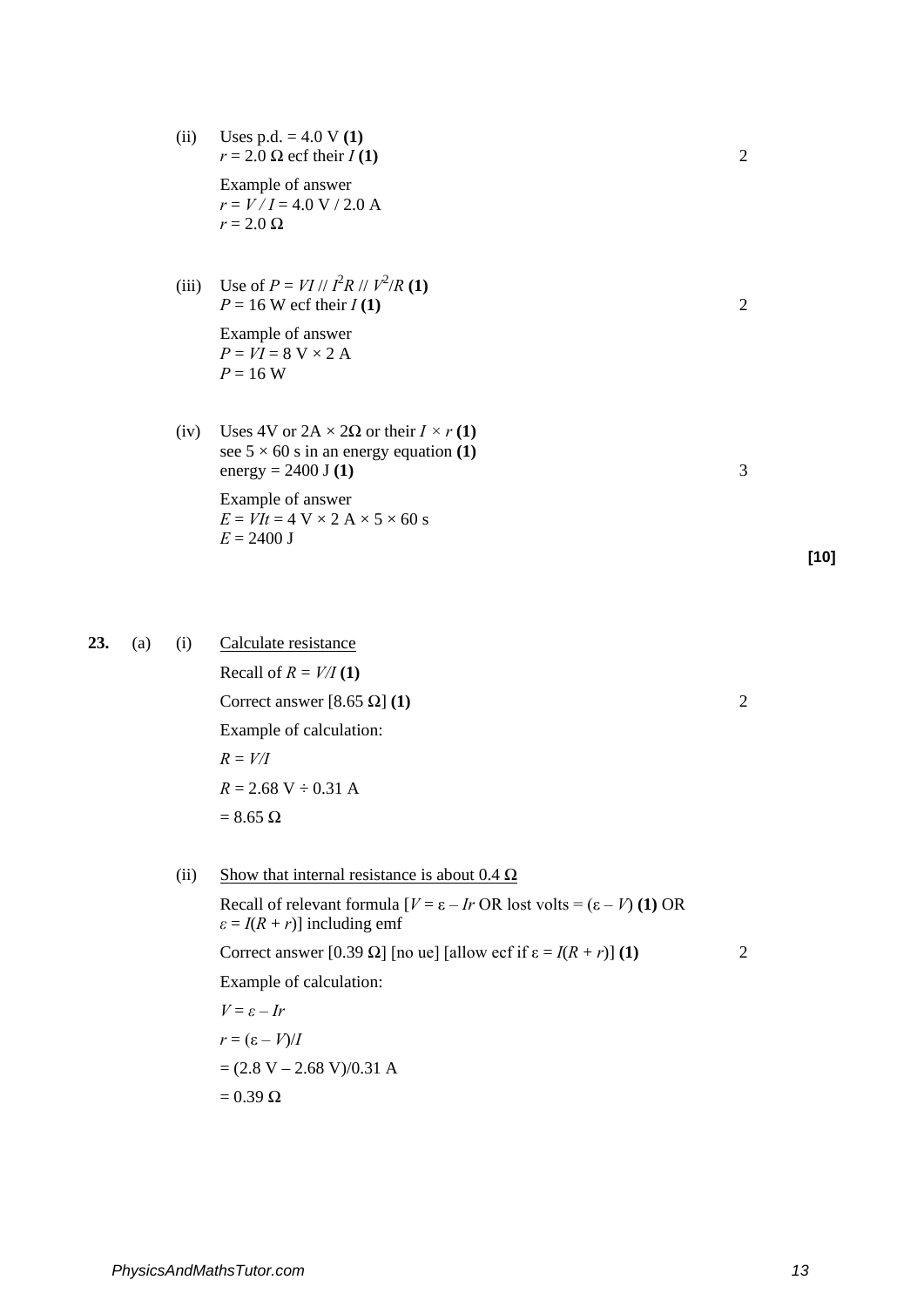|     | (iii)    | Comment on match to maximum power                                                                                                            |                |        |
|-----|----------|----------------------------------------------------------------------------------------------------------------------------------------------|----------------|--------|
|     |          | Not matched [ecf for R in (a) (i) and r in (a)(ii)] (1)                                                                                      |                |        |
|     |          | Max power when internal resistance $=$ load resistance $(1)$                                                                                 | $\overline{2}$ |        |
|     |          |                                                                                                                                              |                |        |
| (b) | (i)      | Show that charge is about $14\ 000\ C$                                                                                                       |                |        |
|     |          | Recall of $Q = It(1)$                                                                                                                        |                |        |
|     |          | Correct answer [14 400 C] [no ue] (1)                                                                                                        | $\overline{2}$ |        |
|     |          | Example of calculation:                                                                                                                      |                |        |
|     |          | $Q = It$                                                                                                                                     |                |        |
|     |          | $= 2 \times 2$ A $\times$ 60 $\times$ 60 s                                                                                                   |                |        |
|     |          | $= 14400 C$                                                                                                                                  |                |        |
|     |          |                                                                                                                                              |                |        |
|     | (ii)     | Calculate time for which battery maintains current                                                                                           |                |        |
|     |          | Use of $Q = It$ OR use of $W = Pt$ (1)                                                                                                       |                |        |
|     |          | Correct answer $[46 450 s or 12.9 h] (1)$                                                                                                    | $\overline{2}$ |        |
|     |          | Example of calculation:                                                                                                                      |                |        |
|     |          | $t = Q/I$                                                                                                                                    |                |        |
|     |          | $= 14400$ C / 0.31 A                                                                                                                         |                |        |
|     |          | $= 46 450 s$                                                                                                                                 |                |        |
|     |          |                                                                                                                                              |                |        |
| (c) |          | Explain effect on efficiency                                                                                                                 |                |        |
|     |          | Efficiency = $I^2R/I^2(r+R)$ / Efficiency depends on $R/(r+R)$ /<br>more heat dissipated in cells / Efficiency is $V/$ and $V$ decreases (1) |                |        |
|     |          | so efficiency is less $(1)$                                                                                                                  |                |        |
|     |          | [Must attempt explanation to get $2nd$ mark]                                                                                                 | $\overline{2}$ |        |
|     |          |                                                                                                                                              |                | $[12]$ |
|     |          |                                                                                                                                              |                |        |
| (a) | Circuit: |                                                                                                                                              |                |        |
|     |          | Potential divider (1)                                                                                                                        | $\mathbf{1}$   |        |
|     |          |                                                                                                                                              |                |        |
| (b) |          | Relay potential difference:                                                                                                                  |                |        |
|     | 4 V(1)   |                                                                                                                                              | $\mathbf{1}$   |        |
|     | Example: | $5/15 \times 12 = 4V$                                                                                                                        |                |        |
|     |          |                                                                                                                                              |                |        |

**24.**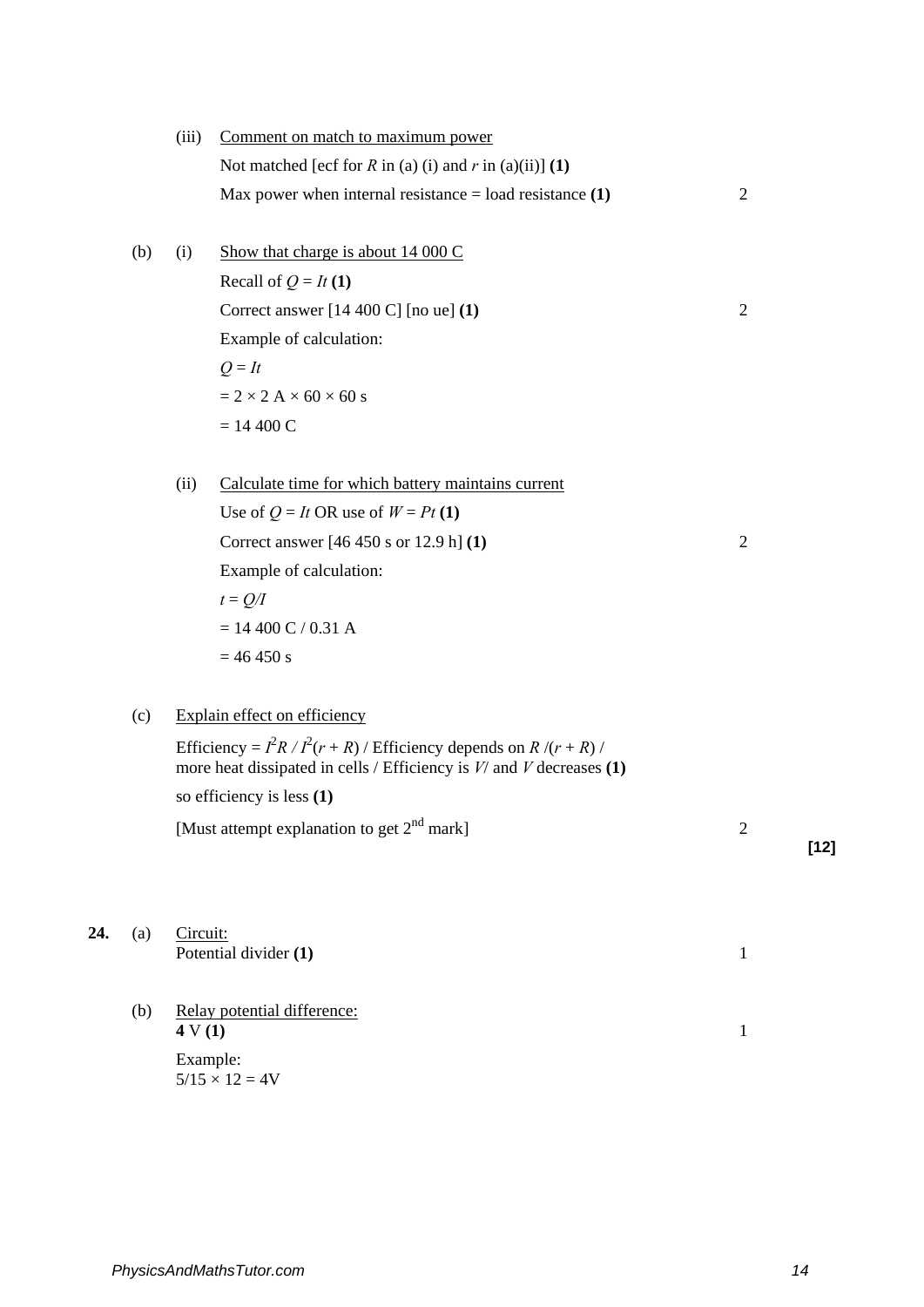| (c) | (i)   | Resistance:<br>Recall of $R = \rho L/A$ (1)<br>Correct substitution of values into formula (1)<br>Correct answer [ $98(\Omega)$ ] (1)<br>[allow 97 – 98 $\Omega$ to allow for rounding errors] [no u.e.]<br>3                            |                |        |  |  |
|-----|-------|------------------------------------------------------------------------------------------------------------------------------------------------------------------------------------------------------------------------------------------|----------------|--------|--|--|
|     |       | Example:<br>$R = (3.4 \times 10^2 \times 1.44) / (100 \times 0.05)$<br>$= 98 \Omega$                                                                                                                                                     |                |        |  |  |
|     | (ii)  | Combined resistance:<br>Use of $1/R_{Tot} = 1/R_1 + 1/R_2$ (1)<br>Correct answer for R $[4.8\Omega]$ (1)<br>[allow $4.7\Omega - 4.8\Omega$ to allow for rounding errors]<br>$1/R = 1/98 + 1/5$ (or = $1/100 + 1/5$ )<br>$R = 4.8 \Omega$ | $\overline{2}$ |        |  |  |
|     | (iii) | Relay voltage:<br>P.d. across relay with ballast very similar to p.d across<br>the relay alone / p.d. = 3.9 V / p.d. lower (slightly) (1)                                                                                                | 1              |        |  |  |
|     | (iv)  | Train on track:<br>Relay voltage becomes very small / zero (1)                                                                                                                                                                           | 1              |        |  |  |
|     | (v)   | Wet ballast:<br>Any two-<br>• Combined resistance now small / $R_T = 0.45 \Omega$<br>Relay voltage now small / $V = 0.52$ V<br>Relay voltage too small to trigger green light /<br>signal remains red $(1)(1)$                           | $\overline{2}$ | $[11]$ |  |  |

# **25.** Tungsten filament bulb

(a) Resistance Use of  $P = V^2/R$  or  $P = VI$  with  $V = IR$  (1) answer 960 Ω (1) 2 Example of answer  $R = (240 \text{ V} \times 240 \text{ V}) \div 60 \text{ W}$  $R = 960 \Omega$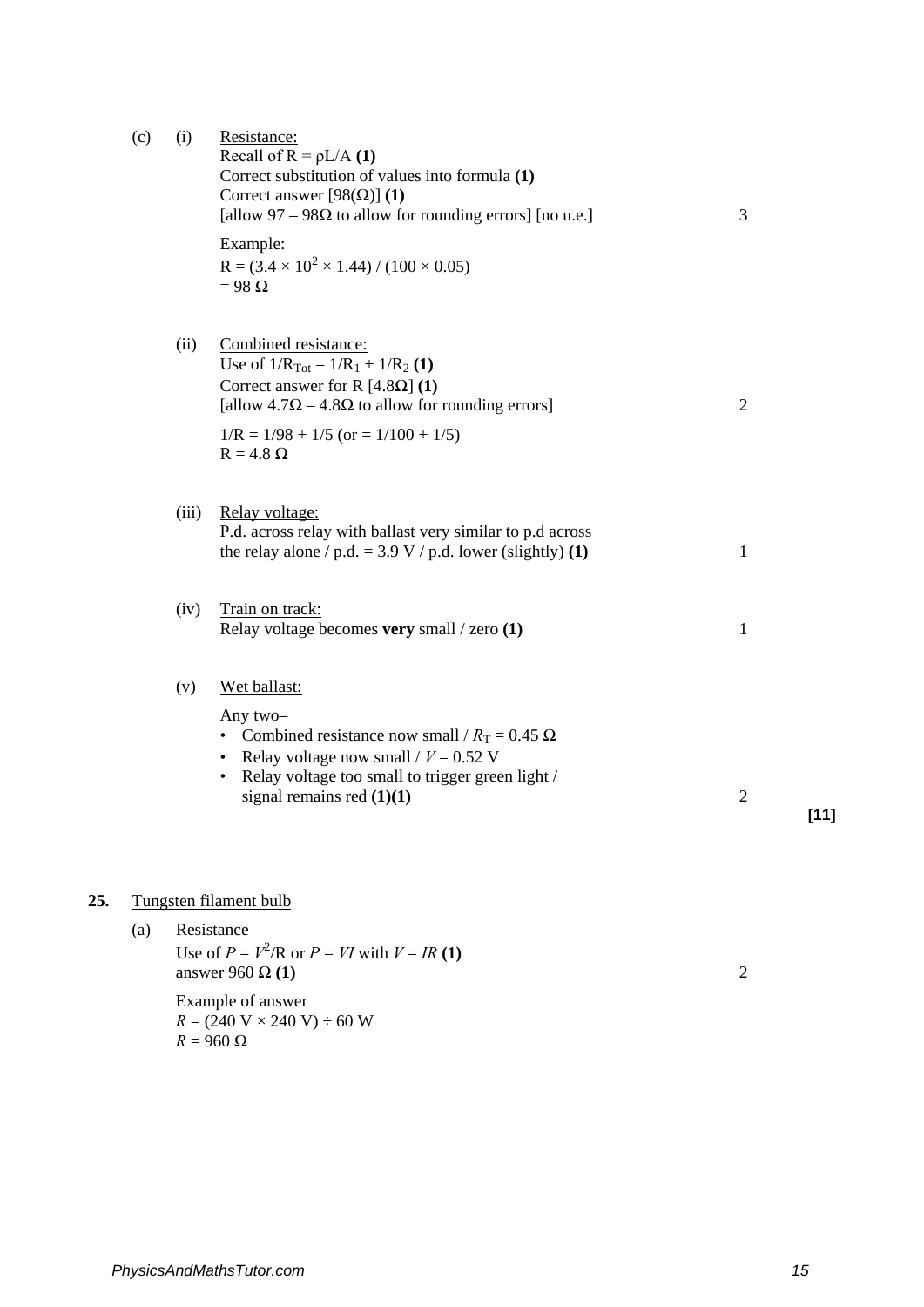- (b) Drift speed rearrangement of  $I = nAvQ(1)$ Use of Q =  $1.6 \times 10^{-19}$  (C) (1) answer  $0.15/0.148$  m s<sup>-1</sup> (1) 3 Example of answer  $v = 0.25 \text{ A} \div (3.4 \times 10^{28} \text{ m}^{-3} \times 1.6 \times 10^{-19} \text{ C} \times 3.1 \times 10^{-10} \text{ m}^2)$ (c) Explanation Qowc **(1)** Any THREE • Resistance due to collisions between electrons & ions/atoms/particles • (as T increases) ions/atoms/particles have more energy • (as T increases) ions/atoms/particles vibrate through larger amplitude /vibrate faster OR amplitude if lattice vibration increases. • more chance/increased frequency of collision/interaction OR impedes the flow of electrons **(1)(1)(1)** 4 **26.** Emf and Internal resistance (a) Derivation  $E = I (R + r) \text{ OR } E = IR + Ir (1)$  1
	- (b) (i) Correct working (allow even if evidence of working backwards) **(1)**  Example of answer  $E/I = R + r$

Rearranging  $R = E/I - r$ 

- (ii) Emf Attempt to use gradient **(1)** answer 1.5 V (bald answer 1.5 V scores 0/2) **(1)** 2
- (iii) Power From graph find value of  $1/I$  when R = 5  $\Omega$  (1) Use of  $P = I^2R(1)$ answer 0.31 **(W) (1)** 3 Example of answer  $1/I = 4 \text{ A}^{-1} \rightarrow I = 0.25 \text{ A}$

 $P = 0.25 A \times 0.25 A \times 5 \Omega = 0.3125 W$ 

**[9]**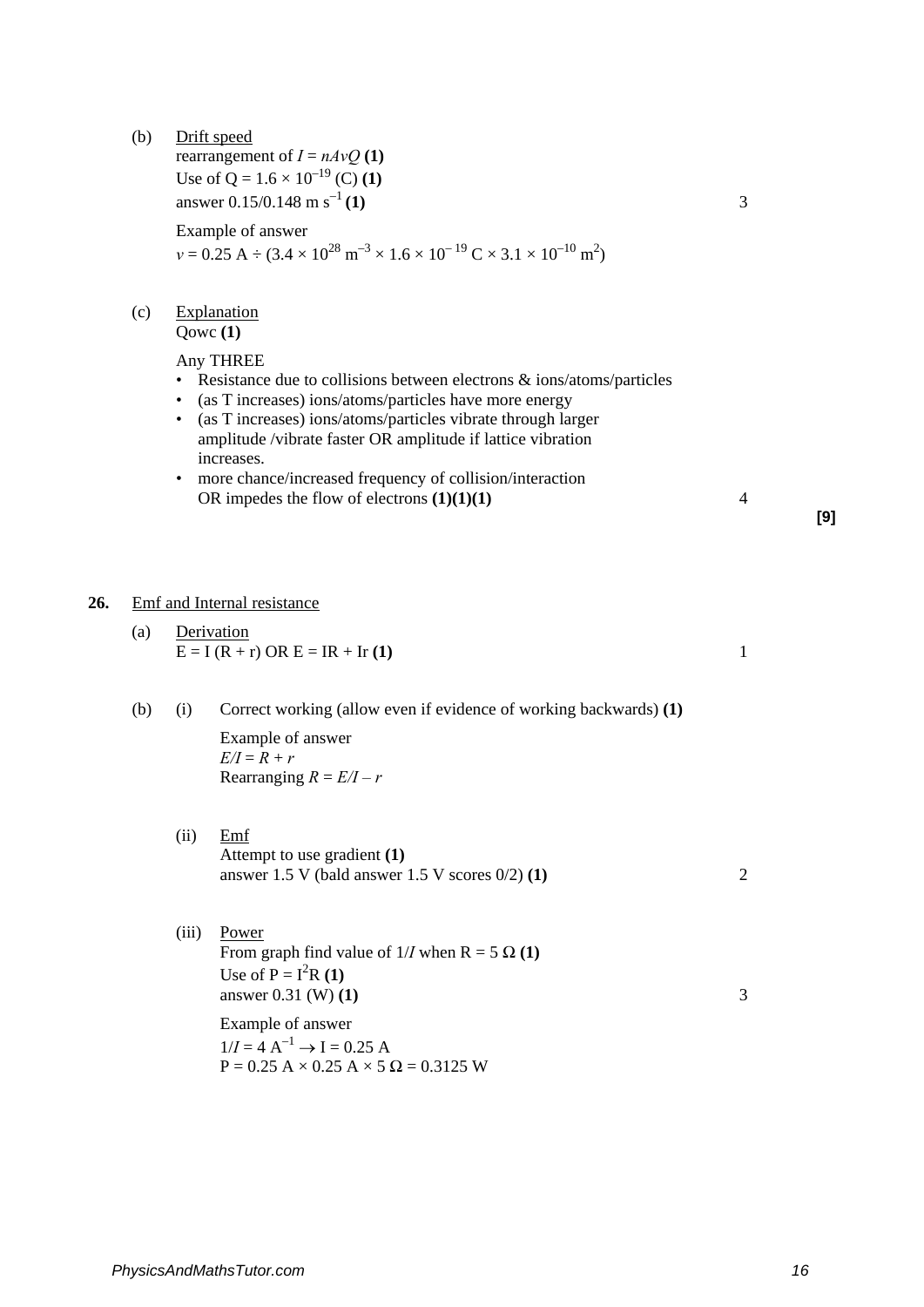|     | (c) | Graph<br>Intercept at $-2$ (ohms) (1)<br>Graph steeper than original (1)<br>Gradient is 3.0 V i.e. line passes through [10, 27-29] [no ecf] (1)                                              | 3              | $[10]$ |
|-----|-----|----------------------------------------------------------------------------------------------------------------------------------------------------------------------------------------------|----------------|--------|
| 27. |     | Potential divider                                                                                                                                                                            |                |        |
|     | (a) | First circuit<br>Middle terminal M                                                                                                                                                           |                |        |
|     |     | Outer terminals $L$ and $K$ (any order) $(1)$                                                                                                                                                | $\mathbf{1}$   |        |
|     | (b) | (i)<br>P.d across lamp.<br>External resistance in circuit is $25$ or $(20+5)$ ohms $(1)$<br>See ratio of resistances (denominator larger) $\times$ 6.0V (1)<br>OR current = $6/25$ A         |                |        |
|     |     | answer 4.8 V $(1)$                                                                                                                                                                           | 3              |        |
|     |     | (ii)<br>Assumption<br>The resistance of the ammeter is zero/negligible. $(1)$                                                                                                                | $\mathbf{1}$   |        |
|     | (c) | Second circuit<br>See 2 resistors in parallel with supply (1)<br>Supply across ends of variable resistor $(10 \Omega)$ (1)<br>Fixed resistor across one end and slider (consequent mark) (1) | 3              | [8]    |
| 28. | (a) | Circuit diagram and explanation                                                                                                                                                              |                |        |
|     |     | ammeter and voltmeter shown in series and parallel respectively (1)                                                                                                                          |                |        |
|     |     | current measured with ammeter and voltage $/$ p.d. with voltmeter $(1)$                                                                                                                      | $\overline{2}$ |        |
|     | (b) | Calculation of resistance                                                                                                                                                                    |                |        |
|     |     | Recall of $R = V/I(1)$                                                                                                                                                                       |                |        |
|     |     | Correct answer [25.0 $\Omega$ ] (1)                                                                                                                                                          | $\mathfrak{2}$ |        |
|     |     | Example of calculation:                                                                                                                                                                      |                |        |
|     |     | $R = V/I$                                                                                                                                                                                    |                |        |
|     |     | $R = 3.00 V \div 0.12 A$                                                                                                                                                                     |                |        |
|     |     | $= 25.0 \Omega$                                                                                                                                                                              |                |        |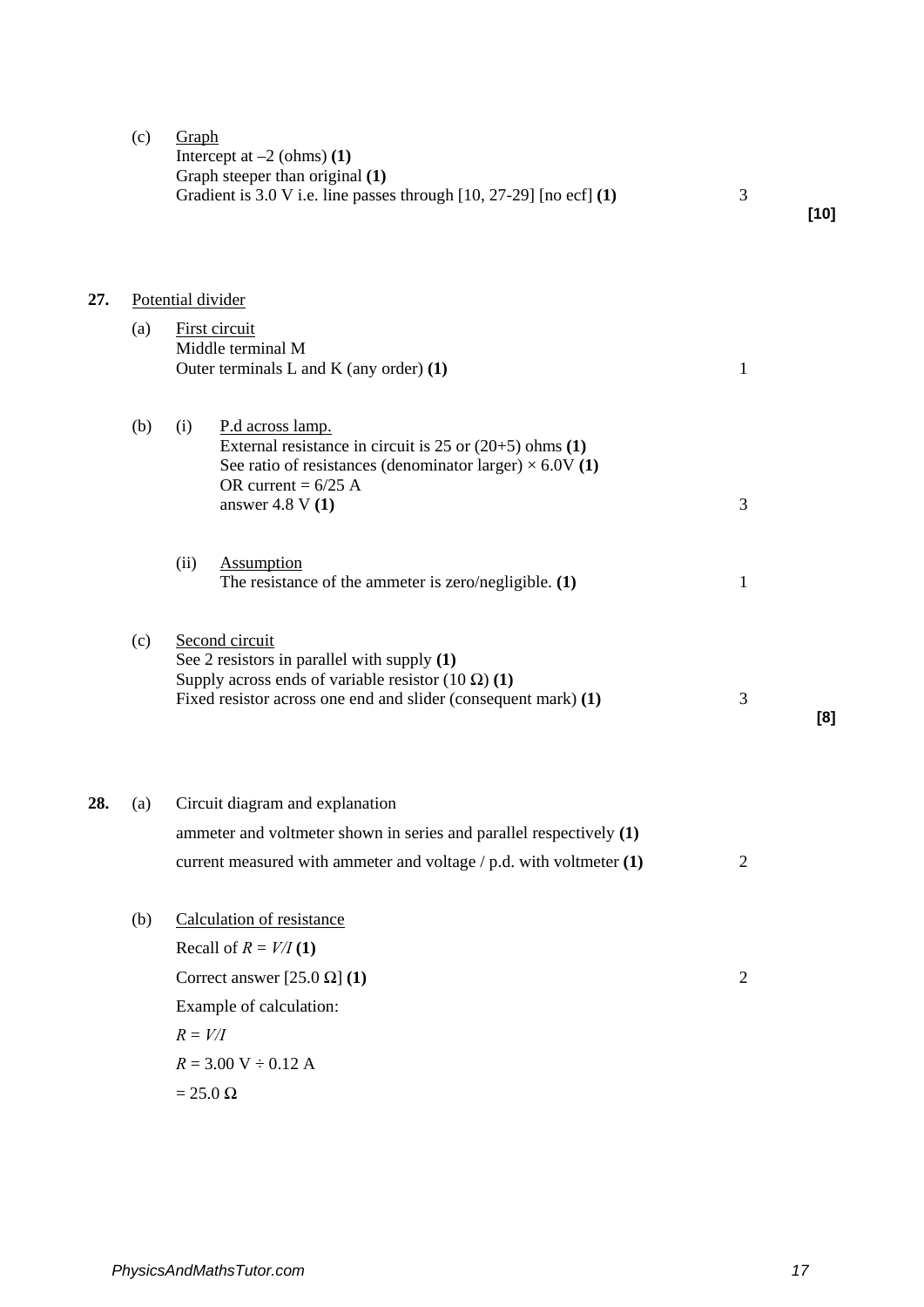(c) Calculation of resistance

Recall of  $P = V^2/R$  (1) Correct answer  $[29.4 \Omega]$  **(1)** 2 Example of calculation:  $P = V^2/R$  $R = (230 \text{ V})^2 \div 1800 \text{ W}$  $R = 29.4 \Omega$ [Accept calculation of  $I = 7.8$  A **(1)**, calculation of  $R = 29.4 \Omega$  **(1)**] (d) Explanation of difference in values of resistance At higher voltage value element is at a higher temperature **(1)** (resistance higher because) increased lattice ion vibrations impede charge flow (more)  $(1)$  2 **[8] 29.** (a) (i) Critical angle calculation: Use of sin  $C = 1/d\mu_a(1)$ Correct answer [24.4° – only acceptable answer] [no u.e] **(1)** 2 eg. Sin  $C = 1/d\mu_a = 1/2.42$  $C = 24.4^{\circ}$ (ii) Ray diagram: Small angle ray shown passing into air, away from the normal **(1)** Large angle ray showing T.I.R. with angles equal [by eye] **(1)** 2 (iii) Labelling of angles: An incident angle correctly labelled between normal and ray in diamond **(1)**  An angle of refraction correctly labelled between normal and ray in air **(1)** 2 (iv) Amount of trapped light: Any 3 of the following:

- The higher the refractive index the greater the amount of trapped light
- The higher the refractive index the lower the critical angle
- T.I.R occurs at angles greater than the critical angle
- So, if critical angle is smaller, more light is reflected  $(1)(1)(1)$  Max 3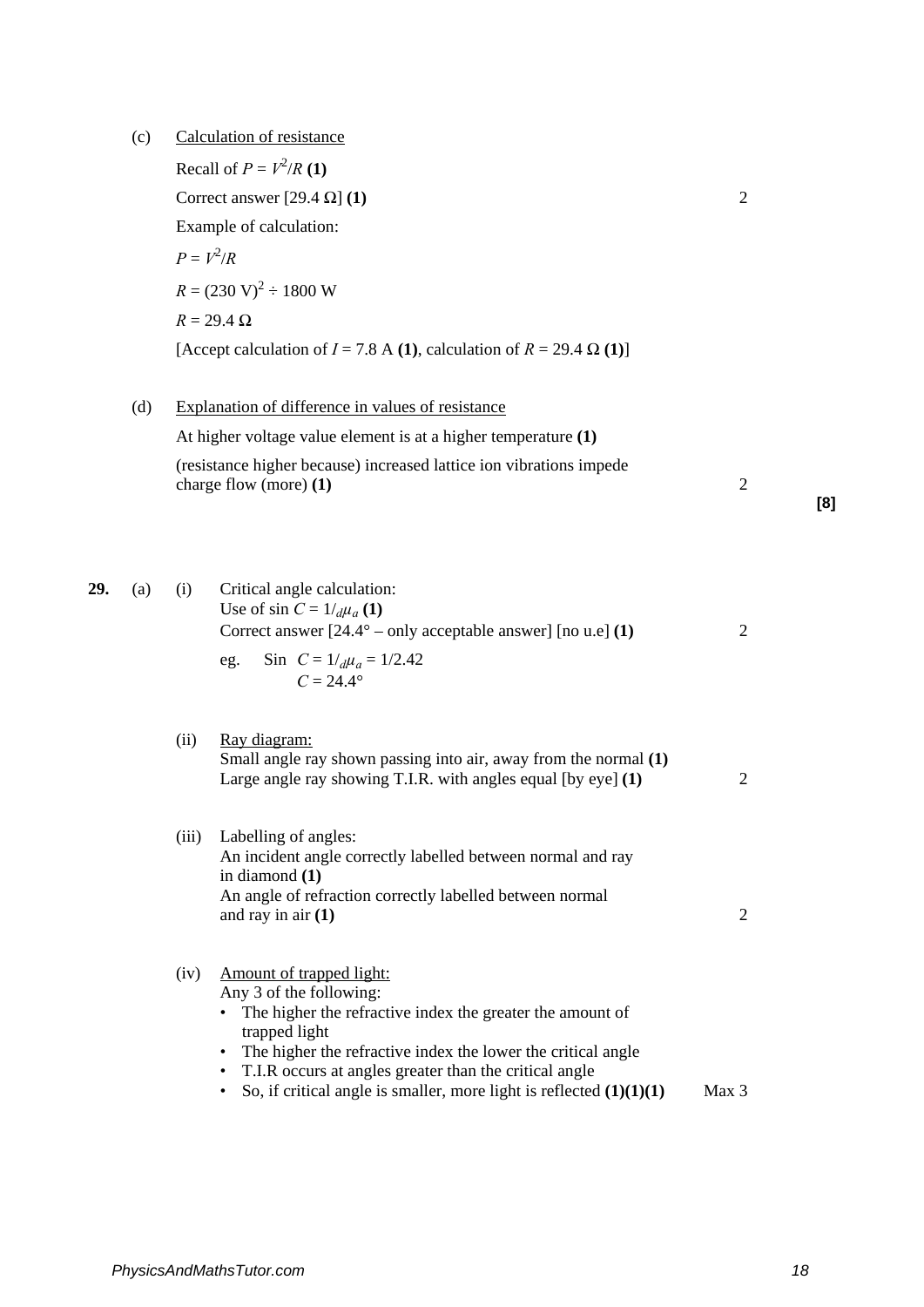(b) Comment on angle: Lower critical angle so more sparkle **(1)** 1

| 30. | (a) | Graph scale:<br>Log scale $(1)$ |                                                                                                                                                                                                                                                                                                                                                                                                                                                       | 1              |
|-----|-----|---------------------------------|-------------------------------------------------------------------------------------------------------------------------------------------------------------------------------------------------------------------------------------------------------------------------------------------------------------------------------------------------------------------------------------------------------------------------------------------------------|----------------|
|     | (b) | (i)                             | Choice of material:<br>Any 2 of the following:<br>(almost) all of the voltage is dropped across the carbon rod<br>gives the greatest speed variation<br>others need to be longer (to have same resistance as carbon)<br>others need to be thinner (to have same resistance as<br>carbon) $(1)(1)$                                                                                                                                                     | Max 2          |
|     |     | (ii)                            | Resistance calculation:<br>Use of $R = \rho L/A$ (1)<br>Correct units used for all terms [all in $cm$ or all in $m$ ] (1)<br>Correct answer [1.9 $\Omega$ ] (1)<br>[allow 1.8 $\Omega$ for rounding errors – no u.e]<br>eg. $R = 1.4 \times 10^{-5} \times 0.4 / 3.0 \times 10^{-6}$<br>$= 1.9 \Omega$                                                                                                                                                | 3              |
|     |     | (iii)                           | Available voltage:<br>$Y - 0 V(1)$<br>$X - 12V$                                                                                                                                                                                                                                                                                                                                                                                                       | 1              |
|     |     | (iv)                            | Effect of connecting wires:<br>Less voltage available for train set as some wasted across wires $(1)$<br>$0.5 \Omega$ is (relatively) large % of total resistance, so effect is<br>high / not negligible $(1)$<br><b>or</b><br>Calculation of potential difference available now (1)<br>[9.5 V] [allow $9.5 - 9.6$ V]<br>Significant drop from $12 V(1)$<br>$V_{xy} = (R_{xy} / R_{Total}) \times V_{supply} = (1.9 / (1.9 + 0.5)) \times 12 = 9.5$ V | $\overline{2}$ |
| 31. | (a) | (i)                             | Potential difference = work $(done)/(unit)$ charge                                                                                                                                                                                                                                                                                                                                                                                                    |                |

OR Potential difference = Power/current **(1)** 1

**[9]**

**[10]**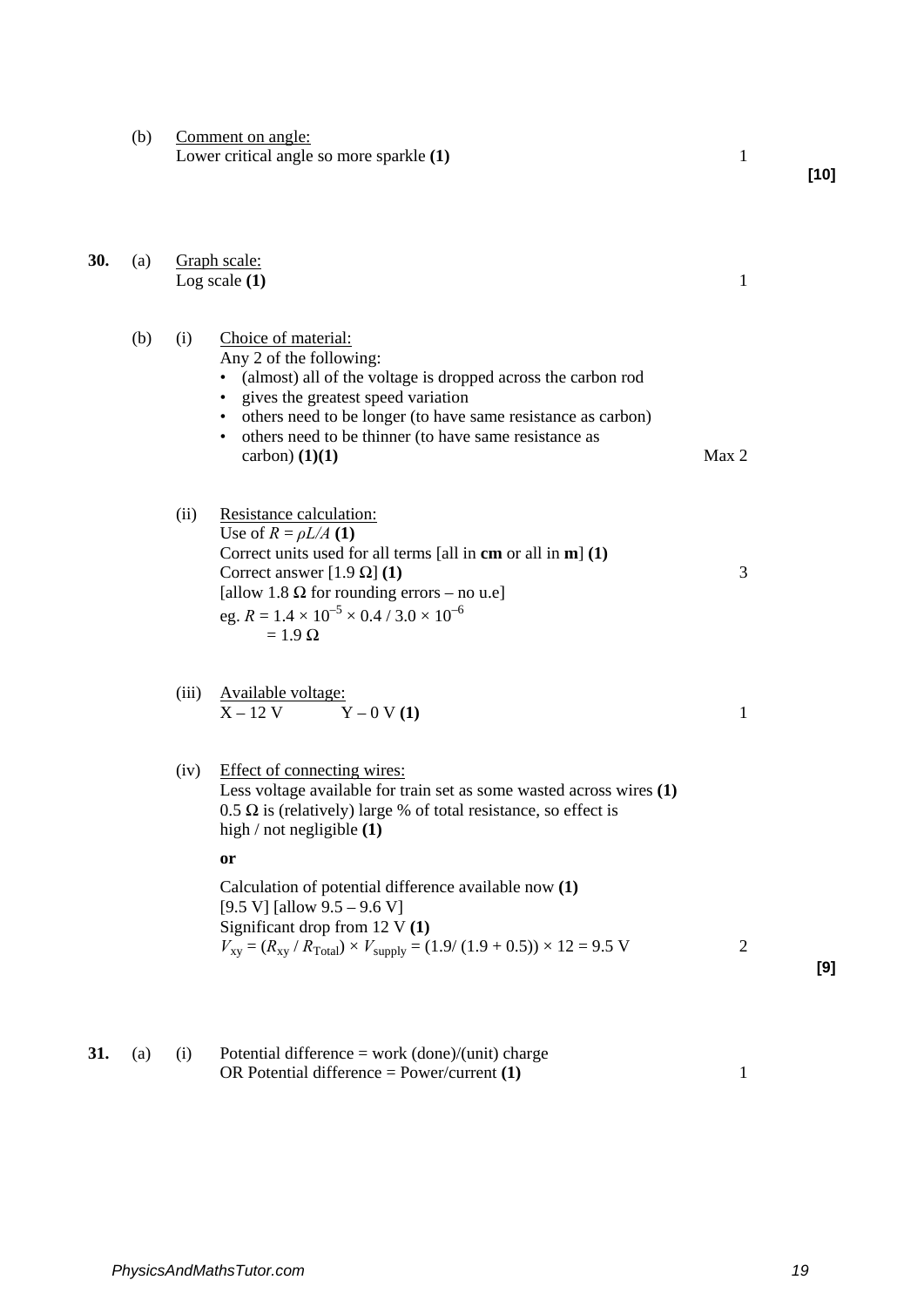|     |     | (ii) $J = kg m^2 s^{-2} (1)$<br>$C = A s$ or $W = J s1 (1)$<br>$V = kg m2 A-1 s-3 (1)$                                                                                                                                                                       | 3              |       |
|-----|-----|--------------------------------------------------------------------------------------------------------------------------------------------------------------------------------------------------------------------------------------------------------------|----------------|-------|
|     | (b) | Converts 2 minutes to 120 seconds (1)<br>Multiplication of VI $\Delta t$ or V $\Delta Q$ (1)<br>Energy = $1440$ J (1)                                                                                                                                        | 3              |       |
|     |     | Example of answer:<br>Energy = $6.0 V \times 2.0 A \times 120 s$<br>$= 1440 J$                                                                                                                                                                               |                | $[7]$ |
| 32. | (a) | $n =$ number of charge carriers per unit volume<br><b>OR</b><br>$n =$ number of charge carriers m <sup>-3</sup><br><b>OR</b><br>$n =$ charge carrier density (1)                                                                                             |                |       |
|     |     | $v =$ drift speed/average velocity/drift velocity (of the charge carriers) (1)                                                                                                                                                                               | $\overline{2}$ |       |
|     | (b) | <i>n</i> is greater in conductors / <i>n</i> less in insulators. (1)<br>[There must be some comparison]<br>larger current flows in a conductor. Dependant on having<br>referred to $n(1)$<br>(statement that n large in conductor and so current large max1) | $\overline{2}$ |       |
|     | (c) | (In series), so same current and same <i>n</i> and $Q(1)$<br>$v_{\rm B}$ greater $v_{\rm A}$ (1)<br>$v_A/v_B = \frac{1}{4}$ // 0.25 (1)                                                                                                                      | 3              | $[7]$ |
| 33. | (a) | $pd = 3.6 V(1)$<br>Example of answer;<br>$p.d. = 0.24 A \times 15 \Omega = 3.6 V$                                                                                                                                                                            | 1              |       |
|     | (b) | Calculation of $pd$ across the resistor $(1)$<br>$[6.0 - 3.6 = 2.4 V]$<br>Recall $V = I_R(1)$<br>$I_1$ calculated from their pd / 4 $\Omega$ (1)                                                                                                             |                |       |
|     |     | [correct answer is 0.60 A. Common ecf is $6V/4\Omega$ gives 1.5 A]                                                                                                                                                                                           | 3              |       |
|     |     | Example of answer:<br>$I_1 = 2.4$ V / 4.0 $\Omega = 0.6$ A                                                                                                                                                                                                   |                |       |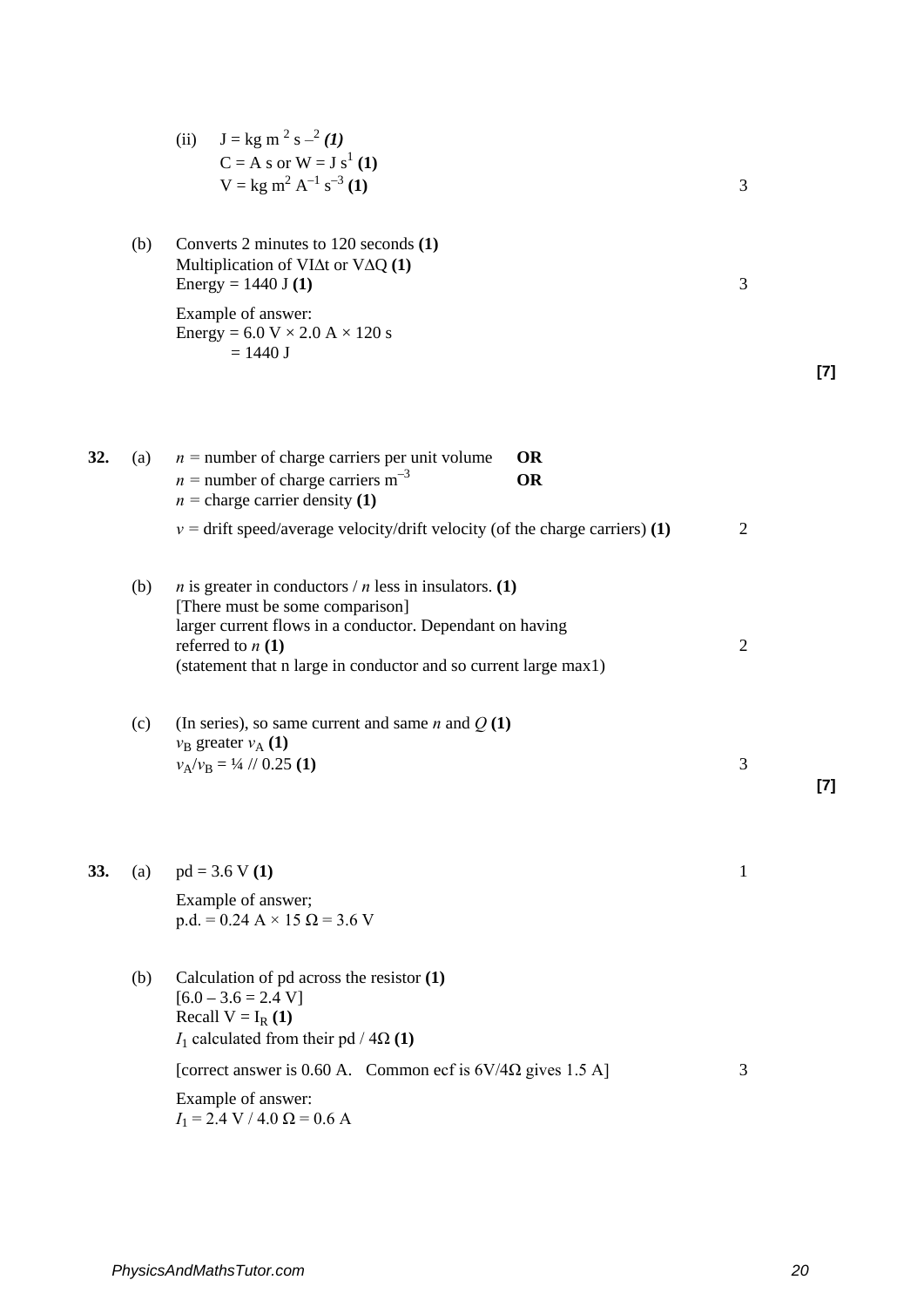| (c) |     | Calculation of $I_2$ from $I_1 - 0.24$ [0.36 A] (1)<br>[allow ecf of their $I_1$ . common value = 1.26 A]<br>Substitution $V = 3.6 V(1)$<br>$R = 10 \Omega (1)$ |                                                                                                                                                                                                   |                | $[7]$ |
|-----|-----|-----------------------------------------------------------------------------------------------------------------------------------------------------------------|---------------------------------------------------------------------------------------------------------------------------------------------------------------------------------------------------|----------------|-------|
| 34. | (a) |                                                                                                                                                                 | (i) $(-\text{gradient} = r) = 1.95 - 2 \Omega(1)$<br>$E = 8.9 - 9 V(1)$                                                                                                                           | $\overline{2}$ |       |
|     |     | (ii)                                                                                                                                                            | $I = 2.15 - 2.17$ A (1)                                                                                                                                                                           | 1              |       |
|     |     | (iii)                                                                                                                                                           | Use of $V = IR(1)$<br>$R = 2.1 - 2.2 \Omega(1)$                                                                                                                                                   | $\overline{2}$ |       |
|     | (b) | (i)                                                                                                                                                             | Battery or cell with one or more resistive component (1)<br>Correct placement of voltmeter and ammeter (1)                                                                                        | $\mathfrak{2}$ |       |
|     |     | (ii)                                                                                                                                                            | e.g. variable resistor, lamps in parallel (1)<br>Vary R<br>Record valid readings of current and pd (consequent mark) (1)<br>[Do not give these marks if the candidate varies the voltage as well] | $\overline{2}$ |       |
|     |     |                                                                                                                                                                 |                                                                                                                                                                                                   |                | [9]   |

# **35.** Area of wire:

Use of  $A = \pi r^2 (1)$ Correct answer  $[1.9 \times 10^{-7}$  (m<sup>2</sup>). Allow  $1.9 \times 10^{-7}$  and  $2.0 \times 10^{-7}$  (m<sup>2</sup>) )]**(1)** 2 [No u.e.]  $\theta$ .g.

e.g.  
\n
$$
A = \pi r^2 = \pi \times (2.5 \times 10^{-4})^2
$$
\n
$$
= 1.96 \times 10^{-7} \text{ m}^2
$$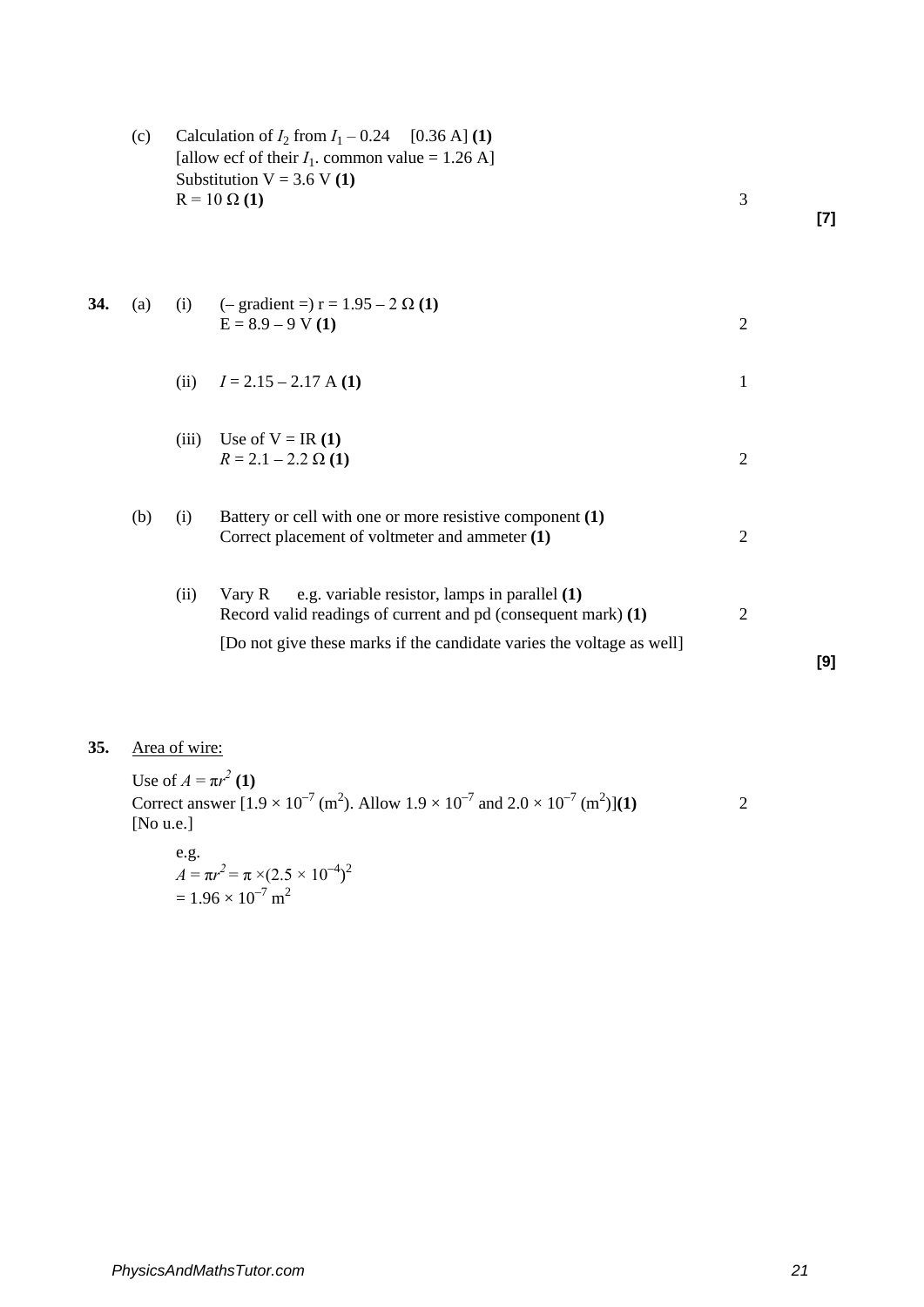### $Table + graph:$

| Length / Area / $\times$ 10 <sup>6</sup> m <sup>-1</sup> |     |
|----------------------------------------------------------|-----|
| 0.0                                                      |     |
| 0.5                                                      |     |
| 1.0                                                      |     |
| 1.5                                                      |     |
| 2.0                                                      |     |
| 2.5                                                      |     |
| 3.1                                                      |     |
| 3.6                                                      | (1) |
| $4.0 - 4.1$                                              |     |

First 2 points plotted correctly to within 1 mm **(1)** Rest of points in straight line with origin by eye **(1)** 3

Resistivity calculation:

Drawn through the origin, ignoring first 2 points **(1)** Recall  $p = R / (L/A)$  [in any form] **(1)** Large triangle drawn on graph OR accept the use of a pair of values **(1)** read from the line  $[x> 3 \times 10^{-6} \text{ m}^{-1})$  is required in **both** cases] [x-axis allowed as bottom of triangle] Correct answer  $[1.2 \times 10^{-7} \Omega \text{ m})]$  (1)  $\text{[allow 1.1 - 1.3 \times 10^{7} (}\Omega \text{ m})]$  [no u.e.] e.g.  $0.4 / 3.4 \times 10^6 = 1.2 \times 10^{-7} \Omega$  m

Anomalous results:

Any two of the following:

- Higher current/lower resistance for shorter lengths/at these points
- At shorter lengths/at these points wire gets hotter
- Non-uniform area/diameter
- Cable / contact resistance
- Sensitivity of meters
- Effect on resistance of any of the above **(2)** max 2

**[11]**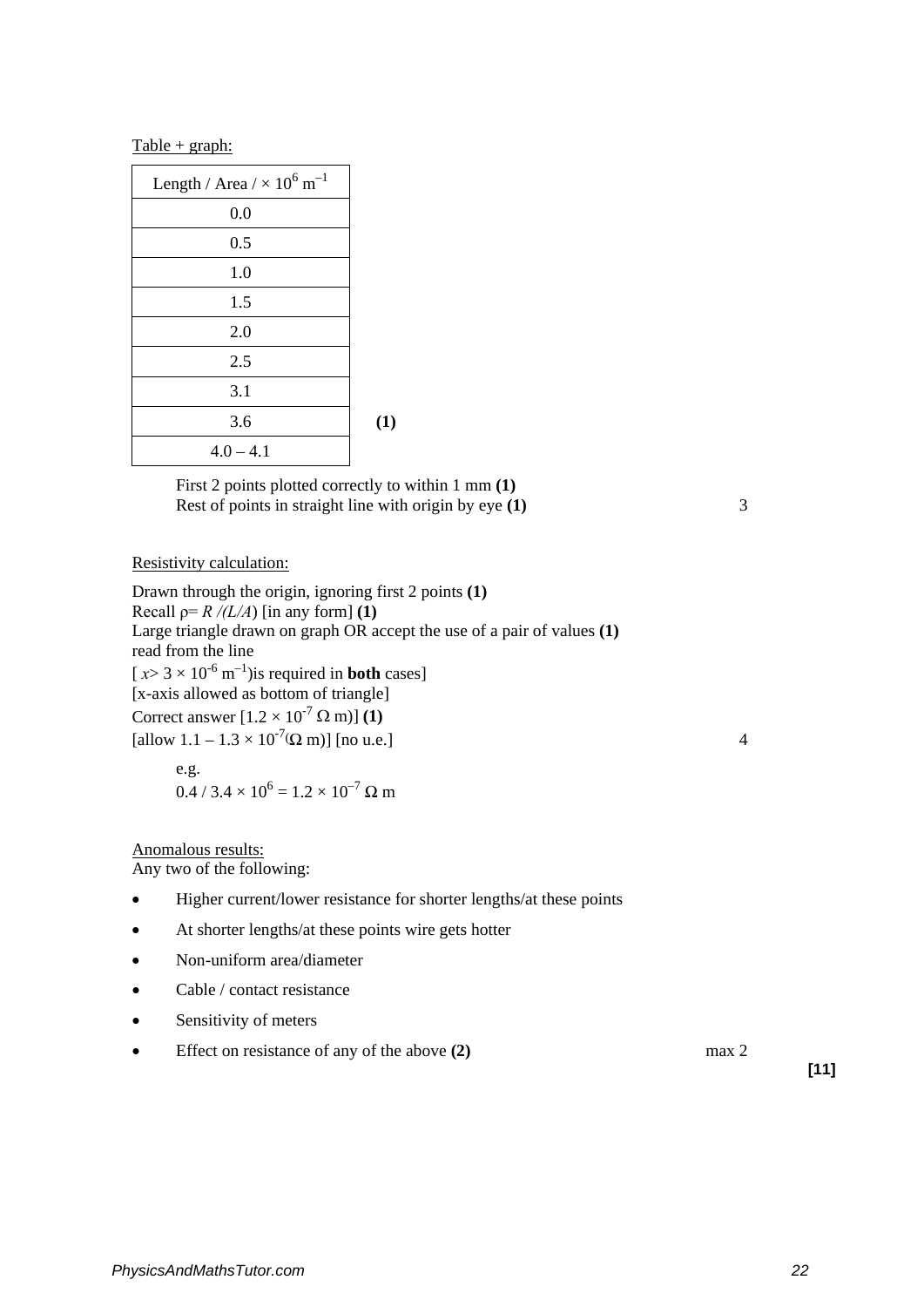| 36. | (a) | (i)   | Lamp brightness                                                                                                                                                                                                         |                |     |
|-----|-----|-------|-------------------------------------------------------------------------------------------------------------------------------------------------------------------------------------------------------------------------|----------------|-----|
|     |     |       | Lamp $A(1)$                                                                                                                                                                                                             |                |     |
|     |     |       | Larger current through it (at $9.0 \text{ V}/\text{greater power (1)}$ )<br>(at $9.0 \text{ V/s}$ maller resistance (at $9.0 \text{ V}$ )                                                                               | $\overline{2}$ |     |
|     |     | (ii)  | <b>Battery current</b>                                                                                                                                                                                                  |                |     |
|     |     |       | Addition of currents (1)                                                                                                                                                                                                |                |     |
|     |     |       | Current = $1.88 - 1.92$ A (1)                                                                                                                                                                                           | $\mathfrak{2}$ |     |
|     |     | (iii) | Total resistance                                                                                                                                                                                                        |                |     |
|     |     |       | $R = 9$ V/1.9 A or use of parallel formula (1)                                                                                                                                                                          |                |     |
|     |     |       | $R = 4.6 - 4.9 \Omega(1)$<br>[full ecf for their current]                                                                                                                                                               | $\overline{2}$ |     |
|     | (b) |       | Lamps in series<br>Current same in both lamps/current in A reduced from original value (1)<br>Pd across A less than pd across B (1)<br>Lamp A has a lower resistance than lamp $B(1)$<br>$P = VI$ or $P = RI^2(1)$      | Any 2          |     |
|     |     |       | Lamp A will be dimmer than B [conditional on scoring ONE of $(1)$<br>the above marks]                                                                                                                                   | $\mathbf{1}$   | [9] |
| 37. | (a) | (i)   | Resistance<br>Use of $V/I$ [ignore 10 <sup>x</sup> ] (1)<br>$3800 \Omega (3784 \Omega) (1)$                                                                                                                             | 2              |     |
|     |     | (ii)  | Resistance of thermistor<br>Use $\frac{V_R}{V_{TH}} = \frac{R}{R_{TH}}$<br><b>OR</b><br>9V/.74mA<br>$\mathbf R$<br>6.2 V = 0.74 mA $\times$ R <sub>TH</sub>                                                             | OR(1)          |     |
|     |     |       | 8400 $\Omega$ [8378 $\Omega$ ] [substituting 4000 $\Omega$ gives 8857 $\Omega$ ie 8900 $\Omega$ ] (1)<br>[method 2 substituting 3800 $\Omega$ gives 8362 $\Omega$ : substituting 4000 $\Omega$<br>gives $8162 \Omega$ ] | $\overline{2}$ |     |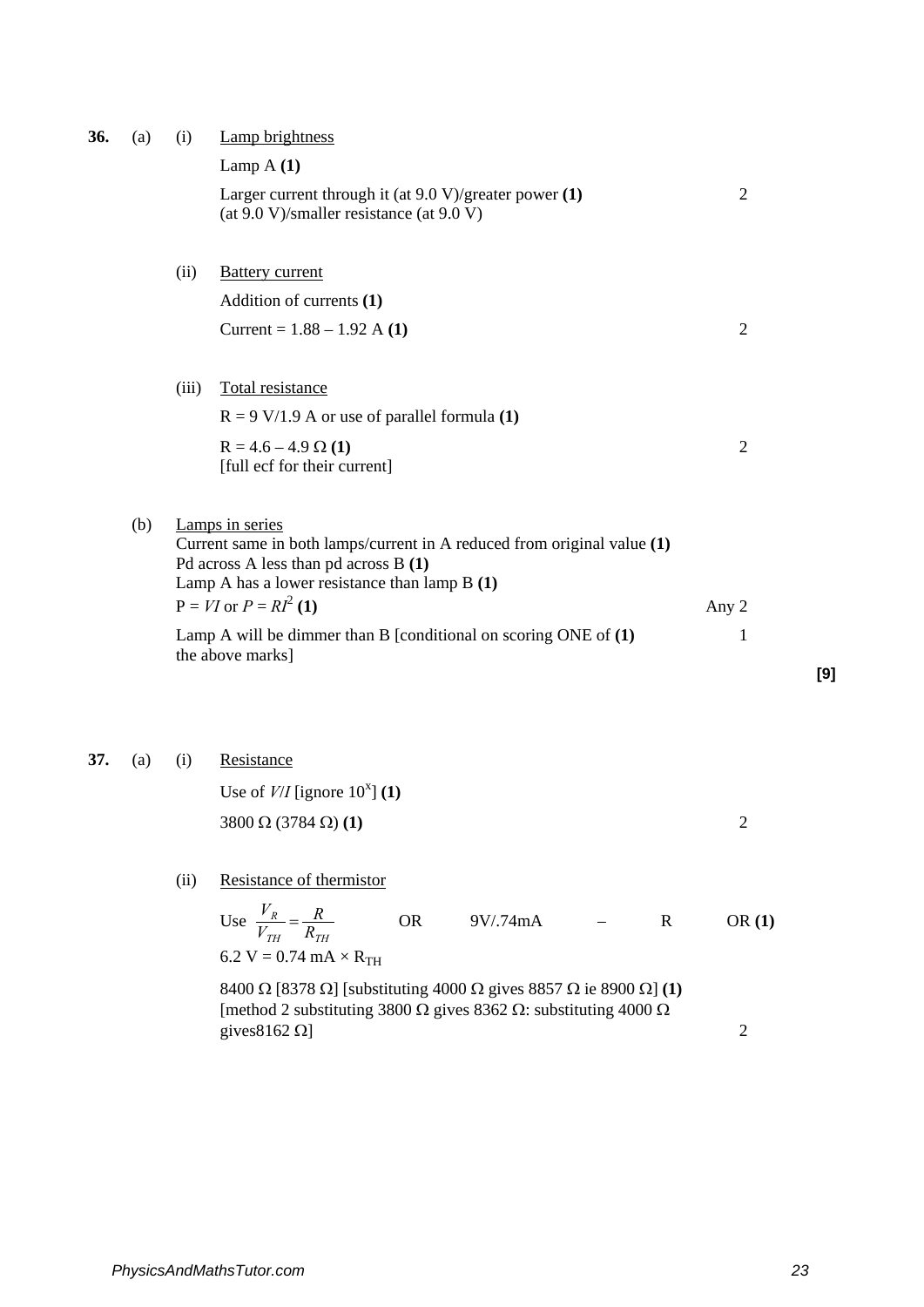(b) Suggestion and Explanation

The milliammeter reading increases **(1)**

Thermistor resistance 'becomes zero' /Short circuit **(1)**

Since supply voltage is constant  $/I = 9.0$  *V/R* (1)

OR Circuit resistance reduced 3

**[7]**

**38.** (a) Definition of E.M.F.

Energy (conversion) or work done **(1)** Per unit charge **(1)** OR  $E = W/Q(1)$ Symbols defined **(1)**  $[E = 1J/C$  scores 1] OR  $E = P/I(1)$ Symbols defined *(1)* [terminal pd when no current drawn or open circuit scores max 1] 2 (b) Voltmeter calculation Any attempt to find any current **(1)** Attempt to calculate pd across  $10 \Omega$  resistor (1) 5.77 V 2 OR Potential divider method; ratio of resistors with  $10.4 \Omega$  on the bottom (1) Multiplied by 6.0 V **(1)** 5.77 V **(1)** 3 [For either method, an answer of 0.23 V scores max 1] (c) Second battery added Voltmeter reading increased **(1)** Any two of: EMF unchanged Total resistance reduced current increases or "lost volts" decreases **(2)** 3

**[8]**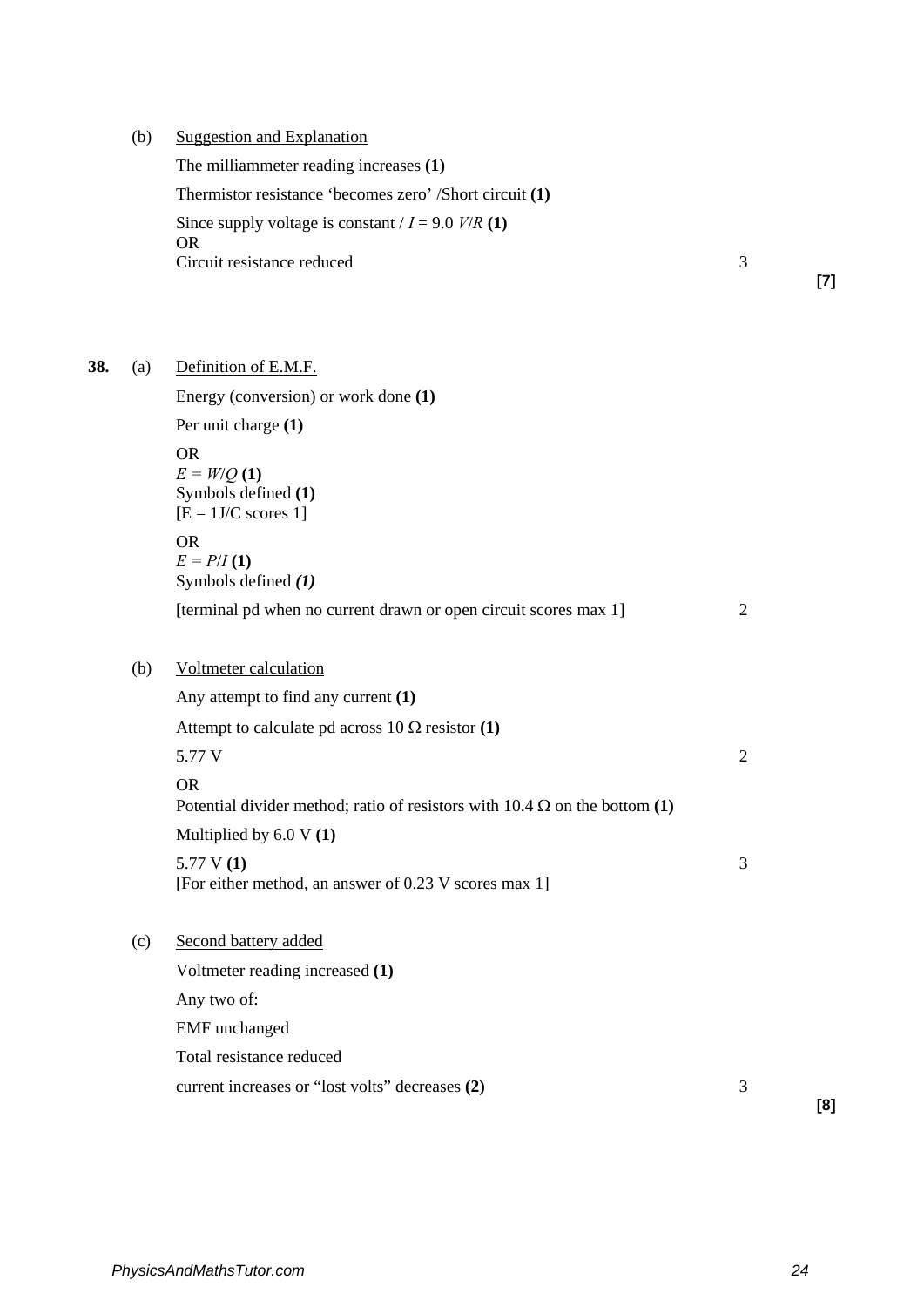| 39. | Explanation increase of resistance with temperature                                                                             |                |
|-----|---------------------------------------------------------------------------------------------------------------------------------|----------------|
|     | Temperature increase leads to increased lattice vibrations (1)                                                                  |                |
|     | scattering flowing electrons / increased collisions of electrons. (1)                                                           | $\overline{2}$ |
|     | Calculation of resistance at 200 $^{\circ}$ C                                                                                   |                |
|     | $R = V/I$ [stated or implied] (1)                                                                                               |                |
|     | $= 7.4 V \div 0.19 A$                                                                                                           |                |
|     | $= 39 \Omega (1)$                                                                                                               | $\overline{2}$ |
|     | Discuss whether results support hypothesis                                                                                      |                |
|     | No. Resistance is not increasing with temperature. (1)                                                                          | $\mathbf{1}$   |
|     | Calculation of mains voltage                                                                                                    |                |
|     | $P = V^2 \div R(1)$                                                                                                             |                |
|     | $V^2 = PR$                                                                                                                      |                |
|     | = 1200 W $\times$ 41 $\Omega$ [Mark for rearrangement <b>OR</b> substitution] (1)                                               |                |
|     | [Accept 39 – 41 $\Omega$ ] [ecf]                                                                                                |                |
|     | $V = 220 V(1)$                                                                                                                  |                |
|     | [Allow $P = I^2 R$ (1),                                                                                                         | 3              |
|     | calculate I = 5.4 A and use in 1200 W = 5.4 A $\times$ V (1), V = 220 V (1)]                                                    |                |
|     |                                                                                                                                 |                |
| 40. | Resistance calculation                                                                                                          |                |
|     | Use of $R = \rho L/A$ (1)                                                                                                       |                |
|     | Substitution $R = 1.6 \times 10^{-4} \times 0.02 / (5 \times (10^{-3}) \times 0.02 \times (10^{-3}))$ (1)                       |                |
|     | $= 32 \Omega (1)$                                                                                                               | 3              |
|     | Total resistance                                                                                                                |                |
|     | <b>Either</b> Section 2 = $\frac{1}{2} \times R_1$ (16 Ω) <b>OR</b> Section 3 = $\frac{1}{3} \times R_1$ (10.7 Ω) (1)           |                |
|     | Use of $R_{\text{Total}} = R_1 + R_2 + R_3$ (1)                                                                                 |                |
|     | $R_{\text{Total}} = 58.7 \Omega$ [55 $\Omega$ if 30 $\Omega$ used as starting point] (1)                                        | 3              |
|     | [ecf if section 3 calculated as $\frac{1}{4} \times R_1 = 56 \Omega$ OR 52.5 $\Omega$ if 30 $\Omega$ used<br>as starting point] |                |

**[8]**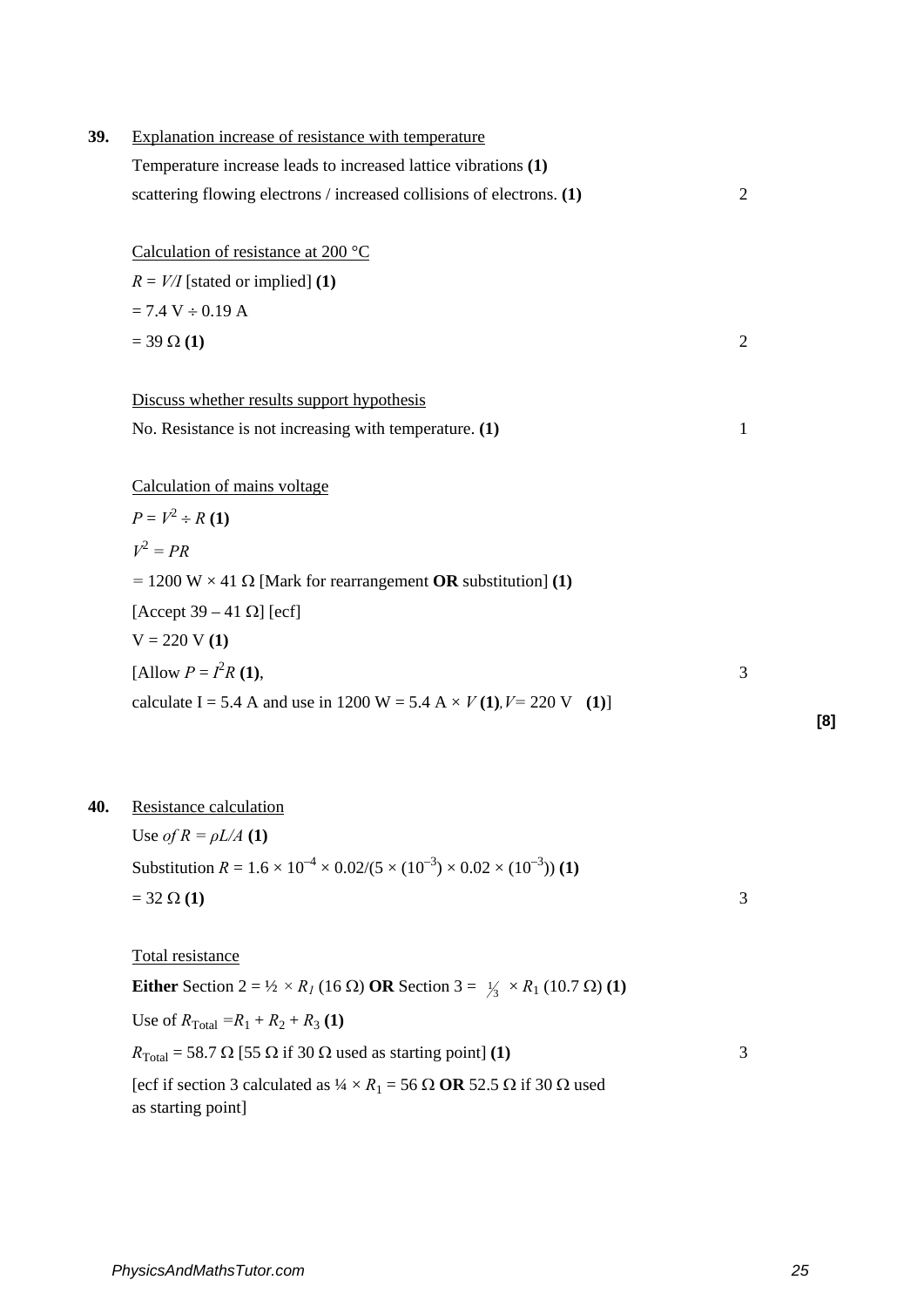### Why thermochromic ink becomes warm

| Current produces heat / reference to $I^2R$<br><b>OR</b>                        |   |
|---------------------------------------------------------------------------------|---|
| Thermal conduction from conductive ink (1)                                      |   |
| [Mark for identifying that the heating effect originates in the conductive ink] |   |
|                                                                                 |   |
| Why only thin section transparent                                               |   |
| Thinner / section 1 has more resistance $(1)$                                   |   |
| So even a small current will heat it/Power (heating effect) given by            |   |
| $I^{2}R/$ current will heat it more (1)                                         | 2 |
| <b>[OR</b> opposite argument explaining why thicker section is harder to heat]  |   |
|                                                                                 |   |

### **41.** Circuits

| Base unit:        | ampere OR amperes OR amp OR amps $(1)$                                                       |  |
|-------------------|----------------------------------------------------------------------------------------------|--|
| Derived quantity: | charge OR resistance $(1)$                                                                   |  |
| Derived unit:     | volt OR volts OR ohm OR ohms (1)                                                             |  |
| Base quantity:    | current $(1)$                                                                                |  |
|                   | $\text{IF}$ two aparrors are given to any of the above looth must be compated goin the mould |  |

[If two answers are given to any of the above, both must be correct to gain the mark]

# **42.** (a) Io and Jupiter: Time taken for electrons to reach Jupiter  $t = s/v = (4.2 \times 10^8 \text{ m})/(2.9 \times 10^7 \text{ m s}^{-1}) = 14.48 \text{ s}$ Correct substitution in υ*= s/t* (ignore powers of ten) **(1)** Answer: 14.48 s, 14.5 s [no ue] **(1)** 2

(b) Estimate of number of electrons

*Q = ne = It n = It/e*  $n = (3.0 \times 10^6 \text{ A}) (1 \text{s})/(1.6 \times 10^{-19} \text{ C})$ Use of  $ne = It(1)$  $(1.8 - 2.0) \times 10^{25}$  (1) 2

(c) Current direction

From Jupiter (to Io) / to Io / to the moon  $(1)$  1

**[5]**

**[4]**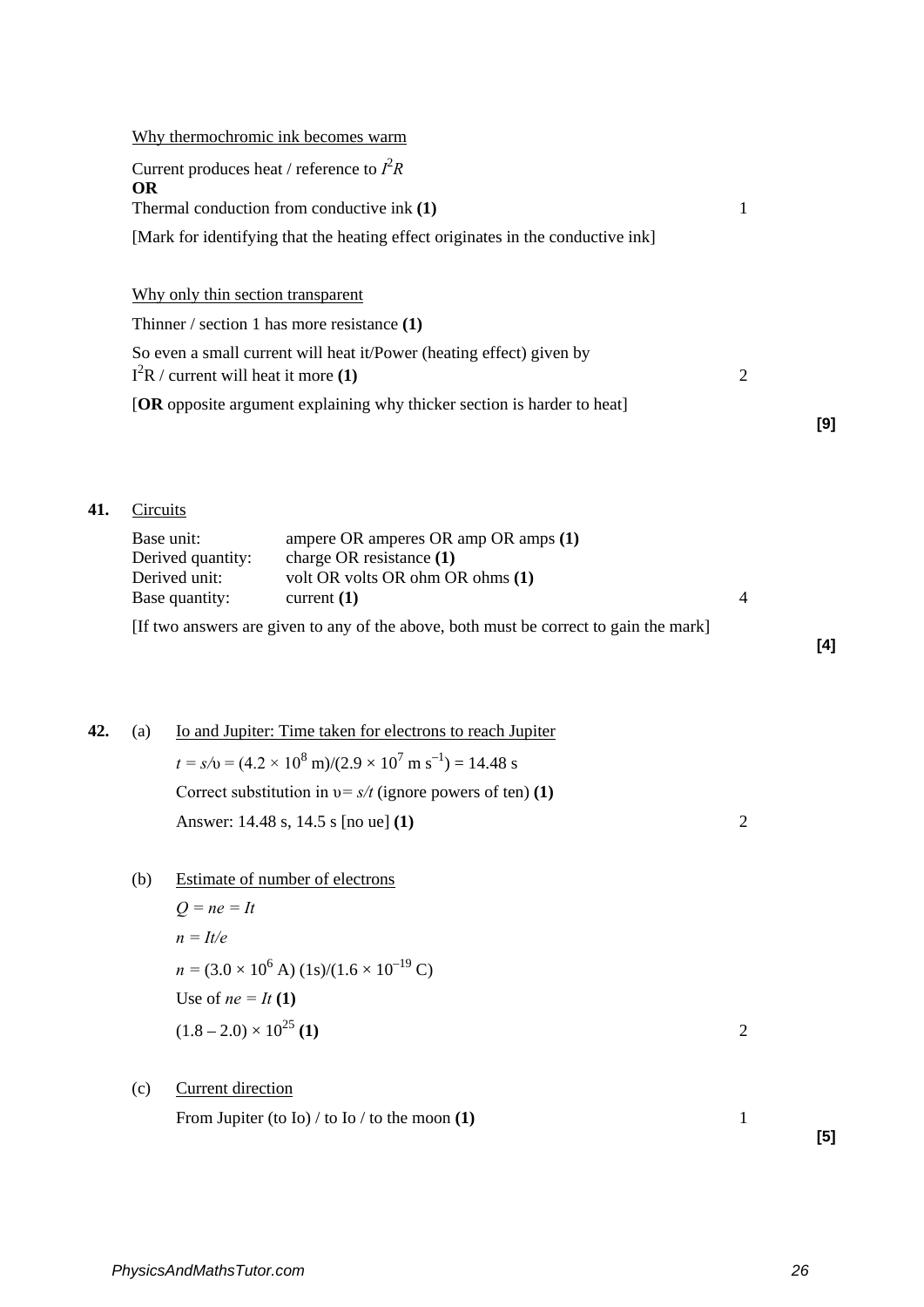**43.** (a) p.d. across  $4 \Omega$  resistor  $1.5$  (A)  $\times$  4 ( $\Omega$ )  $= 6 \text{ V} (1)$  1

- (b) Resistance  $R_2$ Current through  $R_2 = 0.5$  A **(1)**  $R_2 = \frac{6 (V)}{0.5 (A)}$  $R_2 = 12 \Omega (1)$  2 [allow ecf their pd across  $4 \Omega$ ]
	-

(c) Resistance  $R_1$ p.d. across  $R_1 = 12 - 6 - 4$  $= 2 V (1)$ Current through  $R_1 = 2$  A **(1)**  $R_1 = \frac{2(V)}{2(A)} = 1\Omega(1)$ [allow ecf of pd from (a) if less than 12 V] Alternative method Parallel combination =  $3\Omega(1)$ Circuit resistance =  $12(V)/2$  (A) =  $6\Omega(1)$  $R_1 = 6 - (3 + 2) = 1 \Omega(1)$  3 [allow ecf of pd from (a) and R from (b)]

**[6]**

# **44.** (a) Current in filament lamp  $P = VI$  or correct rearrangement **(1)**

2 A **(1)** 2

*PhysicsAndMathsTutor.com 27*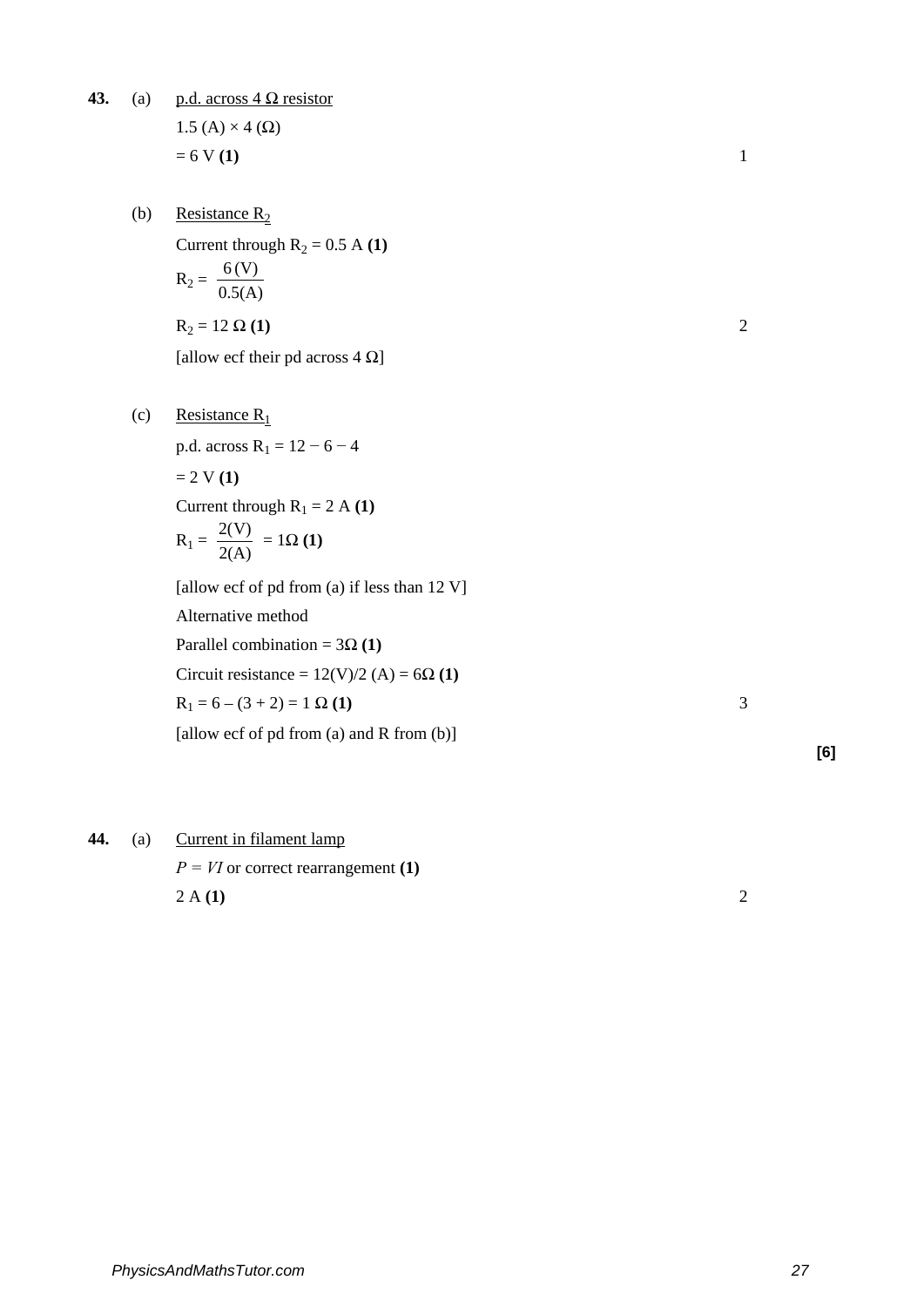### (b) (i) Sketch graph

Correct shape for their axes **(1)** 

−*I*−*V* quadrant showing fair rotational symmetry **(1)** 2

*I V*

(ii) Explanation of shape

(As the voltage/p.d. increases), current also increases **(1)** 

(As the current increases), temperature of lamp increases **(1)** 

(This leads to) an increase in resistance of lamp **(1)** 

so equal increases in *V* lead to smaller increases in *I* OR rate of increase in current decreases OR correct reference to their correct **(1)** 4 gradient

[If a straight line graph was drawn though the origin then  $(1)(0)(0)(1)$  for the following:

*V* is proportional to *R*  therefore the graph has a constant gradient]

**45.** (a) (i) Replacement

 $V_1(1)$  1

**[8]**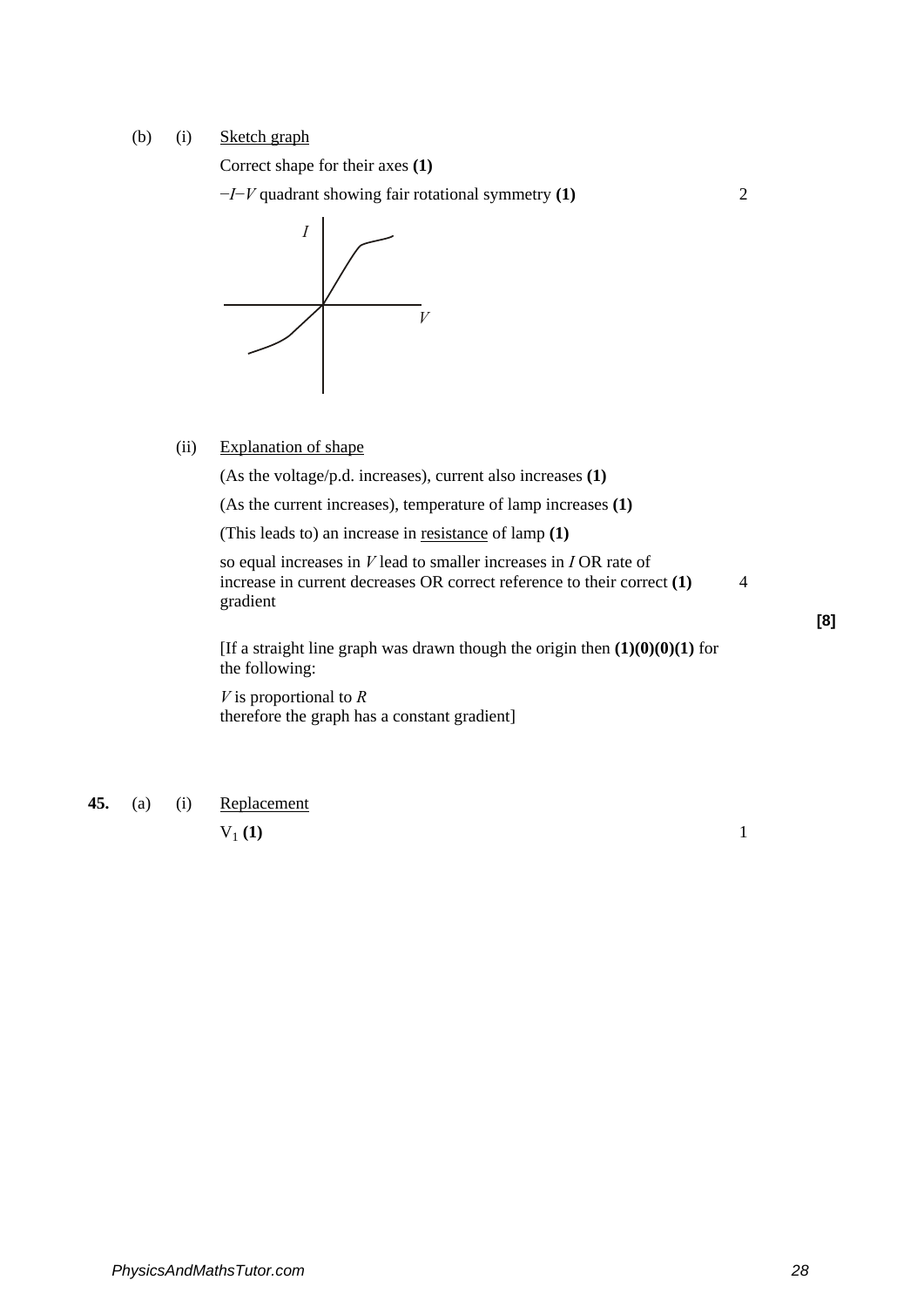(ii) Explanation

[**ONE** pair of marks]

Resistance: resistance of  $\underline{V}_1$  [not just the voltmeter] is much larger than 100 Ω OR combined resistance of parallel combination is  $(1)$ approximately 100  $\Omega$ 

Voltage: p.d. across  $V_1$  is much greater than p.d. across 100  $\Omega$  OR **(1)** all 9 V is across  $V_1$ 

#### **OR** OR

Current: no current is flowing in the circuit / very small current **(1)**  Resistance: because  $V_1$  has infinite/very large resistance  $(1)$ 

**OR** OR

(Correct current calculation  $0.9 \times 10^{-6}$  A and) correct pd calculation 90 x 10 –6 A **(1)** This is a very small/negligible pd **(1)** 2

### (b) Circuit diagram

(i)  $(V<sub>T</sub>)$  or equivalent resistor symbol labelled 10 M $\Omega$  (1) or equivalent resistor symbol labelled 10 MΩ **(1)** 2

[They must be shown in a correct arrangement with R]

(ii) Value of *R*

6 (V): 3 (V) = 10 (M $\Omega$ ): 5 (M $\Omega$ ) /  $R_{\text{total}}$  of parallel combination is 5 (1)  $MΩ$ 

 $1/5$  (M $\Omega$ ) = 1/10 (M $\Omega$ ) + 1/*R* OR some equivalent correct (1) substitution to show working

 $R = 10 \text{ M}\Omega(1)$  3

**[8]**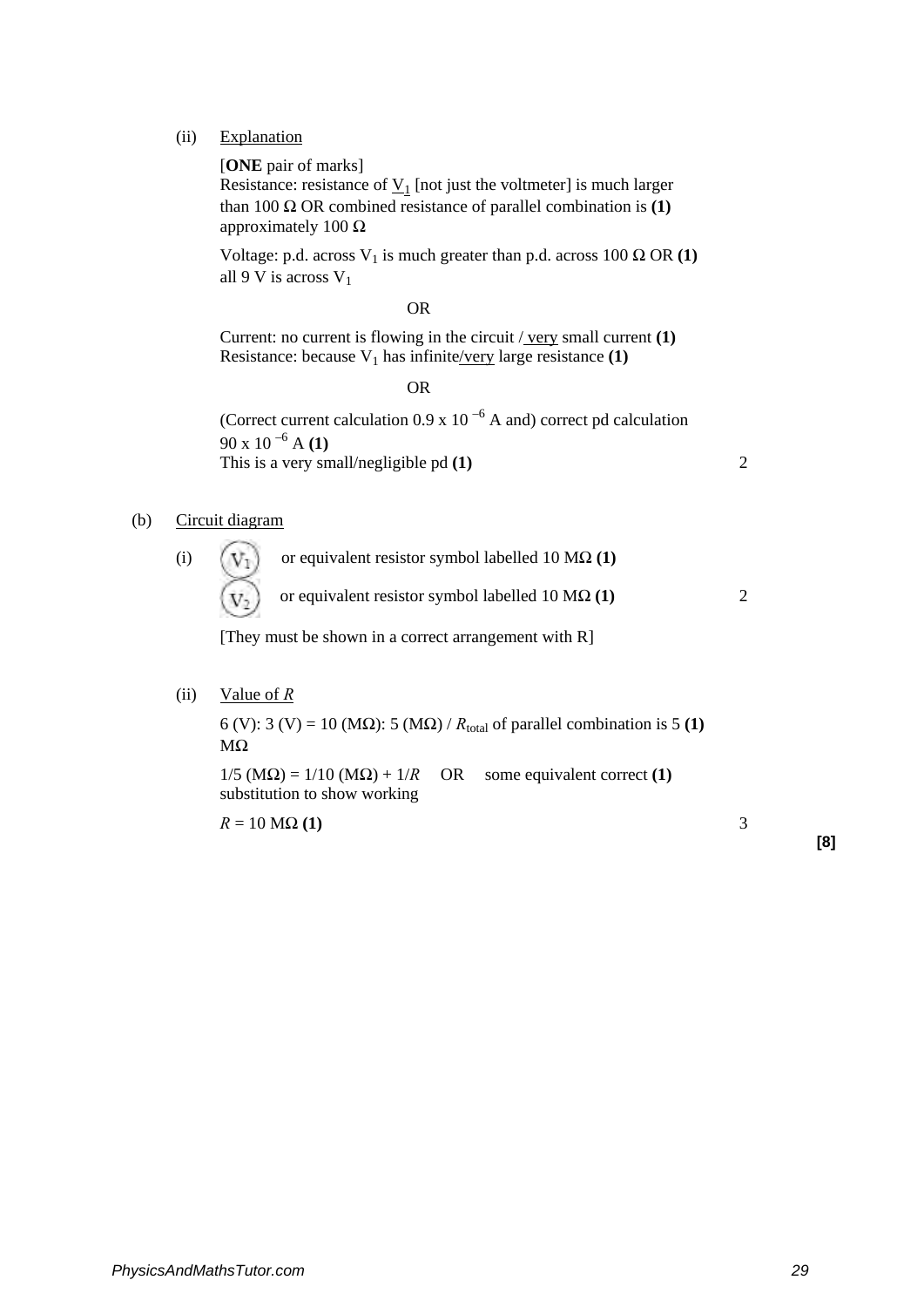| 46. |  | Explain zeroing of meter |
|-----|--|--------------------------|
|     |  |                          |

| No resistance when leads touched together/short circuit/calibration for<br>zero error $(1)$ | 1              |     |
|---------------------------------------------------------------------------------------------|----------------|-----|
| Show that resistance is about 70 $\Omega$                                                   |                |     |
| $R = V \div I(1)$                                                                           |                |     |
| $= 0.54$ V $\div 0.0081$ A                                                                  |                |     |
| $= 67 \Omega$ [no ue] (1)                                                                   | $\overline{2}$ |     |
| Explain section from passage                                                                |                |     |
| Other currents/voltages/resistances present (1)                                             |                |     |
| change in current changes reading for resistance (1)                                        | 2              |     |
| Explain changes in meter reading with temperature increase                                  |                |     |
| Increased lattice vibrations/vibration of atoms/molecules (1)                               |                |     |
| scattering flowing electrons/more collisions (1)                                            |                |     |
| increased resistance/increase meter reading (1)                                             | 3              |     |
|                                                                                             |                | [8] |

| 47. | Circuit diagram |
|-----|-----------------|
|     |                 |
|     |                 |
|     |                 |
|     |                 |
|     |                 |
|     |                 |
|     |                 |
|     |                 |
|     |                 |
|     |                 |

| Ammeter and power source in series (1)                                                      |                |        |
|---------------------------------------------------------------------------------------------|----------------|--------|
| Voltmeter in parallel with electrodes (1)                                                   | $\overline{2}$ |        |
| [Allow both marks if diagram shows an ohmmeter without a power<br>$pack - 1$ if power pack] |                |        |
| Calculation of resistance                                                                   |                |        |
| Use of area = $\pi r^2$ (1)                                                                 |                |        |
| $R = 2.7 \times 10^{-3} \Omega \text{ m} \times 5.0 \times 10^{-4} \text{ m/A}$ (1)         |                |        |
| $= 172 \Omega (171.9 \Omega) (1)$                                                           | 3              |        |
|                                                                                             |                |        |
| Plotting graph                                                                              |                |        |
| Axis drawn with $R$ on y-axis and labelled with units $(1)$                                 |                |        |
| Points plotted correctly $[-1$ for each incorrect] (1)                                      |                |        |
| Sensible scale (1)                                                                          |                |        |
| Curve added passing through a minimum of 4 points $(1)$                                     | $\overline{4}$ |        |
| Diameter of hole                                                                            |                |        |
| Correct reading from graph = $0.23$ mm [Allow $0.22 - 0.26$ mm] (1)                         | 1              | $[10]$ |
|                                                                                             |                |        |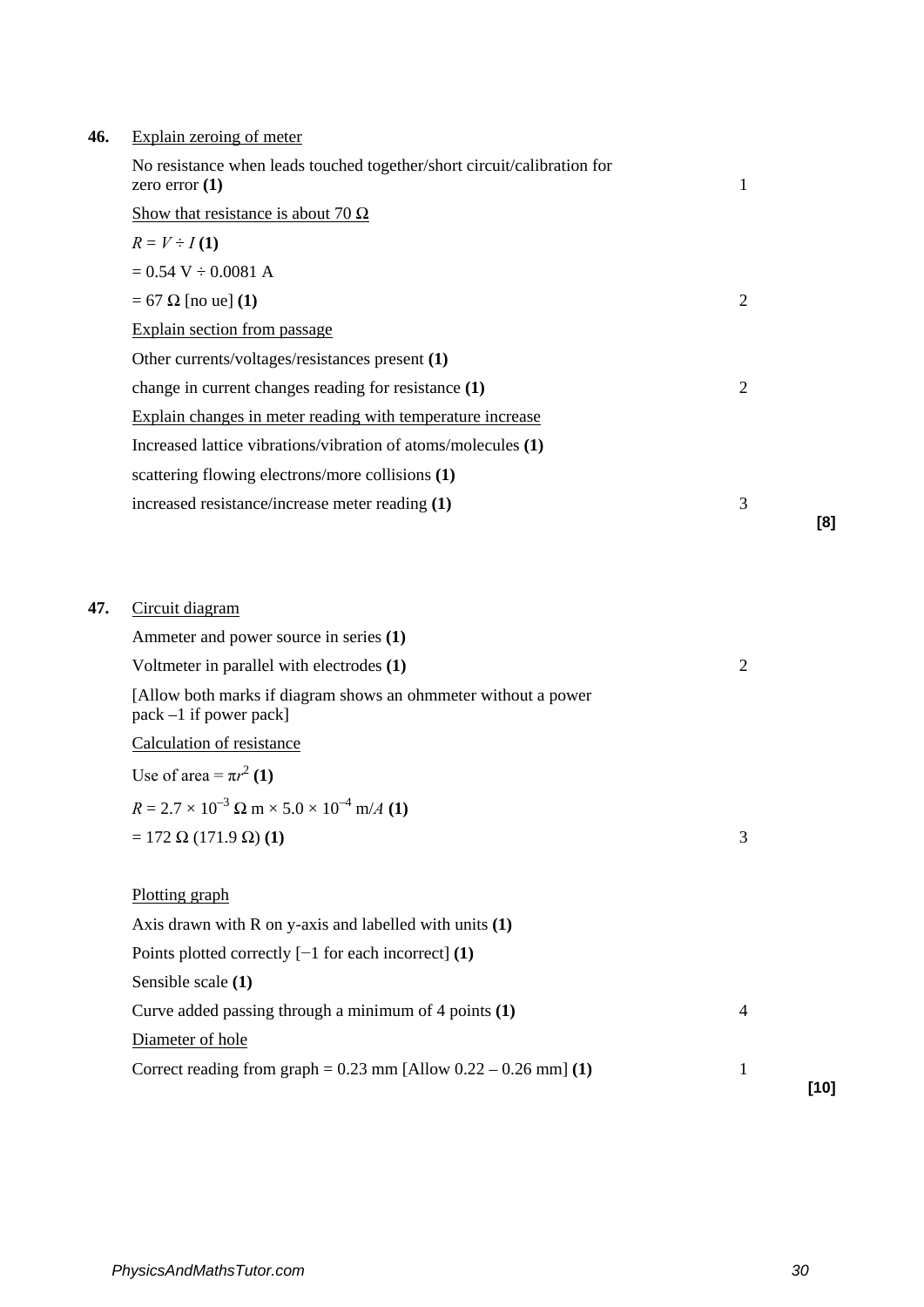**48.** Temperature calculation

Current =  $4.5 \times 10^{-3}$  A **(1)** p.d. across thermistor is 4.2 V **(1)**  $R_{\text{thermistor}} = 930 \Omega$  ecf their current and pd subtraction error (1) Temperature =  $32 \text{ °C} - 34 \text{ °C}$  [Allow ecf for accurate reading] **(1)**  $4$ Supply doubled

Any two from:

- Current would increase / thermistor warms up / temperature increases
- Resistance of thermistor would decrease **(1) (1)**
- Ratio of p.d.s would change No OR voltmeter reading / pd across R more than doubles **(1)** 3
	- [This mark only awarded if one of the previous two is also given]

### **49.** Diagram

Labelled wire and a supply **(1)** Ammeter in series and voltmeter in parallel **(1)** OR Labelled wire with no supply **(1)** Ohmmeter across wire **(1)** 2 Readings Current and potential difference OR resistance ( consistent with diagram) **(1)** Length of wire **(1)** Diameter of wire **(1)** 3 **[7]**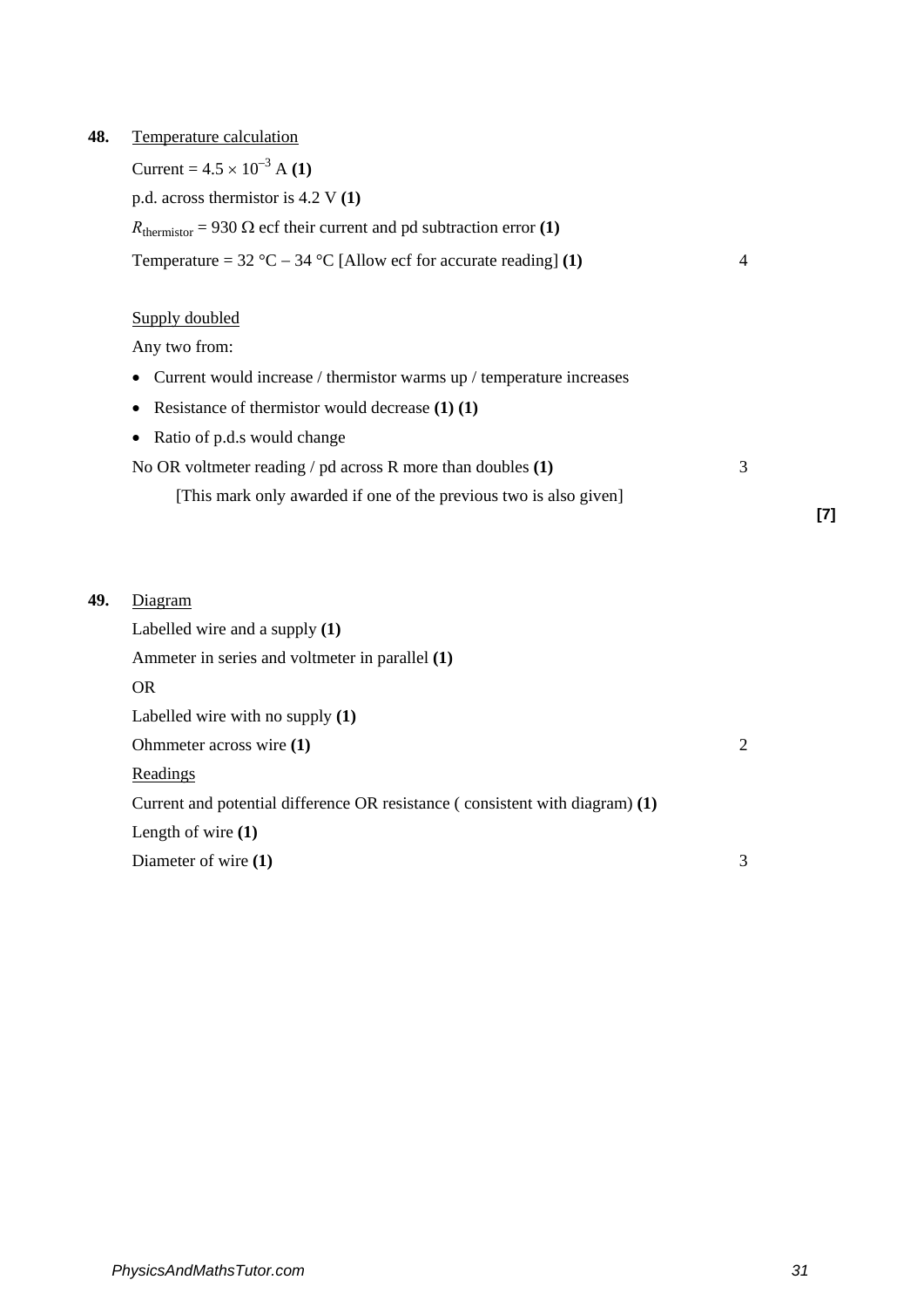# Use of readings

|     | $R = V/I$ OR $\rho = RA/I$ (1)                                                     |                |      |
|-----|------------------------------------------------------------------------------------|----------------|------|
|     | Awareness that A is cross–sectional area (may be seen above and credited here) (1) |                |      |
|     | Repetition of calculation OR graphical method (1)                                  | 3              |      |
|     | Precaution                                                                         |                |      |
|     | Any two from:                                                                      |                |      |
|     | Readings of diameter at various places /different orientations<br>$\bullet$        |                |      |
|     | Contact errors                                                                     |                |      |
|     | Zeroing instruments                                                                |                |      |
|     | Wire straight when measuring length<br>$\bullet$                                   |                |      |
|     | Wire not heating up / temperature kept constant $(1)$ $(1)$<br>$\bullet$           | $\overline{2}$ | [10] |
| 50. | Conductor resistance                                                               |                |      |
|     | $R = \rho l / A$ (1)                                                               |                |      |
|     | Correct substitution of data (1)                                                   |                |      |
|     | $R = 4.3 \times 10^{-2} \,\Omega(1)$                                               | 3              |      |
|     | Manufacturer's recommendation                                                      |                |      |
|     | Larger A has a lower $R(1)$                                                        |                |      |
|     | Energy loss depends on $I^2R$ / reduces overheating in wires (1)                   | $\overline{c}$ |      |
|     |                                                                                    |                | [5]  |
| 51. | <b>Car battery</b>                                                                 |                |      |
|     | Voltmeter reading: $12.2$ (V) (1)                                                  | 1              |      |
|     | Equation                                                                           |                |      |
|     | Terminal p.d. = 12 V + (5.0 A $\times$ 0.04 $\Omega$ )                             |                |      |
|     | See 12V (1)                                                                        |                |      |
|     | See 5.0 A $\times$ 0.04 Ω (1)                                                      |                |      |
|     | Addition of terms (1)                                                              | 3              |      |
|     | <b>Wasted power</b>                                                                |                |      |
|     | See $0.04 \Omega + 0.56 \Omega$ OR $2.8 V + 0.2 V$ OR $5 x (15 - 12) W (1)$        |                |      |
|     | Power = $15 W(1)$                                                                  | $\overline{2}$ |      |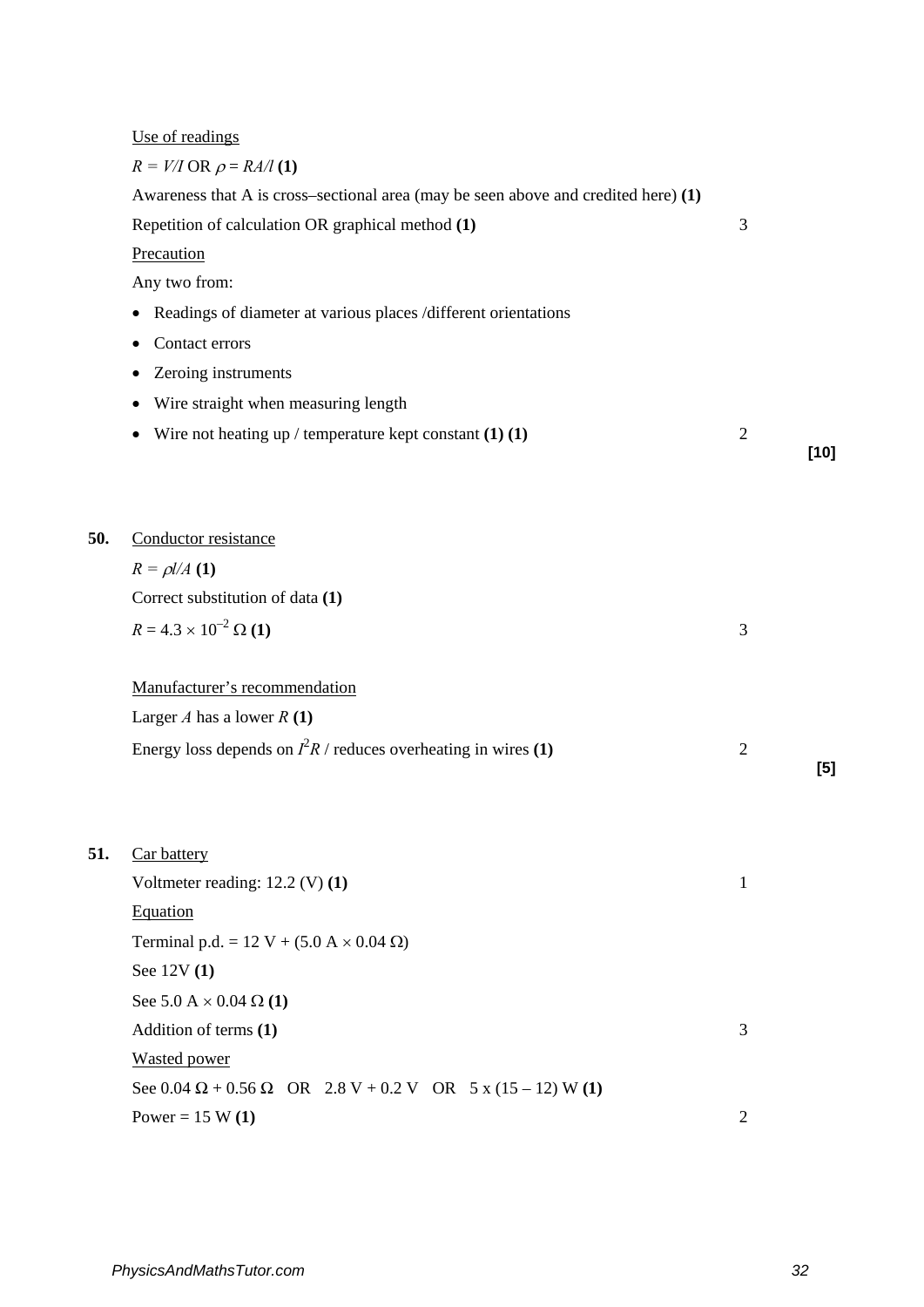|     | Efficiency                                                                               |                                                                                              |                |        |
|-----|------------------------------------------------------------------------------------------|----------------------------------------------------------------------------------------------|----------------|--------|
|     |                                                                                          | (same current) 12 V / 15 V OR $P_{\text{OUT}}/P_{\text{IN}} = 60 \text{ W}/75 \text{ W}$ (1) |                |        |
|     | Efficiency = $0.8/80\%$                                                                  | Efficiency = $0.8/80\%$ (1)                                                                  | $\overline{2}$ |        |
|     | Explanation                                                                              |                                                                                              |                |        |
|     | Any two from:                                                                            |                                                                                              |                |        |
|     |                                                                                          | • Starter motor / to start car needs (very) large current                                    |                |        |
|     | • $I = \frac{E}{R+r}$                                                                    |                                                                                              |                |        |
|     | • ( <i>E</i> and <i>R</i> fixed) $r_{\text{min}} \Rightarrow I_{\text{max}}$ (1) (1) (1) |                                                                                              | $\overline{2}$ | $[10]$ |
| 52. | Circuit diagram                                                                          |                                                                                              |                |        |
|     | Variable voltage (1)                                                                     |                                                                                              |                |        |
|     | Includes ammeter and voltmeter (1)                                                       |                                                                                              |                |        |
|     | in series and parallel respectively (1)                                                  |                                                                                              | 3              |        |
|     | [No penalty for LED bias]                                                                |                                                                                              |                |        |
|     | Description of current variation in LEDs                                                 |                                                                                              |                |        |
|     | Initially, increasing voltage still gives zero current                                   |                                                                                              |                |        |
|     | <b>OR</b>                                                                                |                                                                                              |                |        |
|     |                                                                                          | Current doesn't flow until a specific minimum voltage (1)                                    |                |        |
|     | Current then increases (1)                                                               |                                                                                              |                |        |
|     | with an increasing rate of increase (1)                                                  |                                                                                              | 3              |        |
|     | Discussion of whether LEDs obey Ohm's law                                                |                                                                                              |                |        |
|     | No(1)                                                                                    |                                                                                              |                |        |
|     | $I$ not proportional to $V$                                                              |                                                                                              |                |        |
|     | <b>OR</b>                                                                                |                                                                                              |                |        |
|     | $R$ not constant / V/I not constant / R decreases (1)                                    |                                                                                              | $\overline{2}$ |        |
|     | Calculation of resistance of green LED at 1.9 V                                          |                                                                                              |                |        |
|     | $R = V/I$ [Stated or implied] (1)                                                        |                                                                                              |                |        |
|     | $= 1.9 V \div 1.46 \times 10^{-3} A$                                                     |                                                                                              |                |        |
|     | $= 1300 \Omega (1)$                                                                      |                                                                                              | 2              |        |
|     |                                                                                          |                                                                                              |                |        |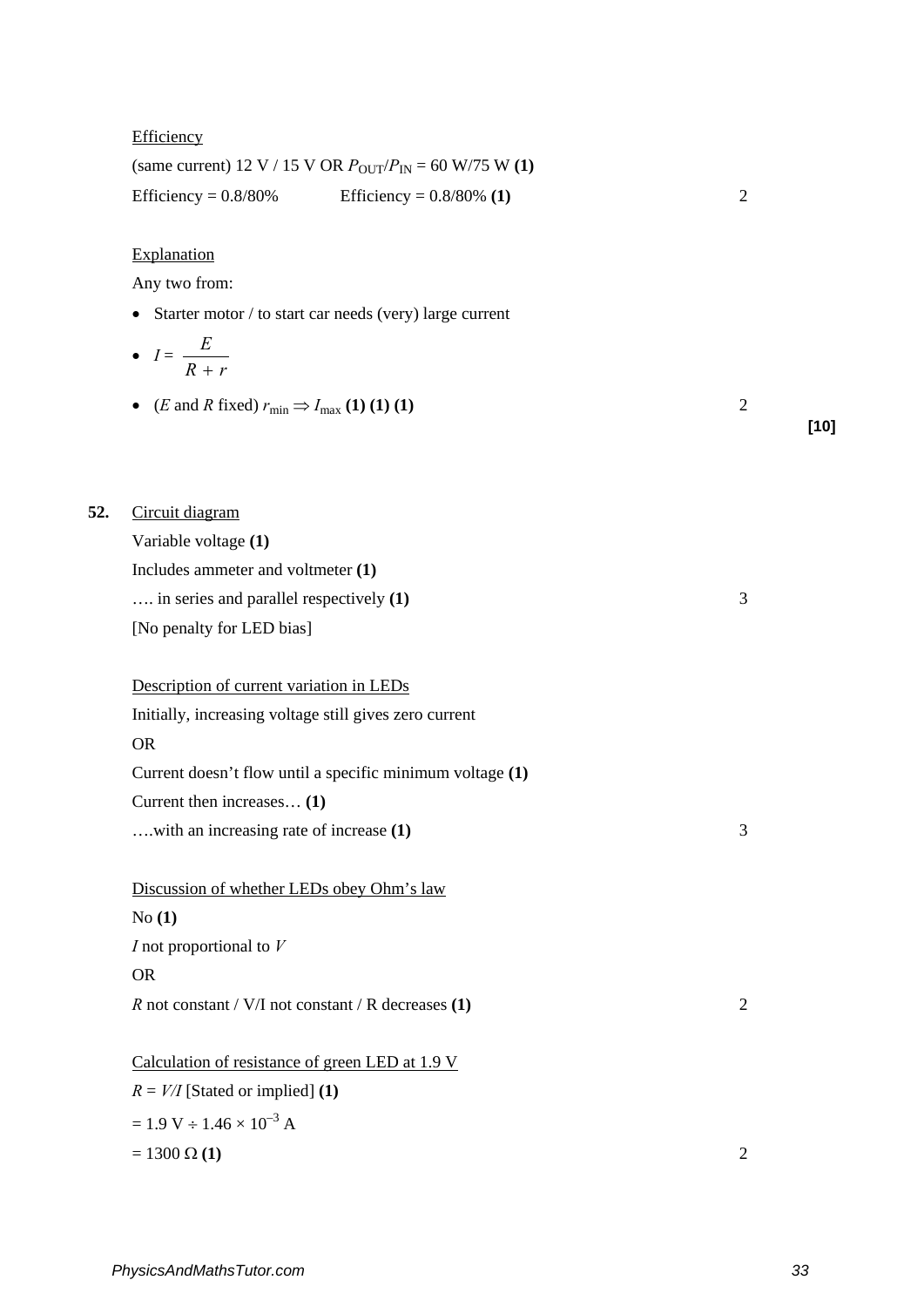|     | Calculation of power dissipated by red LED at 1.7 V                                                                                        |                |        |
|-----|--------------------------------------------------------------------------------------------------------------------------------------------|----------------|--------|
|     | $P = IV$ [Stated or implied] (1)                                                                                                           |                |        |
|     | $= 3.89 \times 10^{-3}$ A $\times$ 1.7 V [do not penalise mA twice]                                                                        |                |        |
|     | $= 6.6 \times 10^{-3}$ W (1)                                                                                                               | $\overline{2}$ |        |
|     |                                                                                                                                            |                | $[12]$ |
|     |                                                                                                                                            |                |        |
| 53. | Charge                                                                                                                                     |                |        |
|     | Charge is the <u>current <math>\times</math> time</u> (1)                                                                                  | 1              |        |
|     | Potential difference                                                                                                                       |                |        |
|     | Work done per unit charge [flowing] (1)                                                                                                    | $\mathbf{1}$   |        |
|     | Energy                                                                                                                                     |                |        |
|     | $9 V \times 20 C (1)$                                                                                                                      |                |        |
|     | $= 180$ J (1)                                                                                                                              | $\mathfrak{2}$ |        |
|     |                                                                                                                                            |                | [4]    |
|     |                                                                                                                                            |                |        |
| 54. | Number of electrons                                                                                                                        |                |        |
|     |                                                                                                                                            |                |        |
|     | $(-64 \times 10^{-9} \text{ C}) / (-1.6 \times 10^{-19} \text{ C}) = 4.0 \times 10^{11}$ electrons<br>Use of $n = Q/e(1)$                  |                |        |
|     | Seeing $1.6 \times 10^{-19}$ C (1)                                                                                                         |                |        |
|     | Answer of $4.0 \times 10^{11}$ (electrons) (1)                                                                                             | 3              |        |
|     | [Use of a unit is a ue]                                                                                                                    |                |        |
|     | $[-ve answer: 2/3]$                                                                                                                        |                |        |
|     |                                                                                                                                            |                |        |
|     | Rate of flow                                                                                                                               |                |        |
|     | $(6.4 \times 10^{-8} \text{ C})/3.8 \text{ s} = 16.8/17 \text{ [nC s}^{-1} \text{] OR } 16.8/17 \times 10^{-9} \text{ [C s}^{-1} \text{]}$ |                |        |
|     | $(6.4)$ / 3.8 s i.e. use of $I = Q/t$ [Ignore powers of 10] (1)                                                                            |                |        |
|     | Correct answer [No e.c.f.] [1.7 or 1.68 x $10^{-8}$ or $1.6 \times 10^{-8}$ ] (1)                                                          | $\mathfrak{2}$ |        |
|     | Unit                                                                                                                                       |                |        |
|     | Amp(ere)/A(1)                                                                                                                              | $\mathbf{1}$   |        |
|     |                                                                                                                                            |                | [6]    |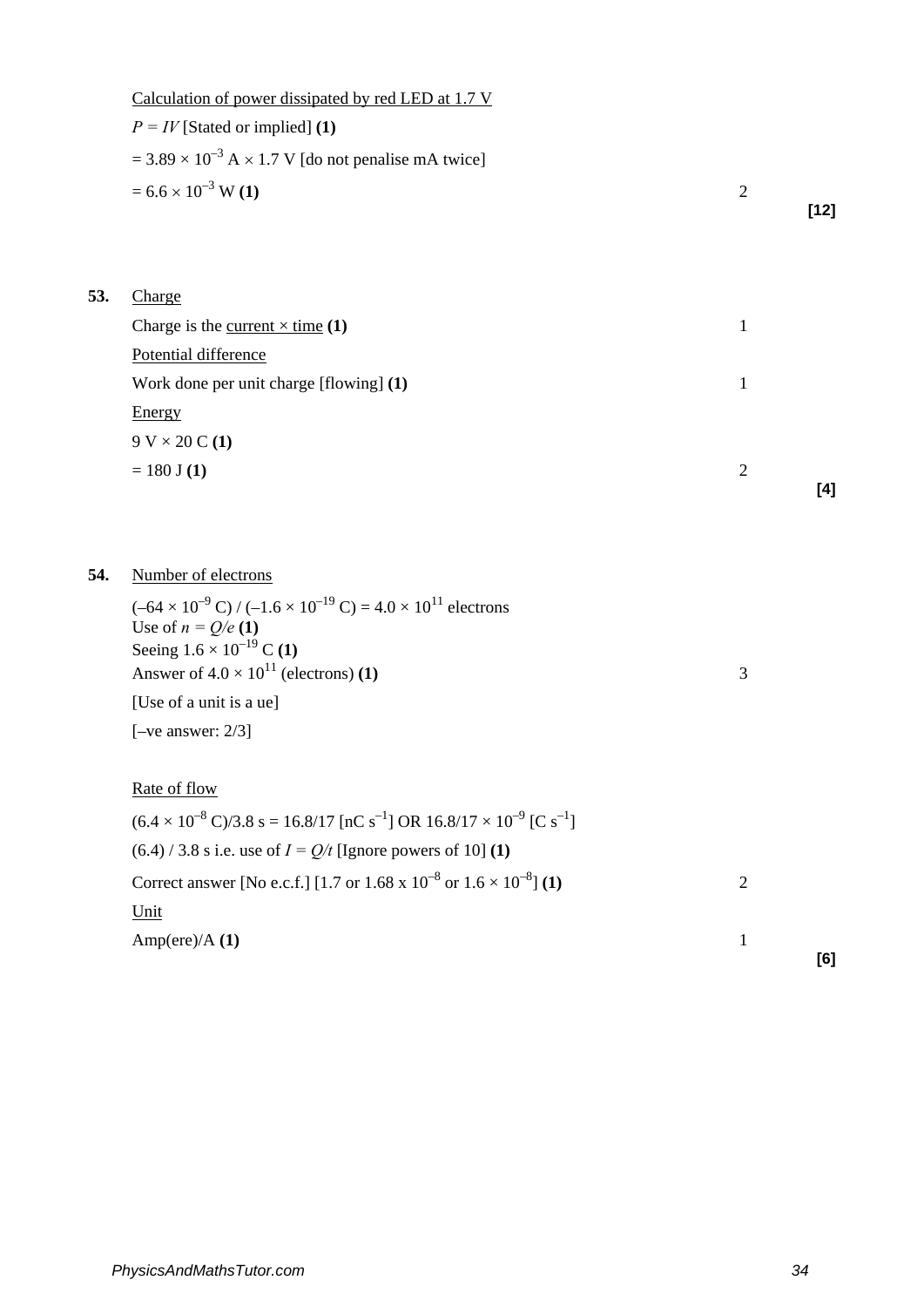# **55.** Explanation of observation

Any two from:

|  |  |  |  | LED on reverse bias/ $R$ in LED infinite/ LED wrong way round |
|--|--|--|--|---------------------------------------------------------------|
|--|--|--|--|---------------------------------------------------------------|

- so current is zero /LED does not conduct / <u>very</u> small reverse bias current
- since  $V = IR$
- $V = 0 \times 1$ K = 0 V **(1)** (1) 2

## Explanation of dimness

| $R_V$ very large / $R_V$ much greater than $R_{LED}$ (1)     |  |
|--------------------------------------------------------------|--|
| Current very low / $pd$ across LED very small (not zero) (1) |  |
| Circuit diagram                                              |  |
| LED in forward bias $(1)$                                    |  |
| Variation of $pd$ across LED $(1)$                           |  |
| Voltmeter in parallel with LED alone (1)                     |  |
| [LED in series with voltmeter $0/3$ ]                        |  |

| 56. | Circuit diagram<br>Ammeter in series with cell and variable resistor (correct symbol) (1)<br>Voltmeter in parallel with cell OR variable resistor (1) | 2 |
|-----|-------------------------------------------------------------------------------------------------------------------------------------------------------|---|
|     | Power output at point $X$<br>Power = voltage $\times$ current (1)<br>$= 0.45$ V $\times$ 0.6 A                                                        |   |
|     | $= 0.27 W(1)$                                                                                                                                         | 2 |
|     | Description of power output<br>Any three from:                                                                                                        |   |
|     | Current zero; power output zero/small/low                                                                                                             |   |
|     | As current increases power output also increases<br>$\bullet$                                                                                         |   |
|     | Then (after $X$ ) power decreases<br>٠                                                                                                                |   |
|     | Maximum current; power output zero $(1) (1) (1)$                                                                                                      | 3 |
|     | [Accept reverse order]                                                                                                                                |   |

**[7]**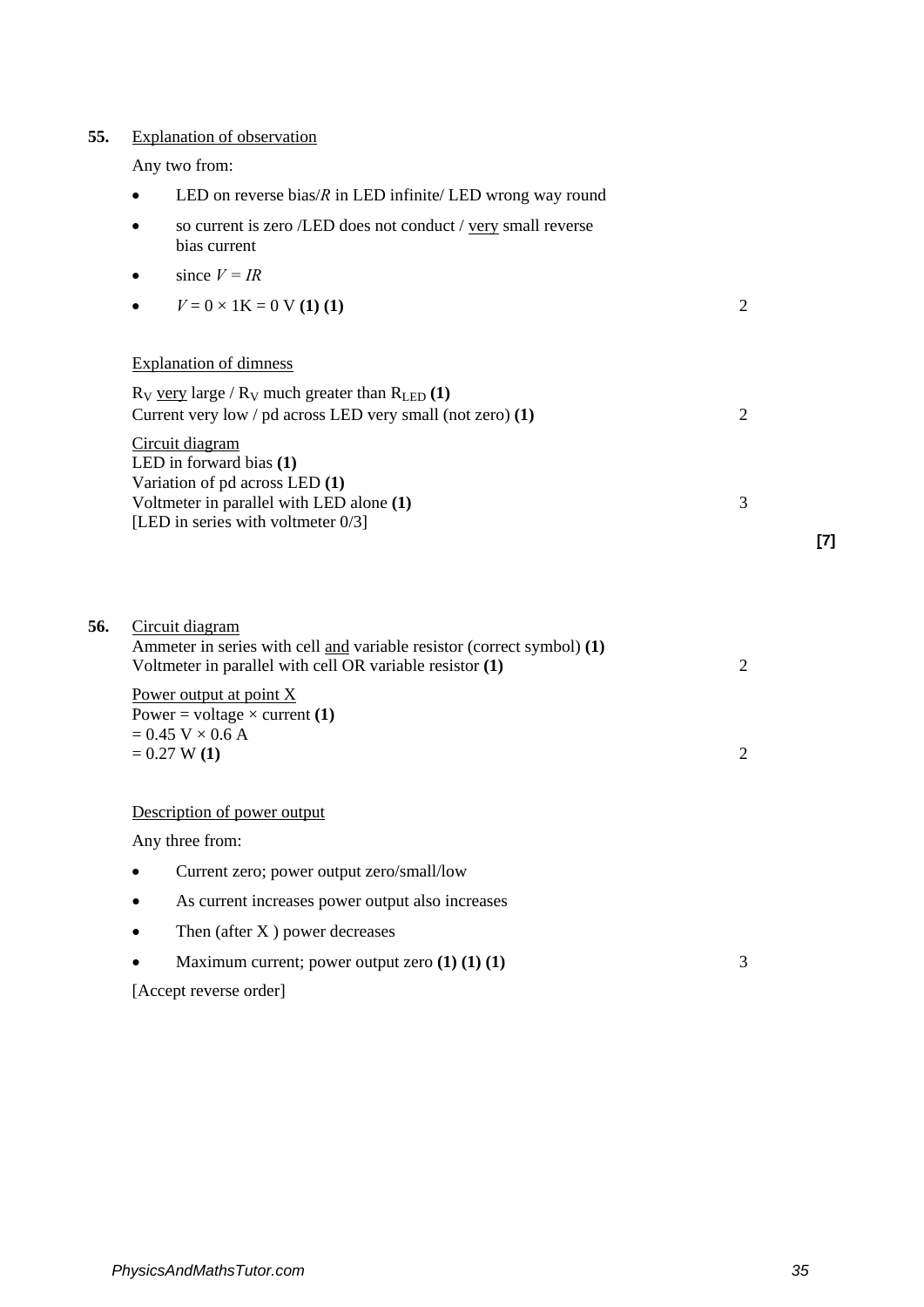|     | e.m.f. of cell                                                                                                    |                |        |
|-----|-------------------------------------------------------------------------------------------------------------------|----------------|--------|
|     | 0.58 V(1)                                                                                                         | $\mathbf{1}$   |        |
|     | Internal resistance                                                                                               |                |        |
|     | Attempt to use $\frac{''\text{lost volts}''}{''}$ OR $\epsilon = V + IR$ (1)<br>current                           |                |        |
|     | $=\frac{0.58V - 0.45V}{0.6A}$                                                                                     |                |        |
|     | $= 0.217 / 0.2 \Omega(1)$                                                                                         | $\overline{2}$ |        |
|     | [ecf an emf greater than 0.45 V]                                                                                  |                |        |
|     |                                                                                                                   |                | $[10]$ |
|     |                                                                                                                   |                |        |
| 57. | Statement 1                                                                                                       |                |        |
|     | Statement is false (1)                                                                                            |                |        |
|     | Wires in series have same current $(1)$                                                                           |                |        |
|     | Use of $I = nAev$ with <i>n</i> and <i>e</i> constant (1)                                                         | 3              |        |
|     | [The latter two marks are independent]                                                                            |                |        |
|     |                                                                                                                   |                |        |
|     | Statement 2                                                                                                       |                |        |
|     | Statement is true (1)                                                                                             |                |        |
|     | Resistors in parallel have same p.d. (1)                                                                          |                |        |
|     | Use of Power = $V^2/R$ leading to R $\uparrow$ , power $\downarrow$ (1)                                           | 3              |        |
|     | OR as $R \uparrow$ , $I \downarrow$ leading to a lower value of $VI$ 3 <sup>rd</sup> mark consequent<br>on second |                |        |
|     |                                                                                                                   |                | [6]    |
|     |                                                                                                                   |                |        |
| 58. | Explanation of assumption that voltmeter does not affect values                                                   |                |        |
|     | Voltmeter has very high resistance/takes very small current (1)                                                   | 1              |        |
|     | Current through $X$                                                                                               |                |        |
|     | $4.8 A \div 6 = 0.8 A$                                                                                            |                |        |

OR 48 V ÷ 60  $\Omega$  = 0.8A **(1)** 1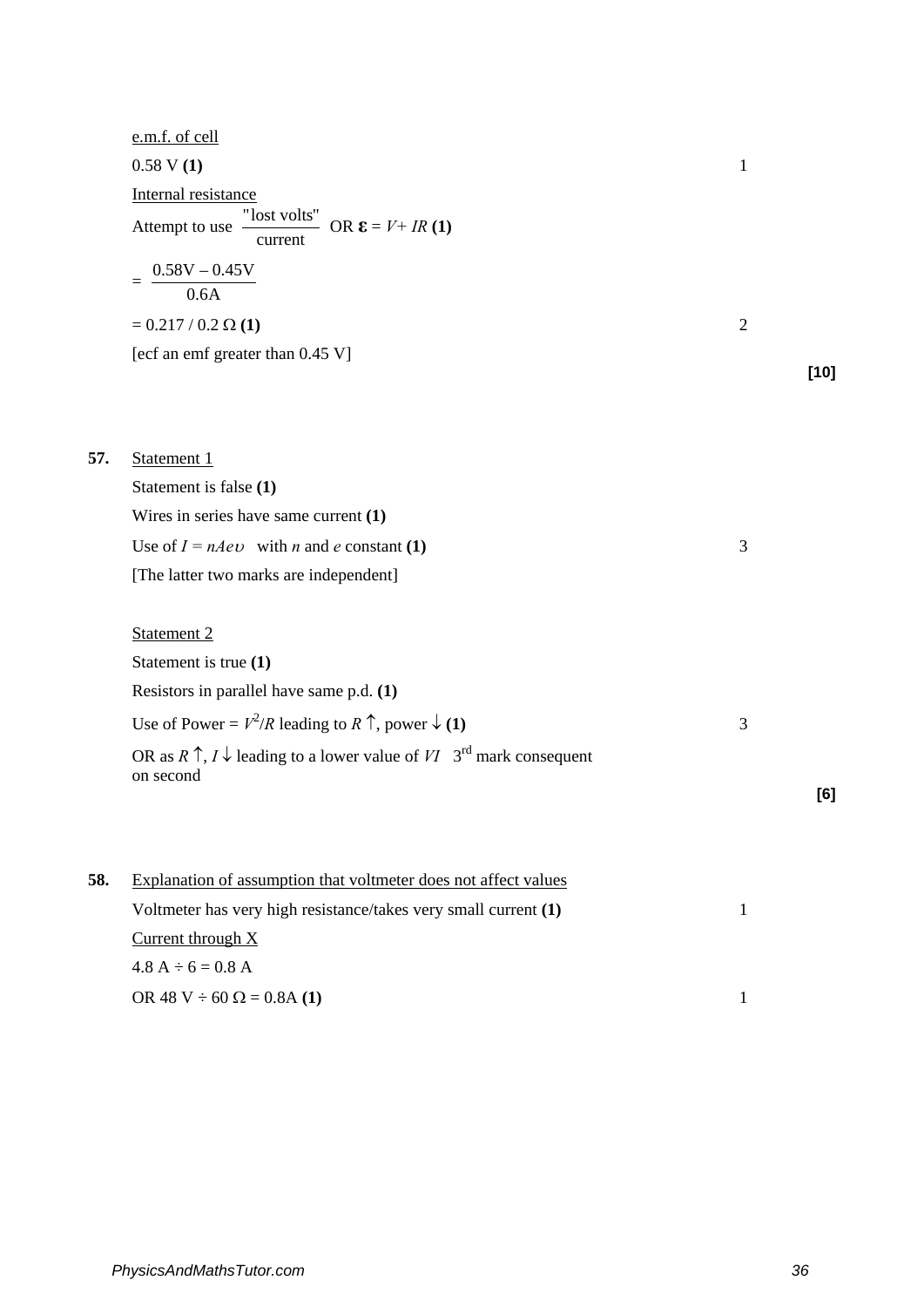| Value missing from E7                                                                      |                |      |
|--------------------------------------------------------------------------------------------|----------------|------|
| $P = IV$                                                                                   |                |      |
| $P = 4.4$ A $\times$ 53 V = 233 W (1)                                                      | 1              |      |
| Description of appearance of lamp X as lamps switched on                                   |                |      |
| Gets dimmer                                                                                |                |      |
| from table, voltage decreasing / current in X decreasing / power per lamp decreasing $(1)$ |                |      |
| So $P$ decreases $(1)$                                                                     | 3              |      |
|                                                                                            |                |      |
| Formula for cell C6                                                                        |                |      |
| $I = \mathcal{E}/R_{tot}$ (1)                                                              |                |      |
| $I = 120 / (15 + B6)$ (1)                                                                  | $\overline{2}$ |      |
| Effect of internal resistance on power                                                     |                |      |
| Power has a maximum value (1)                                                              |                |      |
| when external resistance $=$ internal resistance $(1)$                                     | 2              |      |
|                                                                                            |                | [10] |

## **59.** Measurement needed

Any three from:

- Resistance
- Distance between probes
- Effective area/cross sectional area

• 
$$
R = \rho \frac{L}{A}
$$
 (1) (1) (1)

Equation of line A Intercept =  $-3.5$  (Ω m) (+/- 0.3) (1) Gradient =  $1.5$  ( $\Omega$  mm<sup>-1</sup>) (+/- 0.05) (1) So equation is  $\rho = 1.5 d - 3.5$  [Or equivalent, e.c.f. allowed] **(1)** 3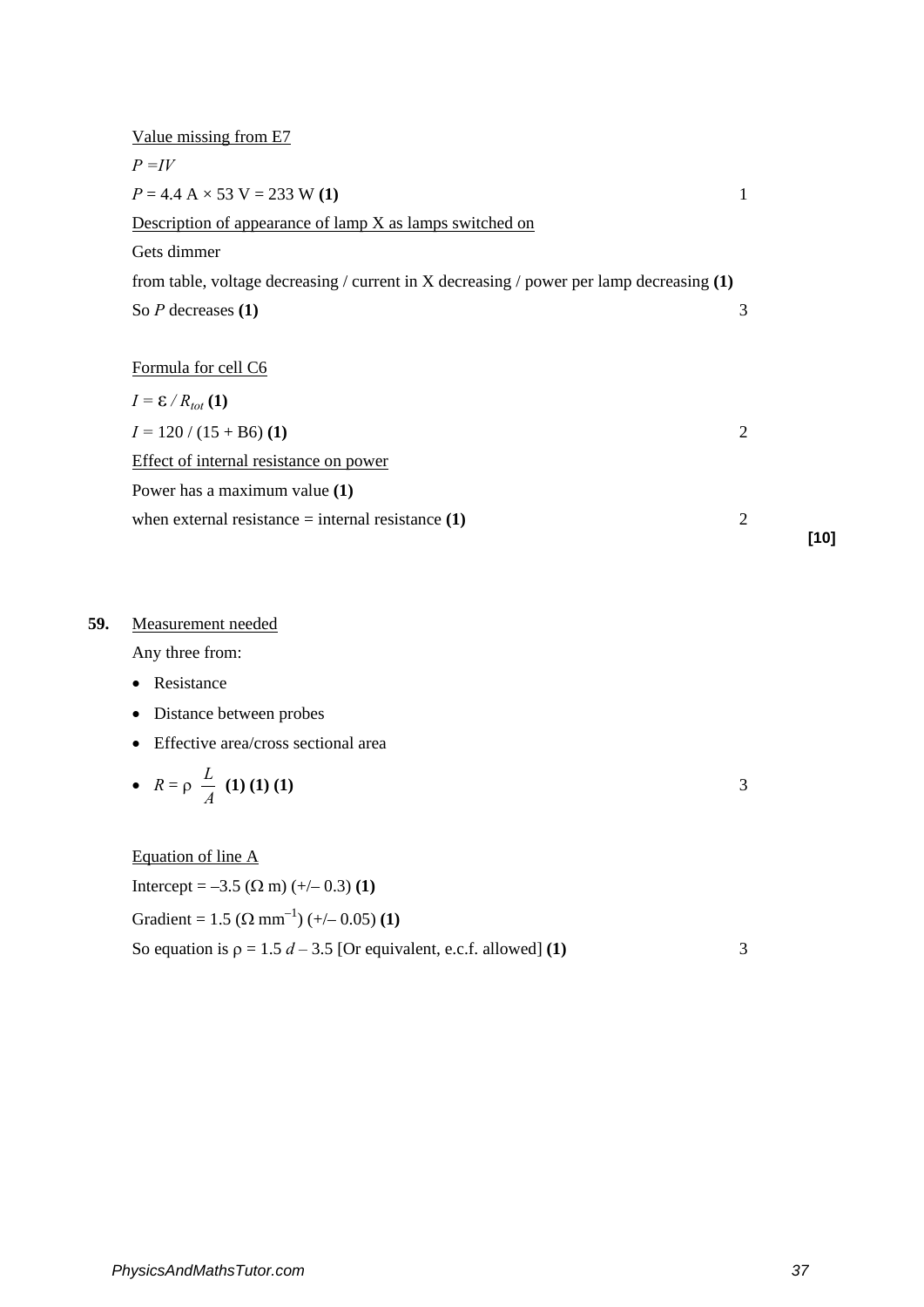|     | <b>Addition of line</b>                                                                                                                    |                |        |
|-----|--------------------------------------------------------------------------------------------------------------------------------------------|----------------|--------|
|     | Points correctly plotted $(-1$ for each error, allow $\frac{1}{2}$ square tolerance) (1) (1)                                               |                |        |
|     | Line of best fit drawn $(1)$                                                                                                               | 3              |        |
|     | <b>Best distance</b>                                                                                                                       |                |        |
|     | Between 1.90 and 1.99 km (1)                                                                                                               | 1              | $[10]$ |
|     |                                                                                                                                            |                |        |
| 60. | Resistance calculations<br>Evidence of 20 $\Omega$ for one arm (1)                                                                         |                |        |
|     | $\frac{1}{R} = \frac{1}{20} + \frac{1}{20}$ (1)                                                                                            |                |        |
|     | $R = 10 \Omega(1)$                                                                                                                         | 3              |        |
|     | Comment                                                                                                                                    |                |        |
|     | This combination used instead of a single 10 $\Omega$ resistor [or same<br>value as before] (1)                                            |                |        |
|     | because a smaller current flows through each resistor/reduce heating<br>in any one resistor/average out errors in individual resistors (1) | $\overline{2}$ | [5]    |
|     |                                                                                                                                            |                |        |

## **61.** Graphs

Diode:

RH quadrant: any curve through origin **(1)** Graph correct relative to labelled axes **(1)**  LH side: any horizontal line close to axes (1) 3

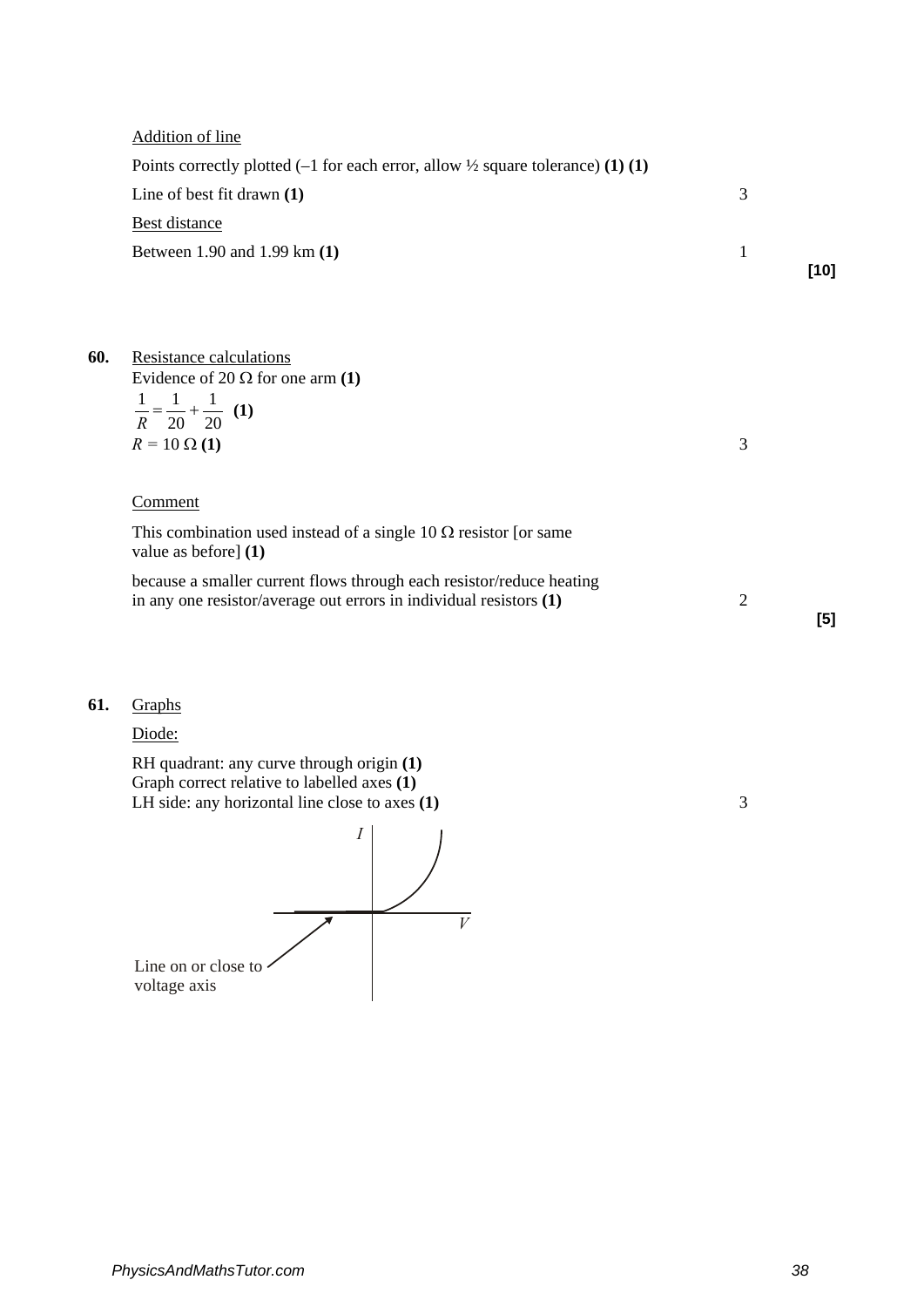Filament lamp



RH quadrant: Any curve through origin **(1)** Curve correct relative to axes **(1)**  LH quadrant: Curve correct relative to RH quadrant **(1)** 3 [Ohmic conductor scores 0/3]

**[6]**

| 62. | Circuit                                                                  |     |   |
|-----|--------------------------------------------------------------------------|-----|---|
|     | Ammeters and two resistors in series (1)                                 |     | 1 |
|     | [1 mark circuit penalty for line through cell or resistor]<br>Cell e.m.f |     |   |
|     | $E = 150 \times 10^{-6}$ (A) x 40 x 10 <sup>3</sup> (Ω) total R (1)      |     |   |
|     | Powers of $10(1)$                                                        |     | 2 |
|     | $E = 6.0$ (V)                                                            |     |   |
|     |                                                                          |     |   |
|     | New circuit                                                              |     |   |
|     | Voltmeter in parallel with $25$ (k $\Omega$ ) resistor (1)               |     | 1 |
|     | Resistance of voltmeter                                                  |     |   |
|     | (Total resistance) = $\frac{6(V)}{170 \times 10^{-6} (A)}$               |     |   |
|     | $= (35.3 \text{ k}\Omega)$                                               | (1) |   |
|     | (Resistance of Il combination) = $35 - 15 \text{ k}\Omega$               |     |   |
|     | $= (20 \Omega)$ [e.c.f. their total resistance]                          | (1) |   |
|     |                                                                          |     |   |
|     | $\frac{1}{20} = \frac{1}{25} + \frac{1}{R_V}$                            |     |   |
|     | $\frac{1}{2} = \frac{5-4}{3}$                                            |     |   |
|     | $R_V$ 100                                                                |     |   |
|     |                                                                          |     |   |

 $R_V$  = 100 kΩ [108 kΩ if  $R_T$  calculated correctly] **(1)**  $\downarrow$ 

J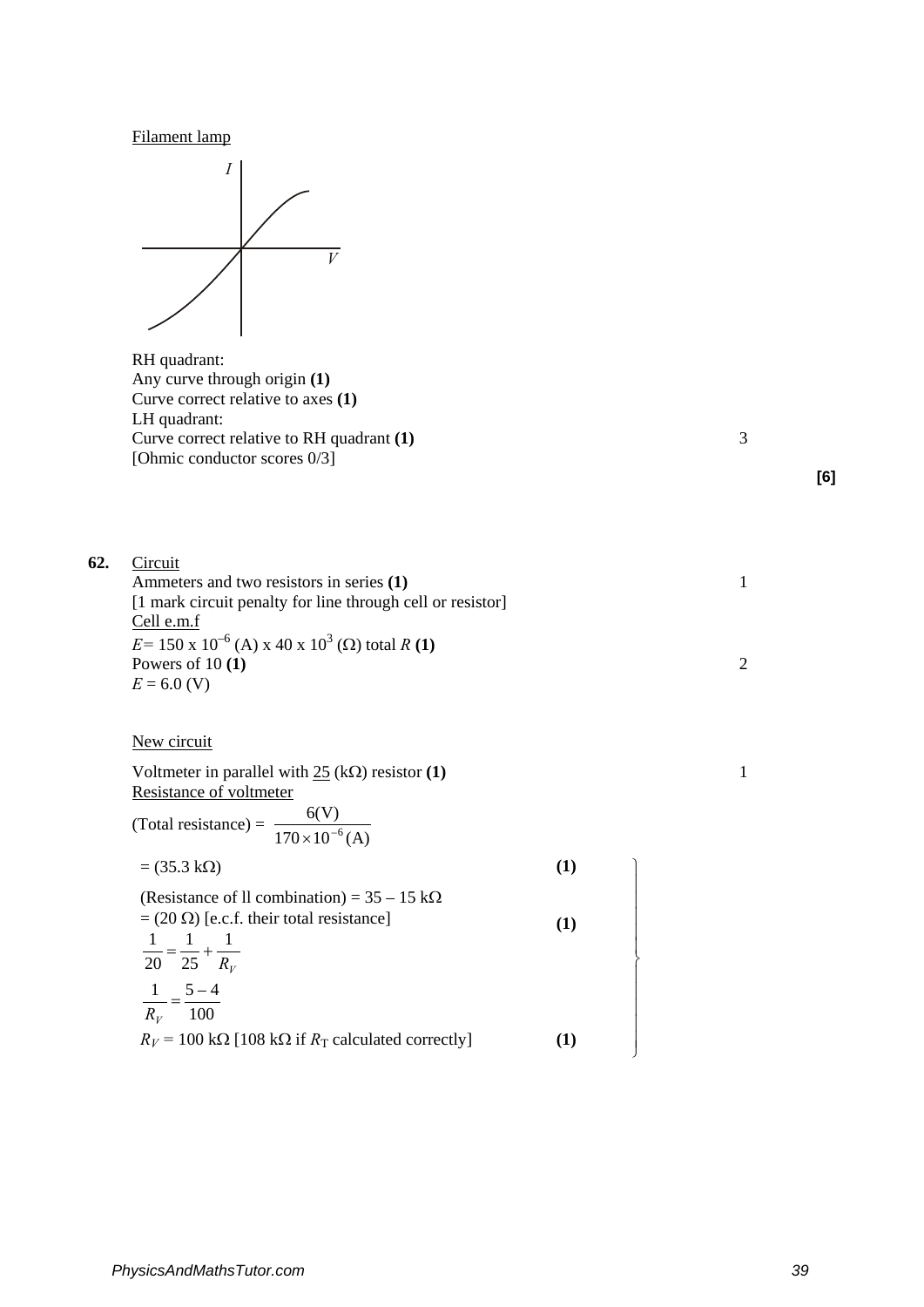### **Alternative route 1:**

| p.d. across $15 k\Omega = 2.55 V$                 | $\mathbf{I}$ |
|---------------------------------------------------|--------------|
| $\therefore$ p.d. across ll combination = 3.45 V) |              |
| resistance combination = 20 k $\Omega$            |              |
| $\rightarrow R_V = 100 \text{ k}\Omega$           | (1)          |
|                                                   |              |

 $\begin{bmatrix} 1 \\ 1 \\ 1 \\ 1 \end{bmatrix}$ 

# **[7]**

### **Alternative route 2:** p.d. across parallel combination = 3.45 V *I* through 25 k $\Omega$  = 138 µA  $\rightarrow R_V = 100 \text{ k}\Omega$ **(1) (1) (1)**   $\begin{array}{c} \n\end{array}$

**63.** Resistance of strain gauge State  $R = \frac{\rho l}{A}$  (1) Use of formula **(1)**  x 6 **(1)**  $R = 0.13 \Omega$  [ecf their *l*] **(1)** 4

 $\begin{picture}(22,20) \put(0,0){\vector(1,0){10}} \put(15,0){\vector(1,0){10}} \put(15,0){\vector(1,0){10}} \put(15,0){\vector(1,0){10}} \put(15,0){\vector(1,0){10}} \put(15,0){\vector(1,0){10}} \put(15,0){\vector(1,0){10}} \put(15,0){\vector(1,0){10}} \put(15,0){\vector(1,0){10}} \put(15,0){\vector(1,0){10}} \put(15,0){\vector(1,0){10}} \put(15,0){\vector(1$   $R = 0.13 \Omega$  $=129.6\times10^{-3} \Omega$ ×  $=\frac{\rho l}{r}=\frac{9.9\times10^{-8}\Omega m\times2.4\times10^{-2} m\times10^{-2} m\times10^{-2} m\times10^{-2} m\times10^{-2} m\times10^{-2} m\times10^{-2} m\times10^{-2} m\times10^{-2} m\times10^{-2} m\times10^{-2} m\times10^{-2} m\times10^{-2} m\times10^{-2} m\times10^{-2} m\times10^{-2} m\times10^{-2} m\times10^{-2} m\times10^{-2} m\times10^{-2} m\times10^{-2} m\times10^{-2} m\times10^{-2} m\times10^{-2} m$  $129.6 \times 10$  $1.1 \times 10^{-7}$  m  $\rho l = 9.9 \times 10^{-8} \Omega m \times 2.4 \times 10^{-2} m \times 6$ 3–  $-7$   $\sim$  2  $R = \frac{\rho l}{A} = \frac{9.9 \times 10^{-8} \,\Omega \text{m} \times 2.4 \times 10^{-2}}{1.1 \times 10^{-7} \,\text{m}^2}$ 

Change in resistance

 $\Delta R = 0.13 \Omega \times 0.001$  $\Delta R = 1.3 \times 10^{-4}$  (Ω) [no e.c.f.] OR $\Delta R = 0.02 \times 0.001$  $\Delta R = 2.0 \times 10^{-5} \Omega$  $0.1\% \rightarrow 0.001(1)$ Correct number for  $\Delta R$  (1) ∆*R* **(1)** 2

3

3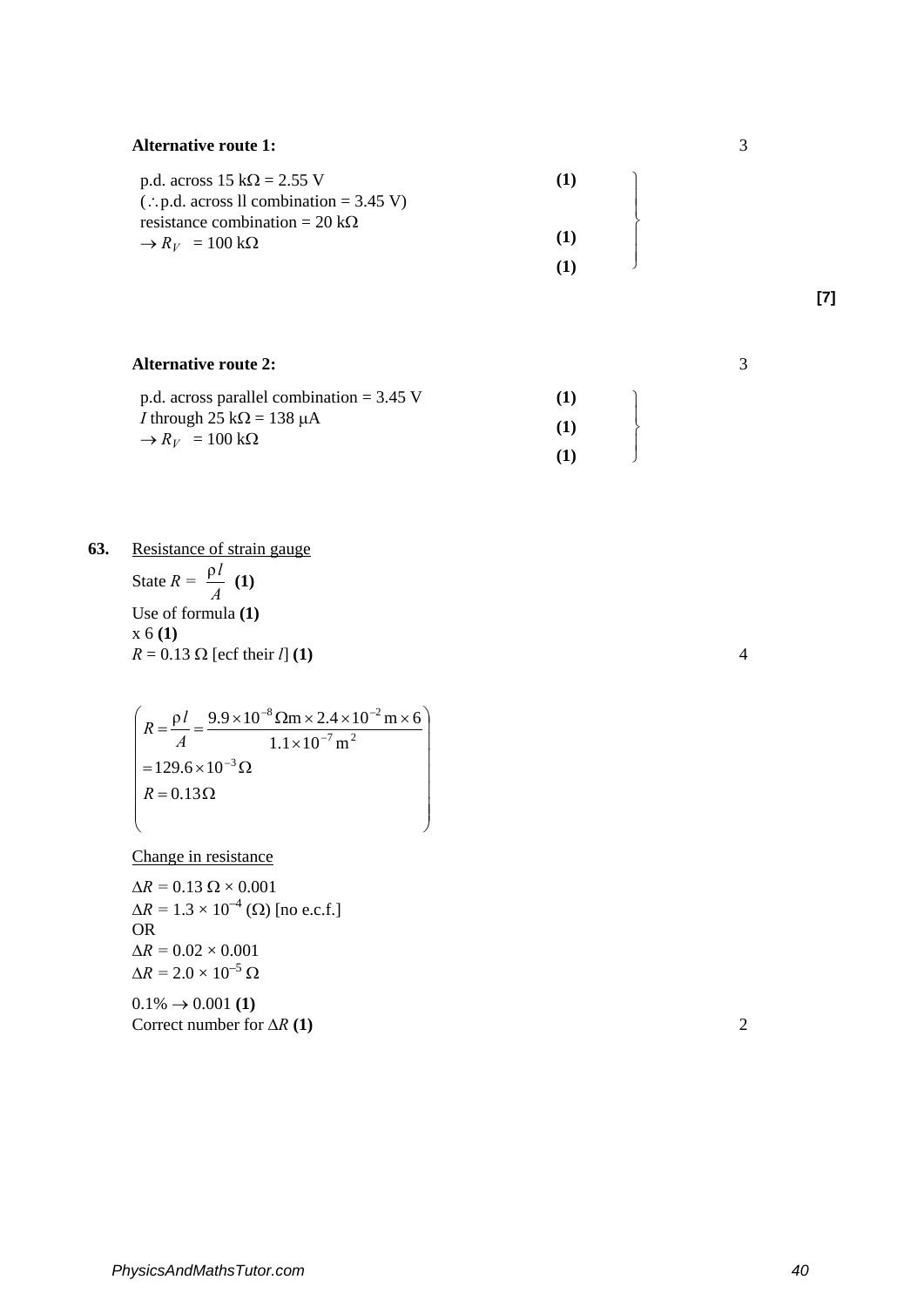Drift velocity

Stretching causes *R* to increase **(1)** 

Any two from:

- Current will decrease
- $I = nA \nu O$
- Drift velocity  $\nu$  decreases
- *nAe* constant **(1) (1)** 3

**[9]**

[For *R* decreasing, max 1:

- Any one from: • *I* will increase
- 
- $I = nA \cup Q$
- $\bullet$  *v* will increase
- *nAe* constant]

| 64. | Resistance in darkness                                                                                                                  |   |
|-----|-----------------------------------------------------------------------------------------------------------------------------------------|---|
|     | In the dark $R = 4 k\Omega(1)$<br>so resistance per mm = 4000 Ω/40 mm = 100 Ω(mm <sup>-1</sup> ) (1)                                    | 2 |
|     | Resistance of 8 mm length                                                                                                               |   |
|     | In the light $R = 200 \Omega(1)$<br>so resistance of 8 mm strip = $(8 \text{ mm}/40 \text{ mm}) \times 200 \Omega$ [= 40 $\Omega$ ] (1) | 2 |
|     | Calculations                                                                                                                            |   |
|     | Resistance of remainder = 32 mm × 100 $\Omega$ mm <sup>-1</sup> = 3200 $\Omega$ (1)                                                     |   |
|     | Total resistance = $3240 \Omega(1)$<br>(i)<br>Current = $V/R = 1.2 \text{ V}/3240 \Omega = 3.7 \times 10^{-4} \text{ A (1)}$            |   |
|     |                                                                                                                                         |   |

(ii) Across 8 mm, p.d.  $= IR = 3.7 \times 10^{-4} \text{ A} \times 40 \Omega(1)$  $= 0.015 \text{ V} (1)$  4

Explanation of why current decreases

Any two points from:

- more of strip is now in the dark
- greater total resistance
- $I = V/R$  where *V* is constant **(1) (1)** Max 2 **[11]**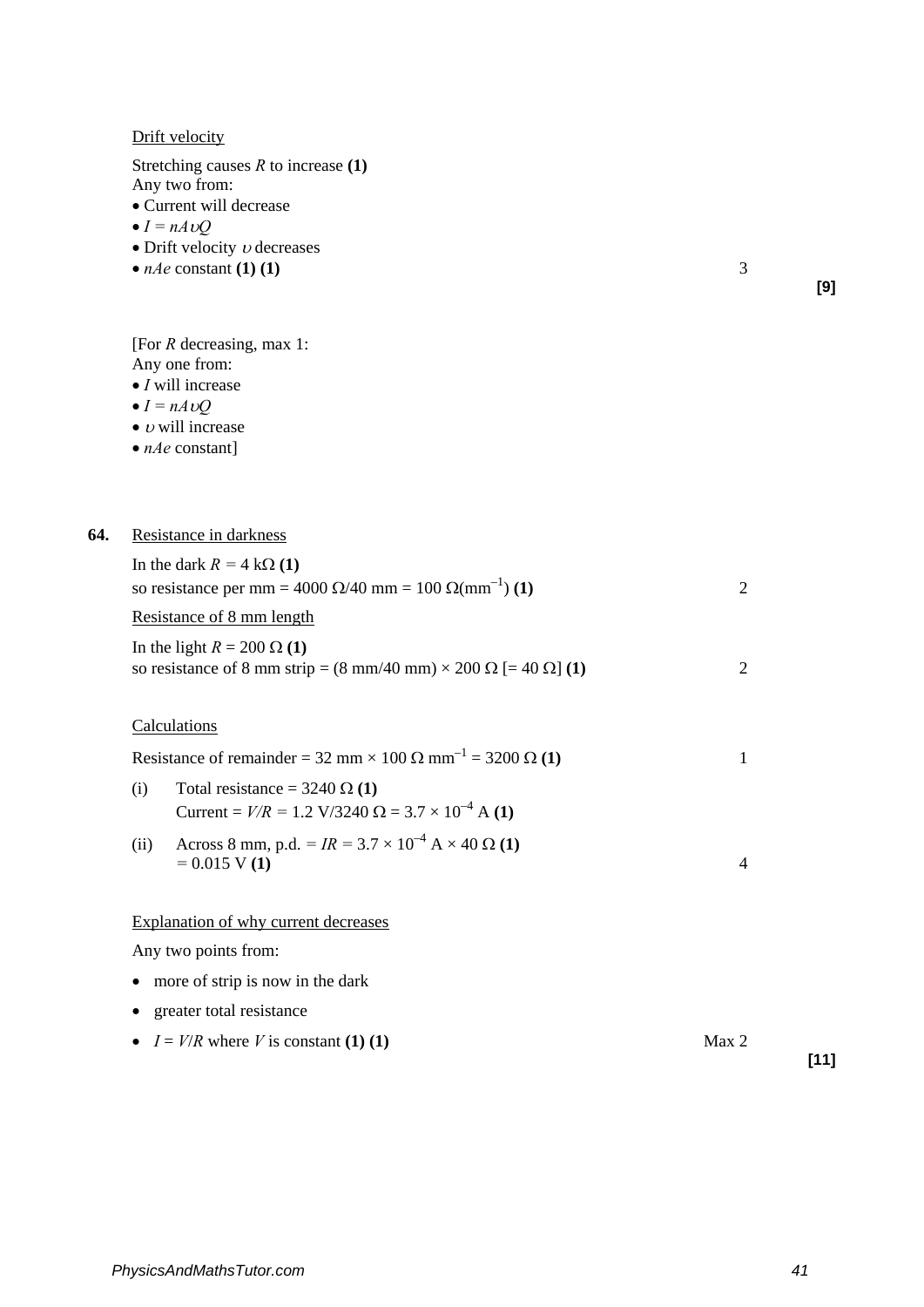**65.** Resistance of lamps

| $P = \frac{V^2}{R}$ OR $I = 60/12 = (5 \text{ A})$                    | 1 |
|-----------------------------------------------------------------------|---|
| $R = \frac{12 \text{ V} \times 12 \text{ V}}{60 \text{ W}}$ $R = V/I$ | 1 |
| $R = 2.4 \Omega$                                                      | 1 |
|                                                                       |   |
| Resistance variation                                                  |   |
| Lamp A: resistance of A decreases with current increase               | 1 |
| Lamp B: resistance of B increases with current increase               |   |
|                                                                       |   |
| Dim filament                                                          |   |
| Lamps are dim because p.d. across each bulb is less than 12 V         |   |
|                                                                       |   |
| Why filament of lamp A is brighter                                    |   |
| Bulbs have the same current                                           |   |
| p.d. across $A > p.d.$ across B/resistance $A >$ Resistance B         |   |
| <b>OR</b>                                                             |   |
|                                                                       |   |
| power in $A >$ power in B                                             | 2 |
|                                                                       |   |

## **66.** Current in heating element

| $\epsilon$ and the measure $\epsilon$ of $\epsilon$ and $\epsilon$ |                                                                  |  |
|--------------------------------------------------------------------|------------------------------------------------------------------|--|
| $p = VI$                                                           | $V^2$<br>$\boldsymbol{p}$<br>$=$ $\rightarrow$<br>$\overline{R}$ |  |
| $I = \frac{500 \text{ W}}{}$<br>230 V                              | $R = \frac{230^2}{500} / 105.8(\Omega)$                          |  |
| $I = 2.2 A$                                                        | $I = 2.2 A$                                                      |  |
|                                                                    |                                                                  |  |

## Drift velocity

Drift velocity greater in the thinner wire / toaster filament 1

**[8]**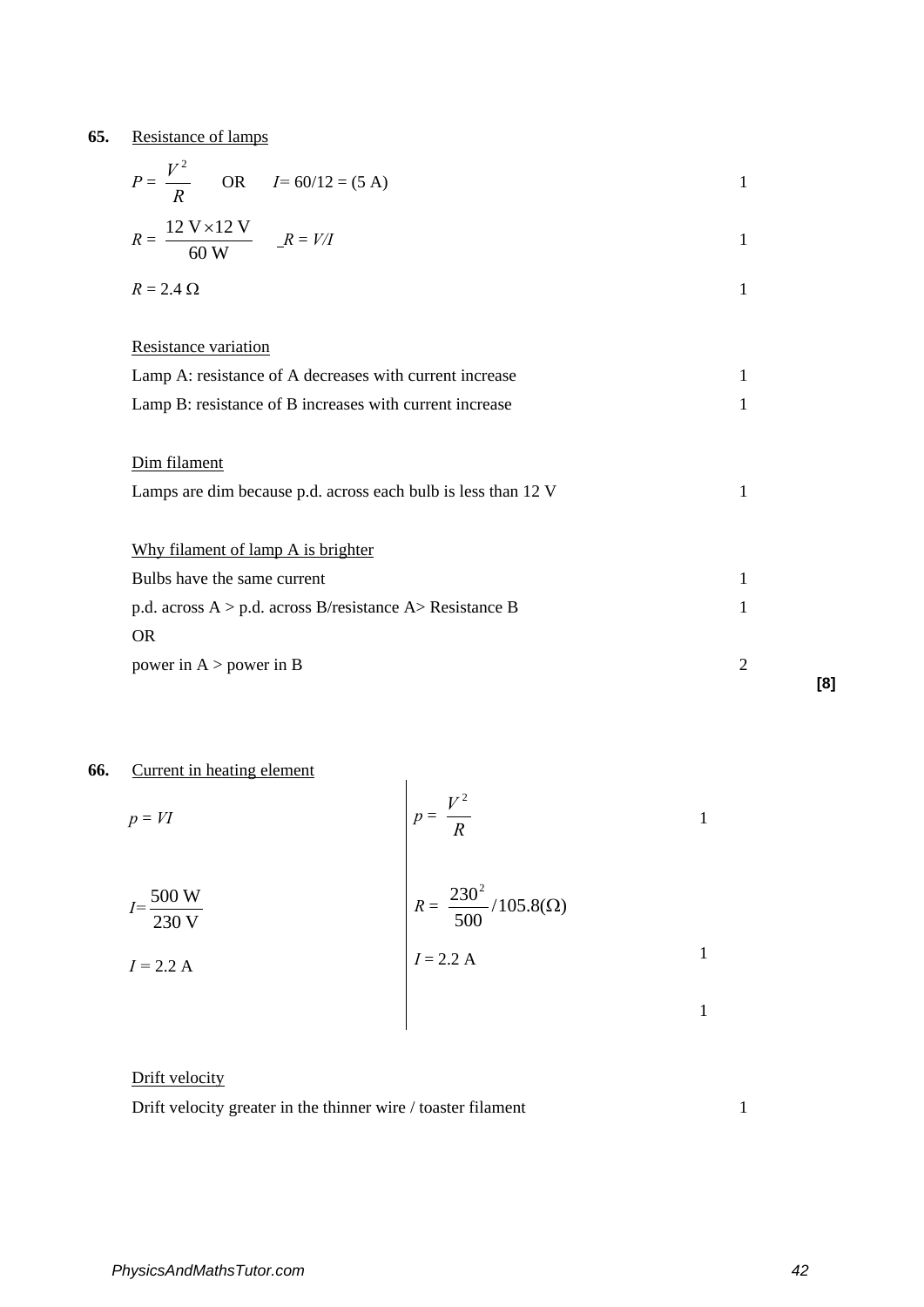| Explanation                                         |     |
|-----------------------------------------------------|-----|
| Quality of written communication                    |     |
| See $I = nAQv$                                      |     |
| <i>I</i> is the same (at all points)                |     |
| (probably) $n$ (and $Q$ ) is the same in both wires |     |
|                                                     | [8] |

## **67.** Resistance of films

$$
R = \frac{\rho l}{A}
$$
  
1  

$$
R = \frac{\rho l}{\omega t}
$$
 or A =  $\omega t$  [consequent on first mark]

 $[i.e. product = \omega t]$ 

Resistance calculation

$$
R = \frac{(6.0 \times 10^{-5} \,\Omega \text{m}) \times (8 \times 10^{-3})}{(3 \times 10^{-3} \,\text{m}) \times (0.001 \times 10^{-3} \,\text{m})}
$$

OR

$$
R = \frac{(6.0 \times 10^{-5} \Omega \text{m}) \times (8 \text{ mm})}{(3.0 \text{ mm})(1.0 \times 10^{-6} \text{ m})}
$$

 $R = 160 \Omega$ 

| Correct substitution except powers of 10 |  |
|------------------------------------------|--|
| Correct powers of 10                     |  |
| Answer                                   |  |

Resistance of square film

$$
\frac{l=\omega}{\rho}
$$

$$
R = \frac{\rho}{t}
$$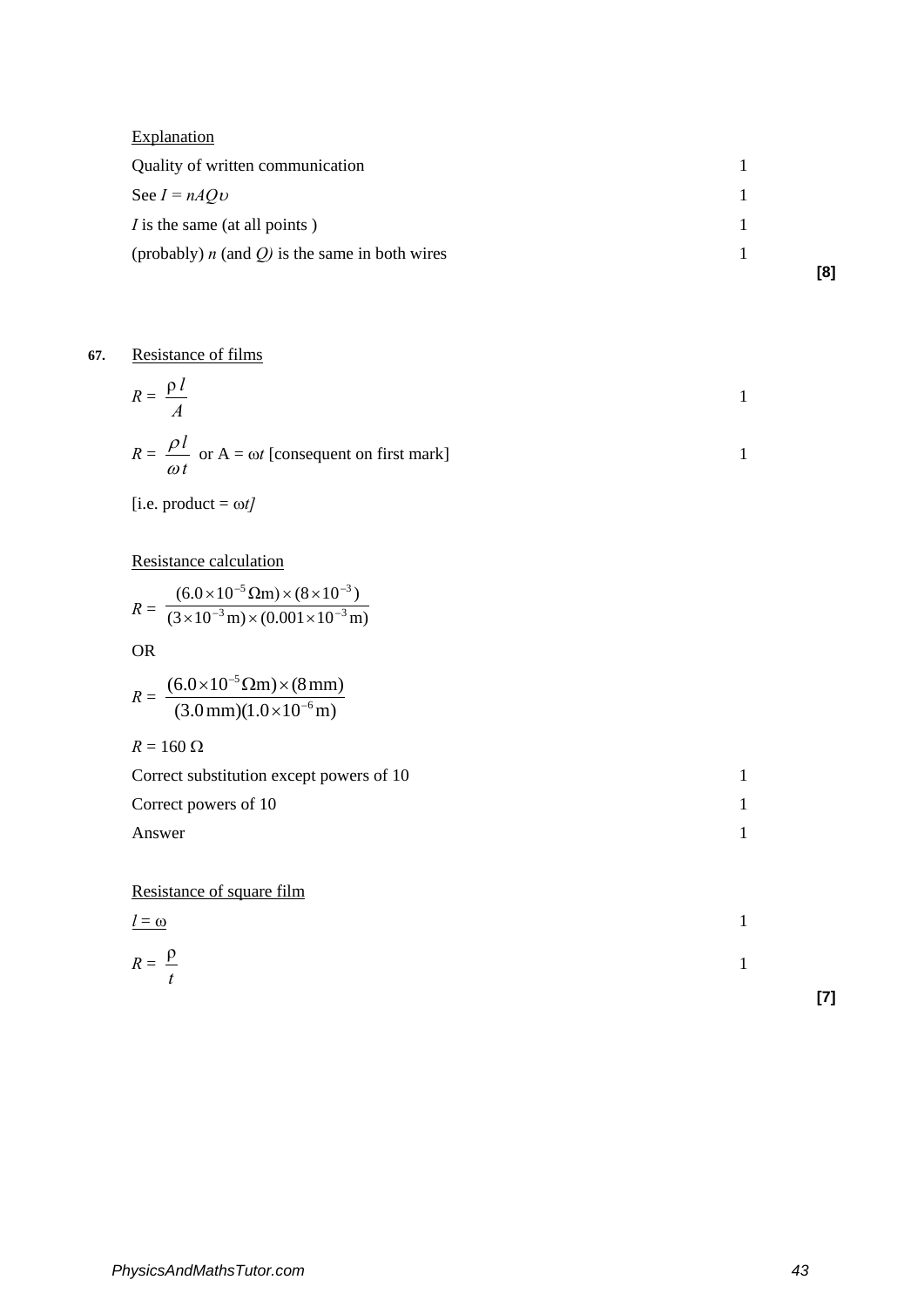## **68.** Definition of e.m.f. of a cell

| Work/energy (conversion) per unit charge               |  |
|--------------------------------------------------------|--|
| for the whole circuit / refer to <u>total</u> (energy) |  |
| OR                                                     |  |
| Work/energy per unit charge                            |  |
| converted from chemical to electrical (energy)         |  |

OR

$$
E = \frac{W}{Q}
$$
 for whole circuit

All symbols defined 1

OR

$$
E = \frac{P}{I}
$$
 for whole circuit

All symbols defined 1

[Terminal p.d. when no current drawn scores 1 mark only]





[2<sup>nd</sup> mark is consequent on R(fixed, variable) or lamp]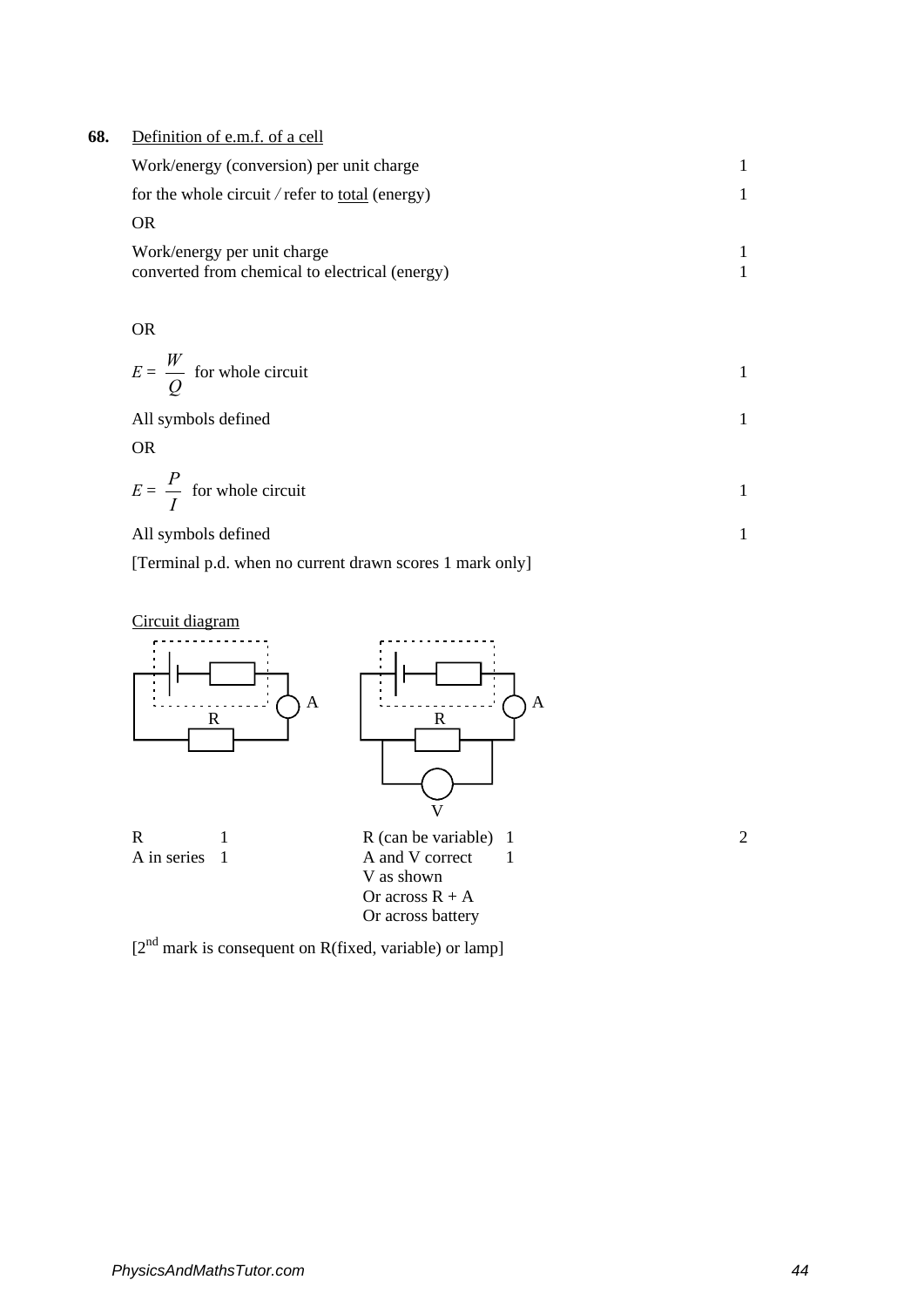

**69.** 



|                               | Graph correctly drawn with axes appropriately labelled and |  |
|-------------------------------|------------------------------------------------------------|--|
| consistent with circuit drawn |                                                            |  |
| Intercept on R axes           | Gradient $\equiv (-)r$ [Gradient mark consequent           |  |
| $\equiv (-)r$                 | on graph mark]                                             |  |

[Gradient may be indicated on graph]

**[6]**

| Total e.m.f of cells in series                                  |                |
|-----------------------------------------------------------------|----------------|
| e.m.f. in series add up / $6000 \times 40 \times 10^{-3}$ V (1) |                |
| $= 240 V(1)$                                                    | $\overline{2}$ |
|                                                                 |                |
| Internal resistance of cells in series                          |                |
| $6000 \times 0.70 \Omega = 4200 \Omega (1)$                     | 1              |
| Calculation of current                                          |                |
| $I = V \div R(1)$                                               |                |
| $= 240$ V $\div 4200$ $\Omega = 0.057$ A (1)                    | 2              |
|                                                                 |                |
| Calculation of total current                                    |                |
| $20 \times 0.057$ A = 1.1 A (1)                                 | $\mathbf{1}$   |
| <b>Explanation of voltmeter reading</b>                         |                |
| Since $V = IR(1)$                                               |                |
| and $R = 0 \Omega(1)$                                           |                |
| $V = 0$ V $\neq$ e.m.f.                                         |                |
| <b>OR</b>                                                       |                |
| $V = E - Ir(1)$                                                 |                |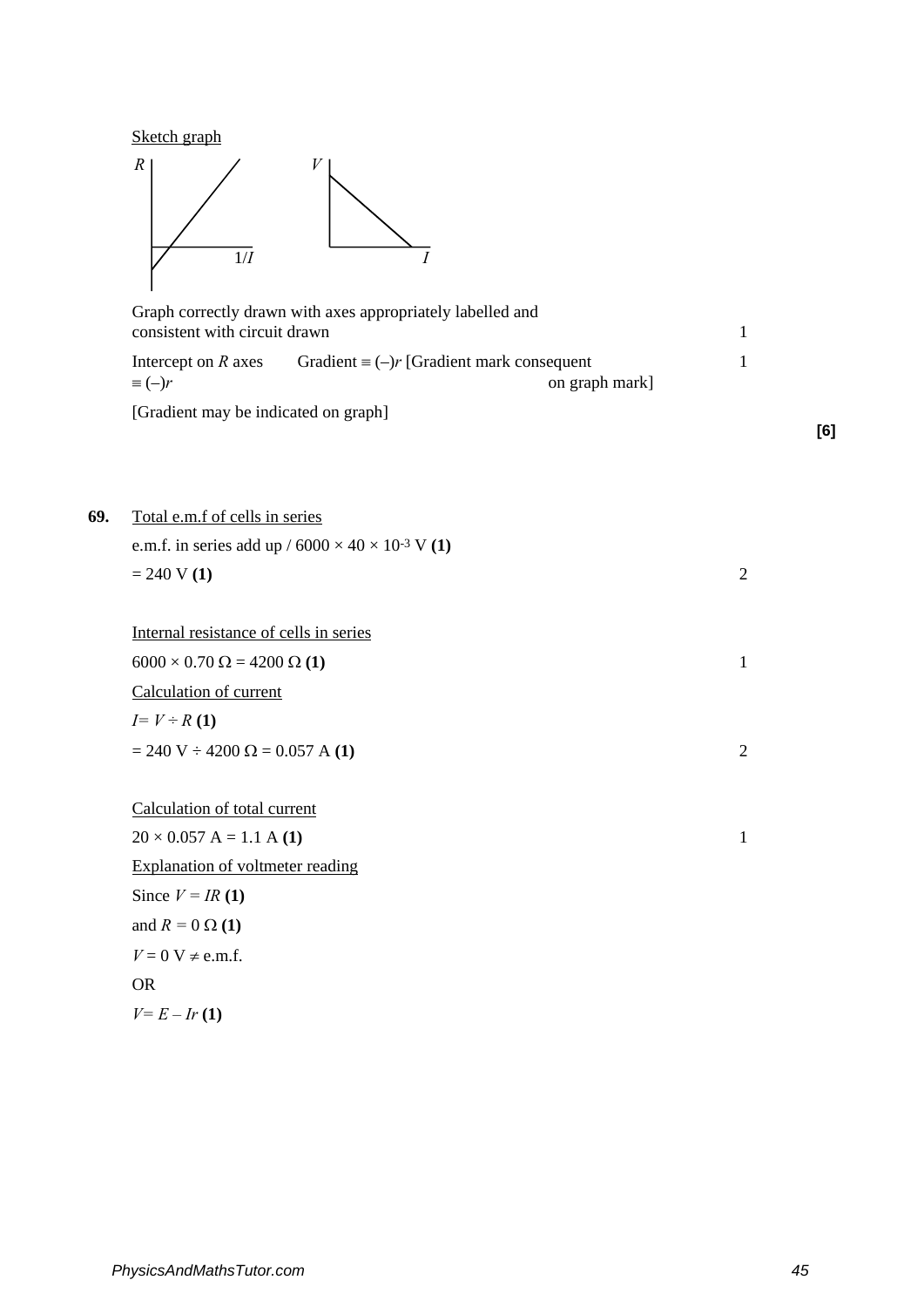|     | $r \neq 0 \Omega(1)$  |                                                                         |                |     |
|-----|-----------------------|-------------------------------------------------------------------------|----------------|-----|
|     | so $V \leq E$         |                                                                         |                |     |
|     | <b>OR</b>             |                                                                         |                |     |
|     | Lost volts $(1)$      |                                                                         |                |     |
|     |                       | across internal resistance (1)                                          | $\overline{2}$ |     |
|     |                       |                                                                         |                |     |
|     | Voltmeter reading     |                                                                         |                |     |
|     | $0 V$ [No u.e.] $(1)$ |                                                                         | $\mathbf{1}$   |     |
|     |                       |                                                                         |                | [9] |
|     |                       |                                                                         |                |     |
|     |                       |                                                                         |                |     |
| 70. | Resistor              |                                                                         |                |     |
|     | (i)                   | $A = \pi r^2 = \pi \times (4.0 \times 10^{-4})^2$ (1)                   |                |     |
|     |                       | $= 5.03 \times 10^{-7}$ m <sup>2</sup> (no u.e) (1)                     | $\overline{2}$ |     |
|     | (ii)                  | Recall of $R = \rho l/A$ (1)                                            |                |     |
|     |                       | Length $l = RA/\rho$                                                    |                |     |
|     |                       | $= 0.12 \times 5.0 \times 10^{-7} / 1.8 \times 10^{-8}$ [substitutions] |                |     |
|     |                       | $= 3.3$ m (1)                                                           | 3              |     |
|     |                       | Advantage of using iron wire of same diameter                           |                |     |
|     |                       | Shorter piece of wire needed (if iron chosen) (1)                       | $\mathbf{1}$   |     |
|     |                       |                                                                         |                | [6] |

**71.** Unit of current

| Amps/ampere $(1)$ |  |  |
|-------------------|--|--|
|                   |  |  |
|                   |  |  |

Base units of p.d. *For V* = *IR method*

- Any three from:
- $V = J C^{-1}$
- $\bullet$   $C = A s$
- $\bullet$  J = N m
- $N = kg m s^{-2}$

[kg m<sup>2</sup> s<sup>-3</sup> A<sup>-1</sup>]

 $[See J = kg, m<sup>2</sup> s<sup>-2</sup> (1) (1)]$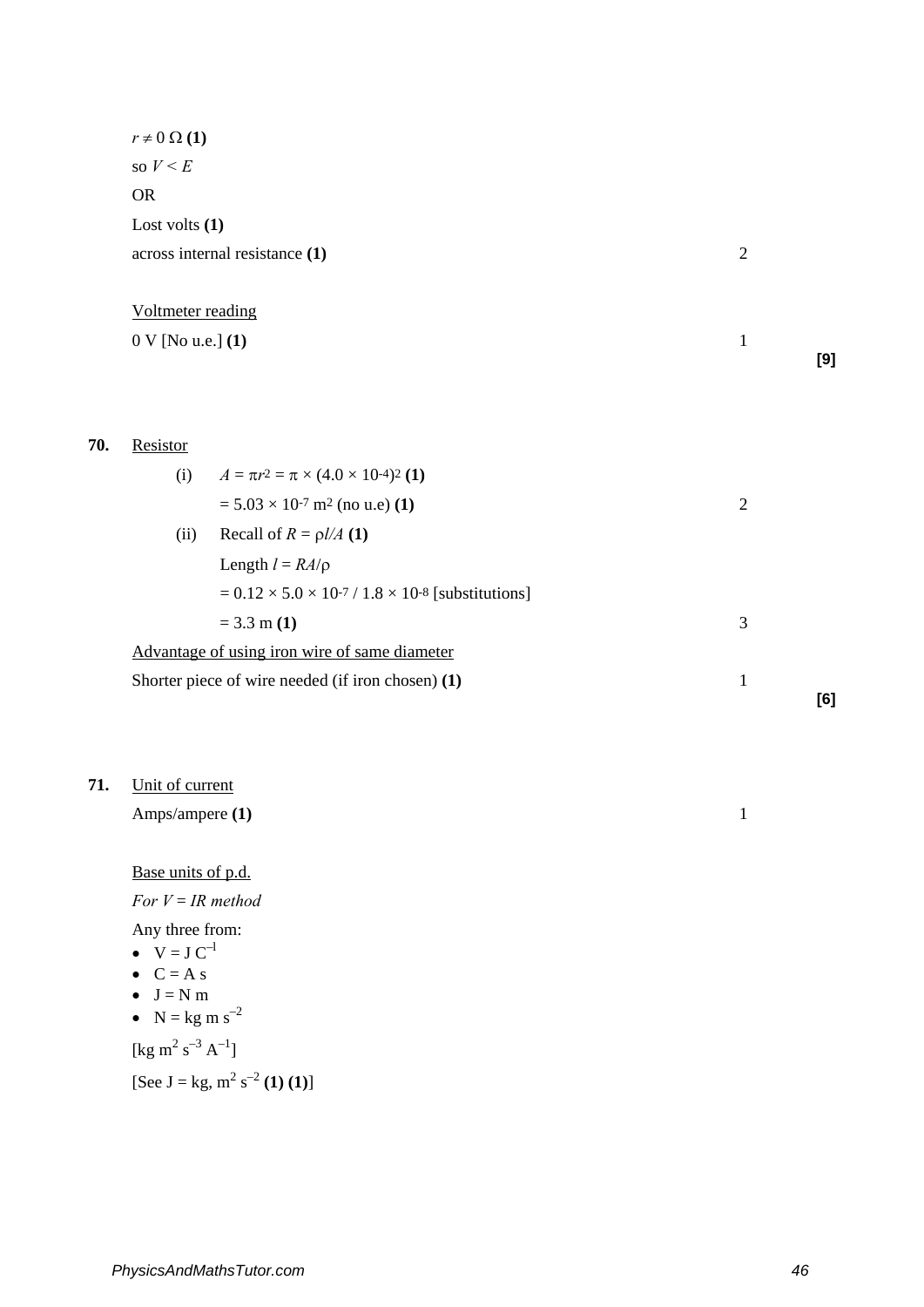OR

*For P* = *VI method*

- Watt is  $J s-1 / J/s$
- $V = J s^{-1} A^{-1}$
- $\bullet$  J = Nm
- $N = kg m^2 s^{-2} (1) (1) (1) (1) (1)$

 $[See kg m<sup>2</sup> s<sup>-2</sup> (1) (1)]$  3

**[4]**

## **72.** Show that resistance is approximately  $45 \Omega$

$$
R = \frac{\rho l}{A}
$$
  
R = 
$$
\frac{5.5 \times 10^{-5} \, \Omega \, \text{m} \times 0.65 \, \text{m}}{8.0 \times 10^{-7}}
$$

= 44.7 Ω [No u.e.] **(1)**

[Must see this value and not 45]

Table

| Switch X | <b>Switch Y</b> | Resistance of heater/ $\Omega$ |  |
|----------|-----------------|--------------------------------|--|
| Open     | Closed          | 22.5/22.35                     |  |
| Closed   | Open            | 45/44.7                        |  |
| Closed   | Closed          | 15/14.9                        |  |

[No u.e.] 3

### Calculation of maximum power

$$
P = \frac{V^2}{R}
$$
 Use of equation with 15  $\Omega$  OR their *minimum* value (1)

 $= 3526 \text{ W}, 3500 \text{ W}$  [full ecf] **(1)** 2

## Explanation of power output fall

resis tan ce (of metals) increases OR as it gets hotter / hot As the temperature of the heater increases J  $\left\{ \right\}$  $\mathbf{I}$ 

Since *V* is constant 
$$
P = \frac{V^2}{R}
$$
 OR  $P = VI$  and  $V = IR$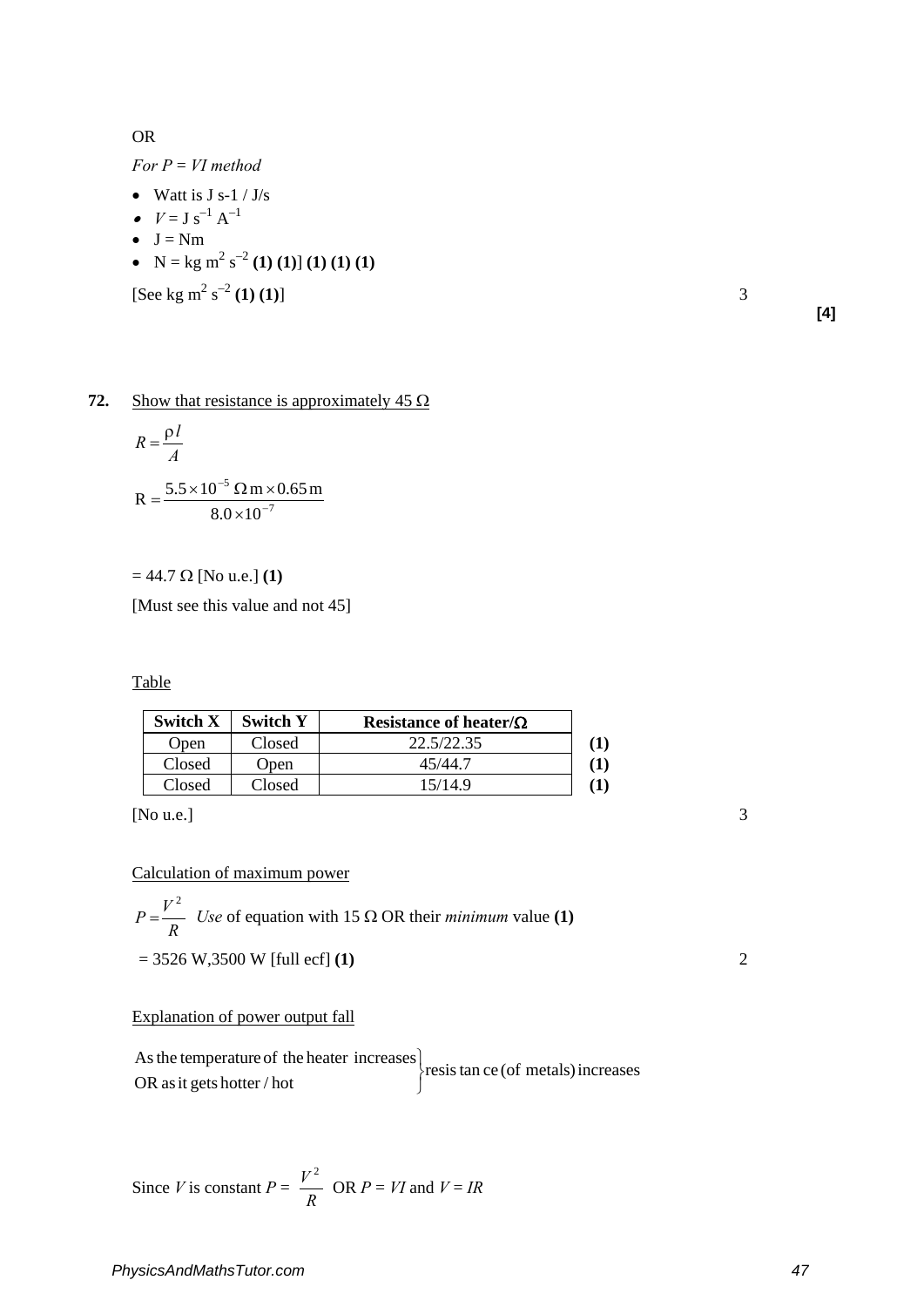| [Then $P \downarrow$ as $R \uparrow$ ] (1)                    |      |
|---------------------------------------------------------------|------|
| OR $P \propto \frac{1}{R}$ [so $P\downarrow$ as $R\uparrow$ ] |      |
|                                                               | [10] |

| 73. | Explanation of greater drift velocity                                                                                                                                                                           |   |     |
|-----|-----------------------------------------------------------------------------------------------------------------------------------------------------------------------------------------------------------------|---|-----|
|     | (Electrons have greater drift velocity) in the thinner wire (1)                                                                                                                                                 |   |     |
|     | Any two from:<br>Same current in both wires<br>Reference to $I = nAQv$<br>٠<br>$nQ$ same in both wires (1) (1)                                                                                                  | 3 |     |
|     | Explanation of higher dissipation of power                                                                                                                                                                      |   |     |
|     | (Higher power is dissipated) by the smaller(er)/low resistor $(1)$                                                                                                                                              |   |     |
|     | Any two from:                                                                                                                                                                                                   |   |     |
|     | Resistors have same p.d. across them<br>٠<br>The small resistor has the largest current [or reverse]<br>٠<br>Power = voltage × current, OR voltage <sup>2</sup> ÷ resistance [NOT $I^2R$ ] (1) (1)<br>$\bullet$ | 3 | [6] |
| 74. | Circuit diagram                                                                                                                                                                                                 |   |     |
|     | Resistor with another variable resistor/potential divider/variable power<br>pack(1)                                                                                                                             |   |     |
|     | Ammeter reading current through resistor (1)                                                                                                                                                                    |   |     |
|     | Voltmeter in parallel with resistor (1)                                                                                                                                                                         | 3 |     |
|     | Graph labels                                                                                                                                                                                                    |   |     |
|     | Straight line $-$ resistor<br>Both labelled (1)<br>Curve-lamp                                                                                                                                                   | 1 |     |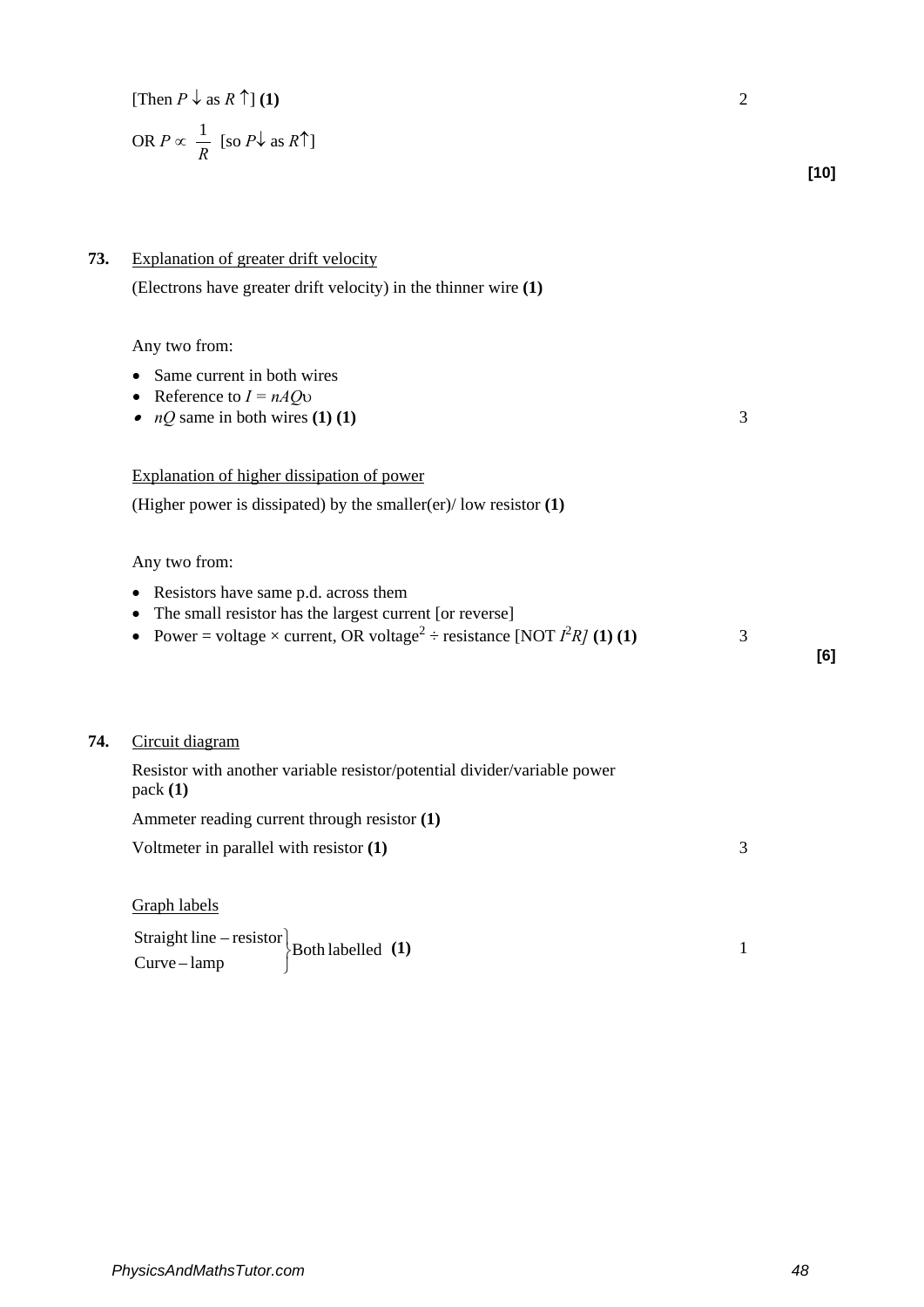|     | Potential difference                                                                               |                |     |
|-----|----------------------------------------------------------------------------------------------------|----------------|-----|
|     | At 0.5 A p.d.= $3.5 V / 3.4 V + 7.8 V /$ idea of adding p.d. [for same current] (1)                |                |     |
|     | $= 11.2$ V/11.3 V (1)                                                                              | $\overline{2}$ |     |
|     | [Accept $11.0 - 11.5$ V]                                                                           |                |     |
|     | Resistance of lamp                                                                                 |                |     |
|     | 3.5V<br>$\overline{0.5\text{A}}$ [OR their value of p.d. across lamp ÷ 0.5 A] (1)                  |                |     |
|     | $= 7.0 \Omega (1)$                                                                                 | $\mathfrak{2}$ |     |
|     | [e.c.f. their value]                                                                               |                |     |
|     |                                                                                                    |                | [8] |
|     |                                                                                                    |                |     |
| 75. | Meaning of m                                                                                       |                |     |
|     | $\times$ 10–3 (1)                                                                                  | $\mathbf{1}$   |     |
|     | Calculation of resistance for reading 3                                                            |                |     |
|     | $R = V/I$ OR $R = 74 \times 10^3$ V $\div 150 \times 10^{-9}$ A [ecf for milli] (1)                |                |     |
|     | $R = 4.9 \times 10^5 \,\Omega(1)$                                                                  | $\mathfrak{2}$ |     |
|     | Calculation of power for reading 4                                                                 |                |     |
|     | $P = I \times V \text{ OR } P = \frac{V^2}{R} \text{ OR } P = I^2 R$ (1)                           |                |     |
|     | $= 210 \times 10^{-9}$ A $\times 57 \times 10^{-3}$ (1)                                            | $\overline{c}$ |     |
|     | $= 1.2 \times 10^{-8}$ W                                                                           |                |     |
|     | Plotting points on graph                                                                           |                |     |
|     | Two correct points (1)                                                                             |                |     |
|     | Third correct point (1)<br>Best fit straight line for points as they appear on student's graph (1) | 3              |     |
|     | Predicting short-circuit current                                                                   |                |     |
|     | Correct from graph, e.g 450 nA (1)                                                                 | 1              |     |
|     | Suggested e.m.f                                                                                    |                |     |
|     | Correct from graph, or table, 110 mV (1)                                                           | 1              |     |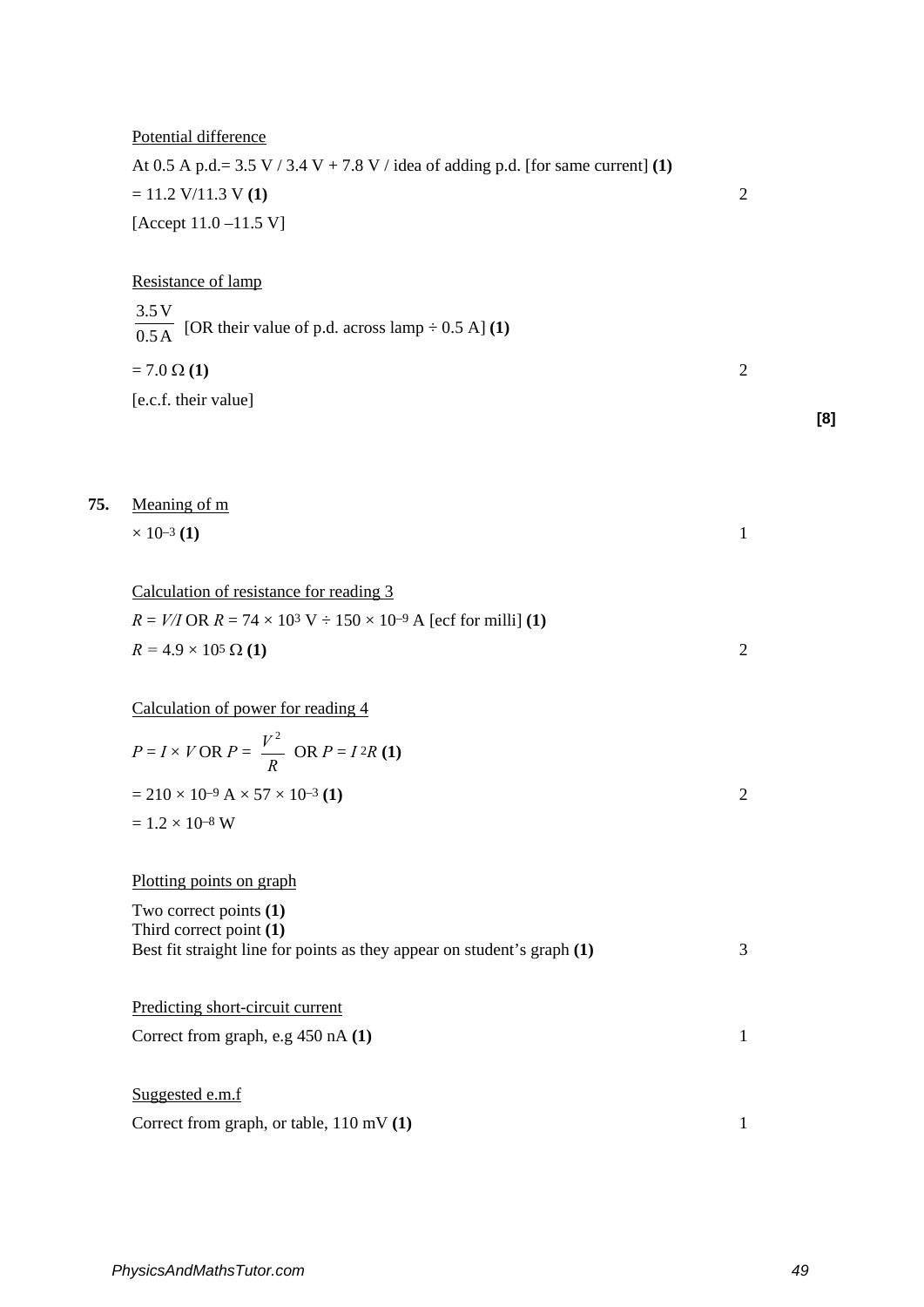Cell has internal resistance/ "lost volts" **(1)**

"Lost volts" =  $Ir$ , so lost volts increase as current increases" OR  $V = E - Ir$ , so *V* decreases as *I* increases **(1)** 2

**[12]**

## **76.** Equation to define resistivity

$$
\rho = \frac{RA}{l}(1)
$$

All symbols defined (resistivity, resistance, length, cross-sectional area) **(1) (1)** [3 symbols only defined **(1)**] 3

## Resistance meter

Any two from:

- the resistance between the two probes is measured, not the resistivity
- because you cannot measure the cross-sectional area of skin between the probes
- *A* and *1* both vary; cannot calculate resistivity **(1) (1)** 2

### Whether results support claims

Yes **(1)**

Any two from:

- resistance chances with programme content
- least resistance with political programme
- sweat reduces resistance / is a better conductor **(1) (1)** 3

**[8]**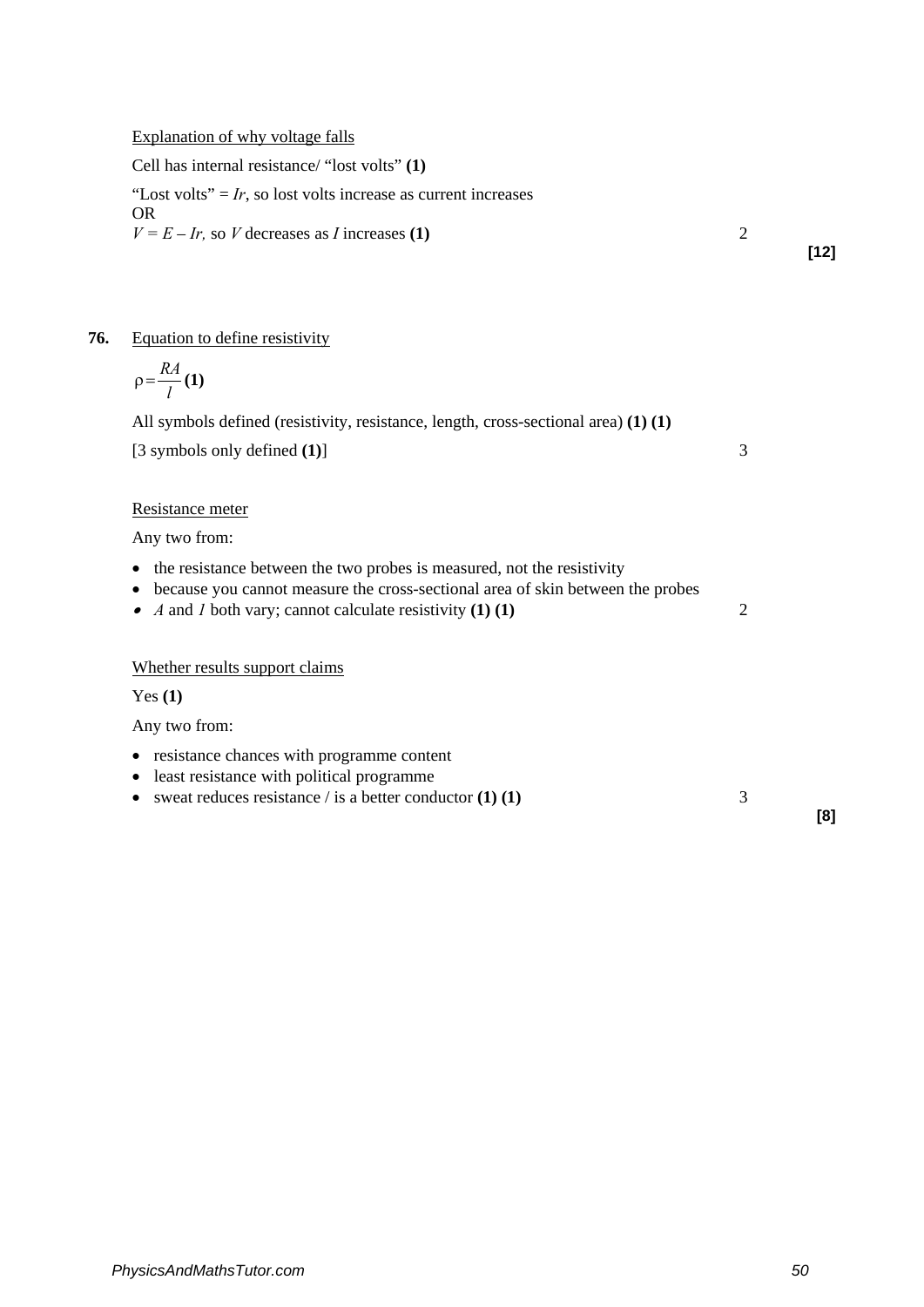**77.**

| Word Equation            | <b>Quantity Defined</b> |     |
|--------------------------|-------------------------|-----|
| Voltage $\div$ Current   | Resistance              | (1) |
| Voltage $\times$ Current | Power                   | (1) |
| $Change \div Time$       | Current                 | (1) |
| Work done $\div$ Charge  | Voltage/p.d./e.m.f      | (1) |

**[4]**

**78.** Charge calculation  $Q = 20\,000 \times 4.0 \times 10^{-4}$  s [substitution]  $\widetilde{Q} = 8.0 \text{ C/A s}$  2

Resistance calculation

$$
R = \frac{\rho l}{A}
$$
  
= 
$$
\frac{(1.7 \times 10^{-8} \Omega)(50m)}{(1.0 \times 10^{-3} m^2)}
$$
  
R = 8.5 × 10-4 Ω

Formula **(1)** Correct substitution (1)<br>Answer (1) Answer (1) 3 Potential difference calculation  $V = IR$  $= (20\ 000\ A) \times (85 \times 10^{-5} \ \Omega)$  [or their value] (1) = 17 V [Allow full e.c.f] **(1)** 2 **Explanation** For the tree:  $R$  or  $p$  is larger **(1)** 1 **[8]**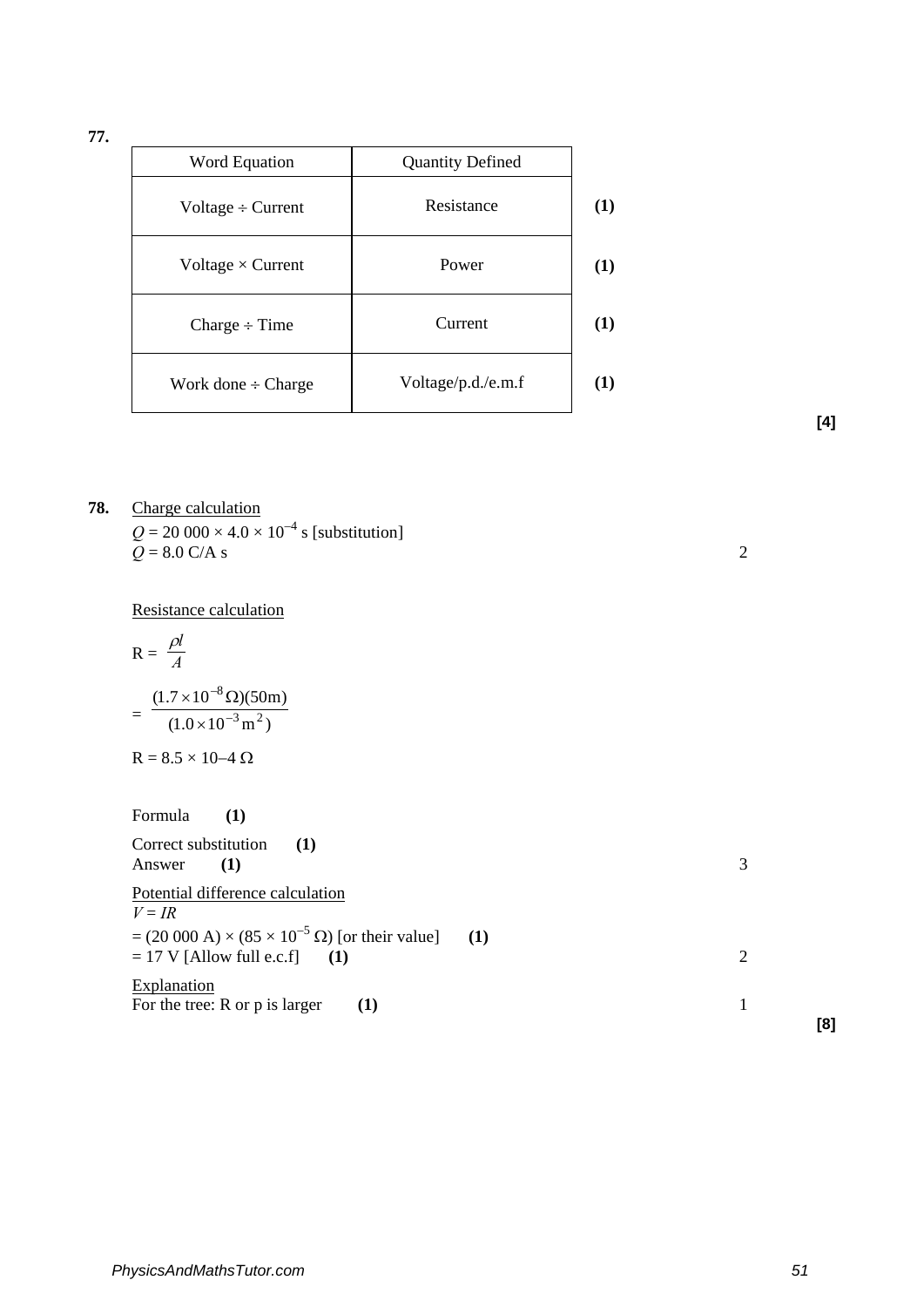| 79. | <b>Networks</b>   |                                                                                     |   |
|-----|-------------------|-------------------------------------------------------------------------------------|---|
|     | First network:    | $2.5(\Omega)$<br>(1)                                                                |   |
|     | Second network:   | $25 \, (\Omega)$<br>(1)                                                             |   |
|     | Third network:    | $10 \, (\Omega)$<br>(1)                                                             | 3 |
|     | Meter readings    |                                                                                     |   |
|     | Ammeter:          | $25 \, (mA)$<br>(1)                                                                 |   |
|     | Voltmeter $V_1$ : | $25 \times 10$ OR $50 \times 5$ [ignore powers of 10]<br>(1)                        |   |
|     | $= 0.25 V$<br>(1) |                                                                                     |   |
|     | Voltmeter $V_2$ : | $50 \times 25$ [ignore powers of 10]<br>(1)                                         |   |
|     | $= 1.25 V$<br>(1) |                                                                                     | 5 |
|     |                   | [Allow full e.c.f. for their resistance for $2^{nd}$ network OR their $V_1$ answer] |   |

**[8]**

## **80.** Potential difference across resistors

| $2.0 M\Omega$ : |  | OR <sub>2</sub>                                                     |  |  |
|-----------------|--|---------------------------------------------------------------------|--|--|
| $4.0 \Omega$ :  |  | $0V$ $\qquad$ $\qquad$ $1.2 \times 10^{-5}$ V $\qquad$ $\qquad$ (1) |  |  |

Second potential divider circuit

p.d. across 45 Ω:

$$
\left(\frac{45}{50} \times 6.0 \text{ V}\right) = 5.4 \text{ V} \qquad (1)
$$

p.d. across diode:

 $(6.0 \text{ V} - 5.4 \text{ V}) = 0.6 \text{ V}$  (1) 2

[Allow e.c.f. for  $2<sup>nd</sup>$  mark if candidate uses

45  $\frac{5}{15}$  × 6.0 V = 0.7 V for diode

then

6.0 V – 0.7 V5.3 V for 45 Ω]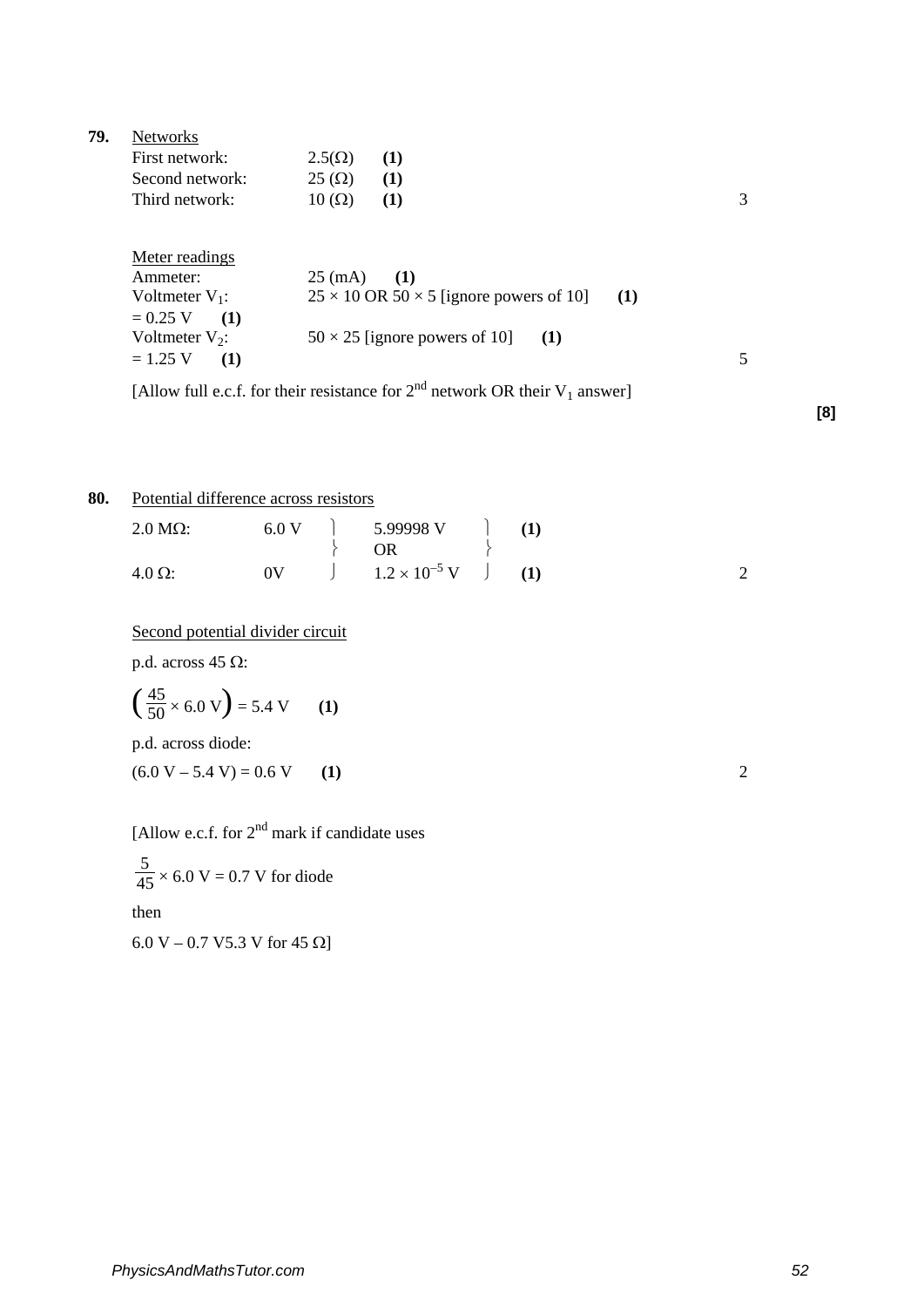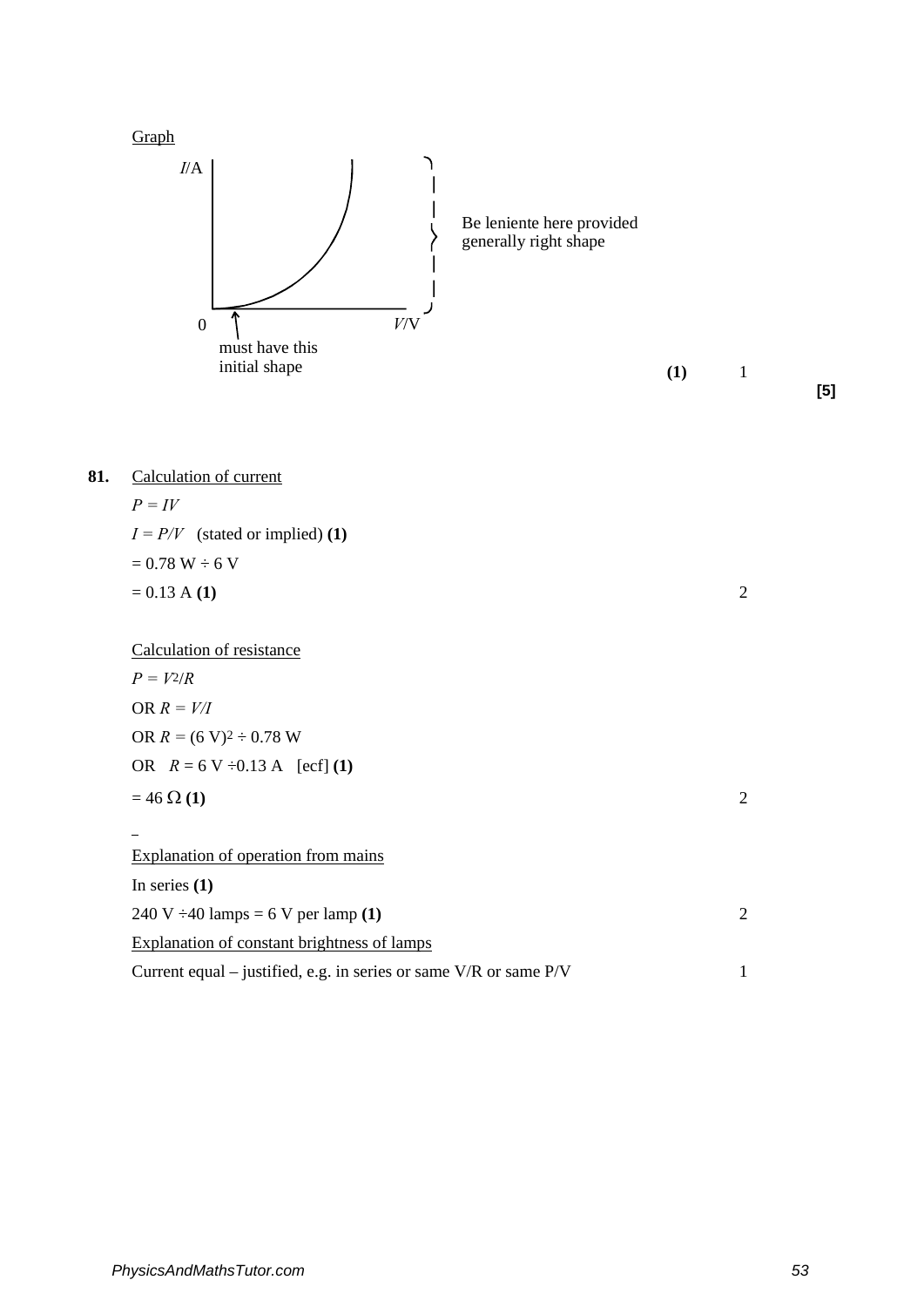|     | Statement and explanation of different resistance with ohmmeter<br>Lower resistance with ohmmeter (1)<br>Identify lower temperature with ohmmeter [may be implied] (1)<br>(Lattice) ions'/atoms' vibrations impede electrons/current (1) |                |        |
|-----|------------------------------------------------------------------------------------------------------------------------------------------------------------------------------------------------------------------------------------------|----------------|--------|
|     | [Require interaction]                                                                                                                                                                                                                    |                |        |
|     | [Allow converse argument]                                                                                                                                                                                                                | 3              | $[10]$ |
| 82. | <b>Explanation of amp hours</b>                                                                                                                                                                                                          |                |        |
|     | Charge = current $\times$ time or $Q = It(1)$                                                                                                                                                                                            |                |        |
|     | Amp $\rightarrow$ current and hour $\rightarrow$ time (so amp $\times$ hour $\rightarrow$ charge) (1)                                                                                                                                    | $\overline{2}$ |        |
|     | Show that charge about 5000 C                                                                                                                                                                                                            |                |        |
|     | Charge = $1.5$ A $\times$ 1 $\times$ 60 $\times$ 60 s                                                                                                                                                                                    |                |        |
|     | $= 5400 C$                                                                                                                                                                                                                               | 1              |        |
|     | Calculation of energy stored                                                                                                                                                                                                             |                |        |
|     | $W = QV$ OR $W = I v t (1)$                                                                                                                                                                                                              |                |        |
|     | $= 5400 \text{ C} \times 3 \text{ V}$ [may use 5000 C]                                                                                                                                                                                   |                |        |
|     | $= 16200 J$ [up] (1)                                                                                                                                                                                                                     | $\overline{2}$ |        |
|     | Show that energy is about $20000$ J                                                                                                                                                                                                      |                |        |
|     | Energy = $Ivt(1)$                                                                                                                                                                                                                        |                |        |
|     | $= 0.3 A \times 3.1 V \times 6 \times 60 \times 60 s$                                                                                                                                                                                    |                |        |
|     | $= 20 100$ J (20 088 J)(1)                                                                                                                                                                                                               | $\overline{2}$ |        |
|     | Calculation of efficiency                                                                                                                                                                                                                |                |        |
|     | Efficiency = (stored energy/input energy) $\times$ 100%                                                                                                                                                                                  |                |        |
|     | $= 16200$ J [allow ecf from 3rd part] (1)                                                                                                                                                                                                |                |        |
|     | $\div$ 20 088 J [allow 20 000 J from 4th part] (1)                                                                                                                                                                                       |                |        |
|     | $\times$ 100%                                                                                                                                                                                                                            |                |        |
|     | [Accept fractional answers. Allow ecf, but check nos.] (1)<br>$= 80.6\%$                                                                                                                                                                 | 3              | $[10]$ |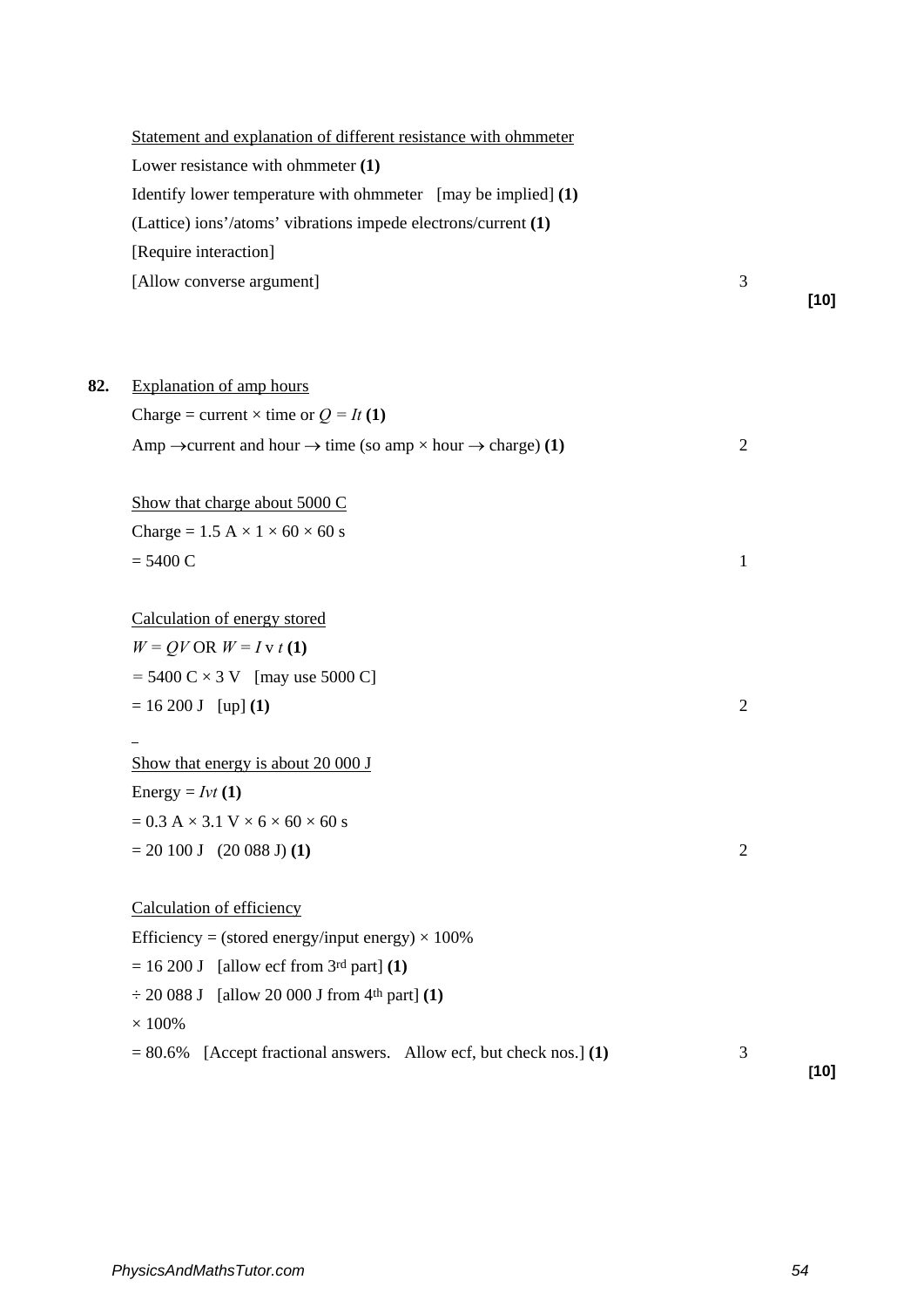| 83. | Device                                                   |                |
|-----|----------------------------------------------------------|----------------|
|     | Potential divider or potentiometer                       | 1              |
|     |                                                          |                |
|     | Voltmeter reading                                        |                |
|     | A $9.0 V(1)$                                             |                |
|     | $B \quad 0 \text{ V (1)}$                                | $\overline{2}$ |
|     | Diagram                                                  |                |
|     | Label X two thirds of the way down from A [Allow e.c.f.] | 1              |
|     |                                                          |                |
|     | Explanation                                              |                |
|     | Any 3 points from the following:                         |                |
|     | lamp in parallel with lowest 1/3 of AB                   |                |
|     | when resistors in parallel, resistance decreases         |                |
|     | p.d. across lamp reduced to below 3 V<br>٠               |                |
|     | current divides                                          |                |
|     | no longer enough current to light lamp                   | 3              |

## **84.** Circuit diagram

(Variable) resistor symbol **(1)**

Voltmeter in parallel with cell/resistor **(1)**

Ammeter in series [even if R missing] **(1)** 3



Maximum power available

Use of  $P = IV(1)$ 

Any pair of values which round to 1.4 W **(1)** 2

**[7]**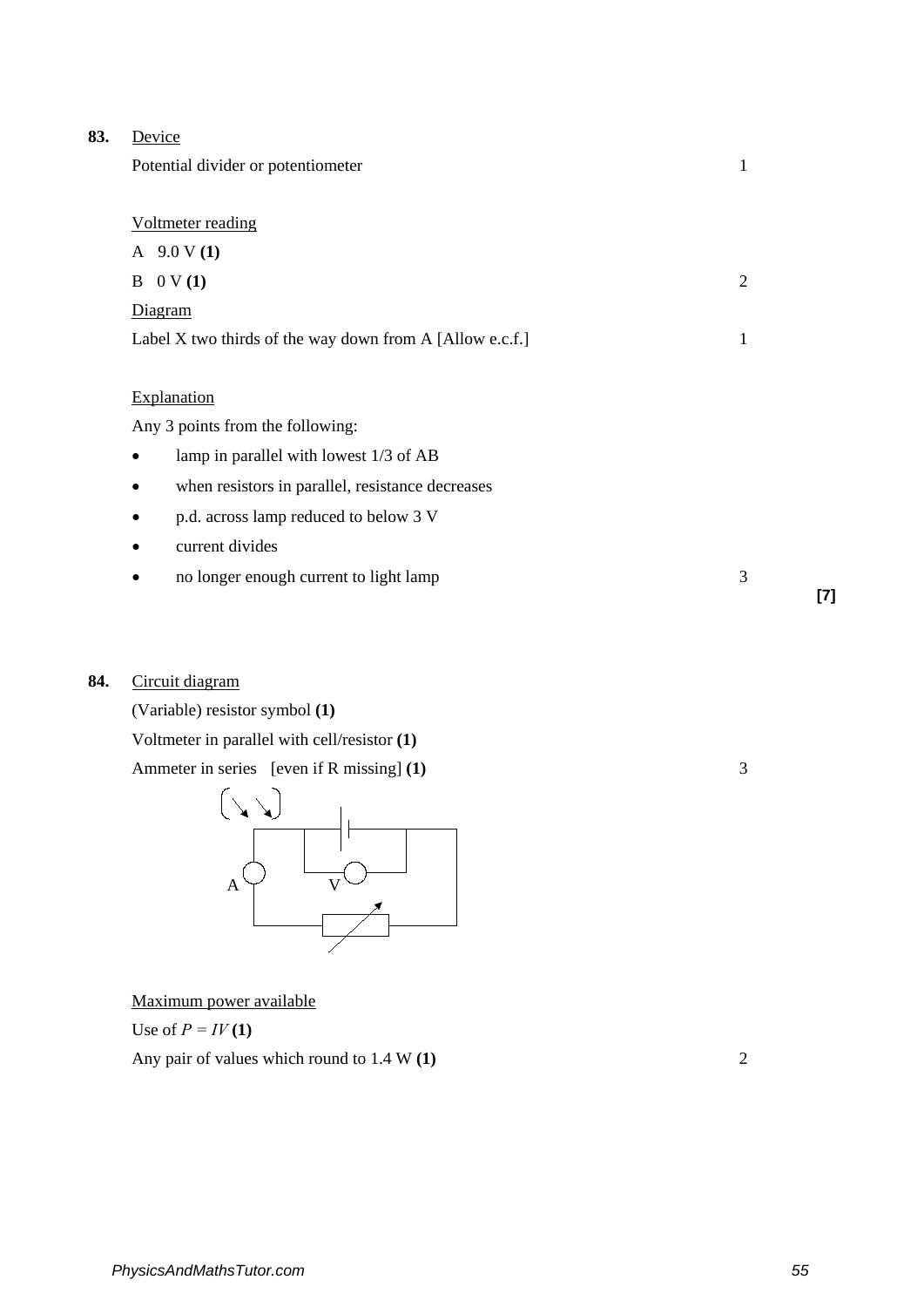Analysis of data 1000 W m<sup>-2</sup>  $P = 1.4$  W 100 W m<sup>-2</sup>  $P = 0.11$  W OR at least one further value of  $P(1)$ Inspection of ratio  $[e.g. 100 \div 1000, 0.11 \div 1.4, 1000 \div 1.4]$  (1) Comment based on candidate's result [e.g. Yes as ratio is similar] **(1)** 3

## Graph

 $E/V + scale: 2 large squares = 0.05 V(1)$ Points **(1)** Straight line good fit **(1)**  $t$ <sup>o</sup>C + scale: 1 large square =  $10$ <sup>o</sup> (1) [No penalty if  $t \text{ vs } E$ ]  $4$ 

Determination of mathematical relationship Intercept =  $0.640 \rightarrow 0.655$  (1) A gradient evaluated **(1)**  $= 2.1 \rightarrow 2.3 \times 10^{-3}$  (1)  $E = -2.2 \times 10^{-3}t + 0.65$  [e.c.f.] **(1)** 4

Other axes: Intercept  $290 \rightarrow 310(1)$ Gradient **(1)**  $440 \rightarrow 460 (1)$  $t = -450E + 300(1)$ 

Determination of light power from the sun Attempted evaluation of an *area* **(1)**  $= 0.13 \rightarrow 0.17$  [-1 if 10-6] **(2)**  $[0.10 \rightarrow 0.20 \space(1)]$ Their answer × 4.0 = ……….(W) [no u.e.] **(1)** 4

**[20]**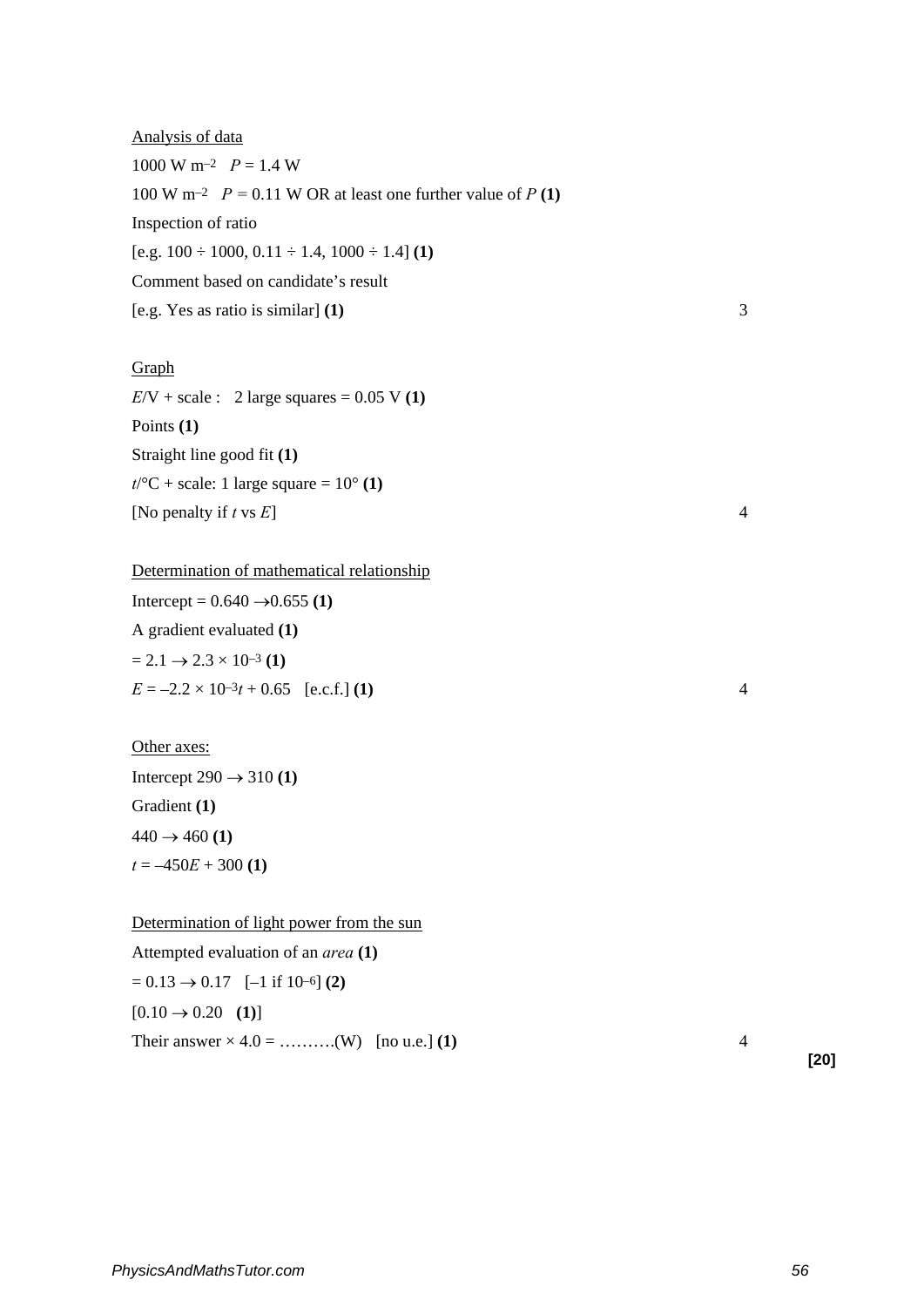**85.**

|             | Base unit | Derived<br>unit | Base<br>quantity | Derived<br>quantity |     |
|-------------|-----------|-----------------|------------------|---------------------|-----|
| <b>Mass</b> |           |                 |                  |                     | (1) |
| Charge      |           |                 |                  |                     | (1) |
| Joule       |           |                 |                  |                     | (1) |
| Ampere      |           |                 |                  |                     | (1) |
| Volt        |           |                 |                  |                     | (1) |

**[5]**

### **86.** Explanation:

As the temperature rises, the resistance decreases (1) As the resistance decreases, so the ammeter reading/current increases (1) [No mention of resistance 0/2] [Current controls temperature  $\rightarrow$  controls *R* is wrong physics – 0/2] [If *T* changes so *R* changes OR vice versa so *I* changes 1 mark only] [Correct static relationship (extremes) 1 mark only]

5

Reading on milliammeter: At 20 °C  $R = 1.4$  (kΩ) (1) Substitute correctly in  $V = IR$  i.e. 6 V =  $I \times 1400 \Omega$  (1) [Allow their incorrect *R*; ignore  $10^{x}$ ] ] **(1)** Milliammeter reading = 0.0043 A OR 4.3 mA [no e.c.f.] **(1)**  $[Accept 4 mA/4.2 mA]$   $5$ 

### **[5]**

## **87.** Current:

Conversion, i.e.  $0.94 \times 10^{-3}$  m s<sup>-1</sup> (1) Use of  $1.6 \times 10^{-19}$  C (1) Answer 3.0 A  $1.0 \times 10^{29}$  m<sup>-3</sup> × 0.20 × 10<sup>-6</sup> m<sup>2</sup> × 1.6 × 10<sup>-19</sup> C × 0.94 × 10<sup>-3</sup> mm s<sup>-1</sup> (1) Current = 3.0 A [Accept 2.8 A if  $0.9 \times 10^{-3}$  used.] Resistance:

Recall 
$$
R = \frac{\rho l}{A}
$$
 (1)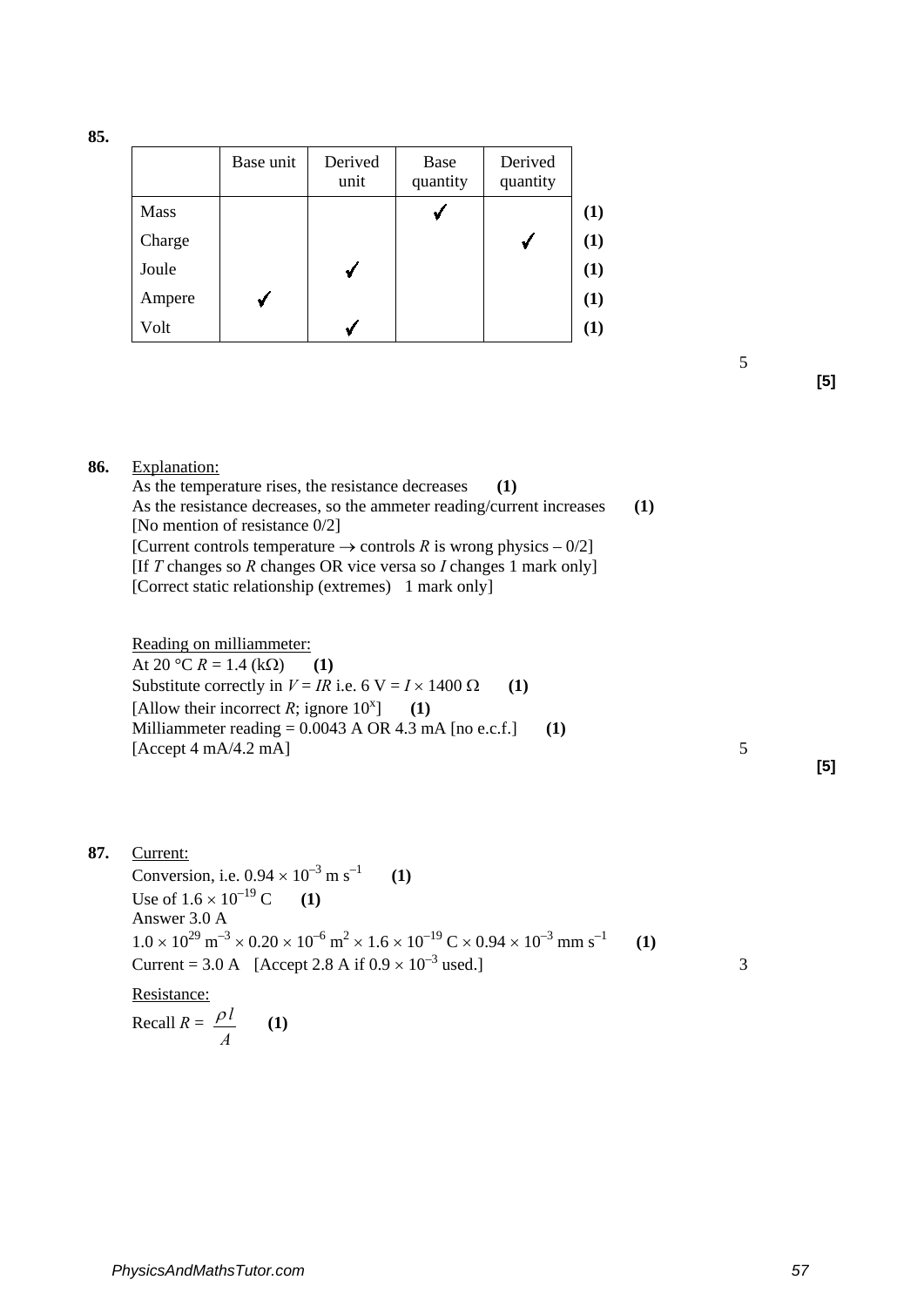| Substitution:                                                                 |                |
|-------------------------------------------------------------------------------|----------------|
| $1.7 \times 10^{-8}$ $\Omega$ m $\times$ 4.0 m                                |                |
| (1)<br>$R =$<br>$\frac{0.20 \times 10^{-6} \text{ m}^2}{2}$                   |                |
| Resistance = $0.34 \Omega$<br>(1)                                             | 3              |
| Potential difference:                                                         |                |
| Potential difference = $3.0 A \times 0.34 \Omega$<br>(1)                      |                |
| $= 1.0 V (1.02 V)$                                                            |                |
| [Mark for correct substitution of their values or for the answer of $1.0 V$ ] | 1              |
|                                                                               |                |
| Explanation:                                                                  |                |
| (Increasing resistivity) increases resistance<br>(1)                          |                |
| Leads to a smaller current<br>(1)                                             | $\overline{2}$ |
| Comparison:                                                                   |                |
| Drift velocity decreases (in second wire)<br><b>(1)</b>                       | 1              |
| [Allow $V_1/V_2 = I_1/I_2$ ]                                                  |                |
| [Allow e.c.f. answer consistent with their current answer]                    |                |
| [Resistivity up, current down                                                 |                |
| $\rho$ up, <i>I</i> down / 2 (2 <sup>nd</sup> mark)]                          |                |
|                                                                               | [10]           |

| 88. | E.m.f.<br>Use of intercept mentioned/indicated on graph/when $I = 0$<br>- (1)<br>e.m.f. = $1.5 \text{ V}$ (1)                            |     | $\mathcal{D}_{\mathcal{L}}$ |
|-----|------------------------------------------------------------------------------------------------------------------------------------------|-----|-----------------------------|
|     | Use of graph:<br>Internal resistance: mention use of gradient/use of numbers/triangle on graph<br>Internal resistance = $0.5 \Omega$ (1) | (1) |                             |
|     | [Finds $r$ and/or $V$ by substitution, can score answer mark, but NOT method mark]                                                       |     |                             |

$$
\left[\text{Gradient} = \frac{1.5 - 1.0}{1.0} = 0.5 \ \Omega\right]
$$
\nThey might write gradient =  $\frac{1.5}{1.0} = 1.5 \ \Omega$  OR gradient =  $\frac{1.5}{1.2}$  - ignore signs.

Graph: Negative gradient of a straight line starting anywhere **(1)** from  $(0.0, 3.0)$  [No e.c.f.] (1) heading for  $(1.0, 2.0[1.9 \rightarrow 2.1])$ /gradient of -1 [Consequent mark] 1 3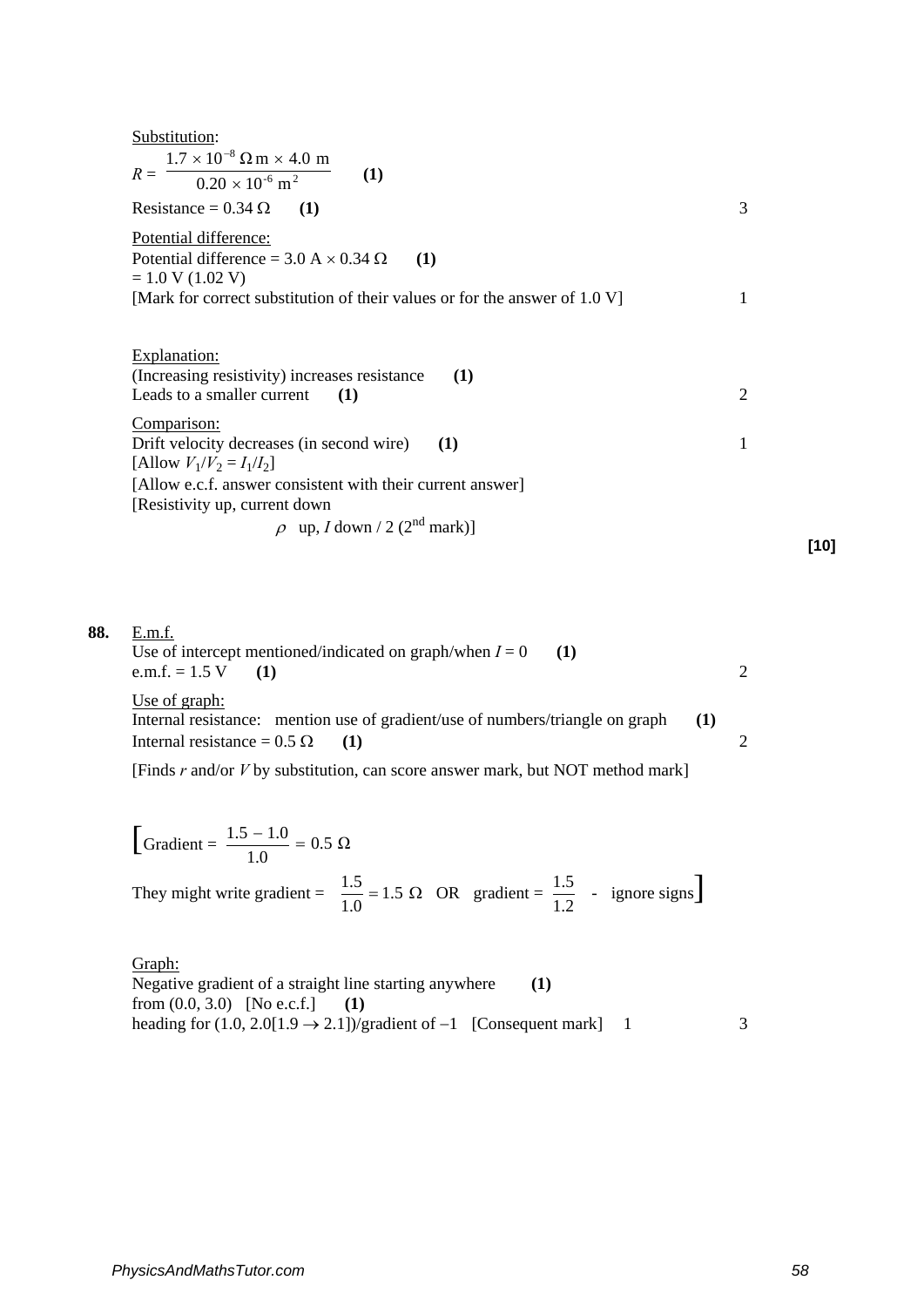|     | Filament lamp: any two of<br>if the variable resistor is <u>set to zero</u> [NOT, as $R_{VR}$ down]<br>(1)<br>the lamp prevents $I$ from becoming too large<br>(1)<br>and overloading/damaging the ammeter<br>(1)<br>bulb acting like a fuse OR prevents short circuit<br>(1)<br>Max 2<br>bulb means there is still resistance in circuit<br>(1) | [9]            |
|-----|--------------------------------------------------------------------------------------------------------------------------------------------------------------------------------------------------------------------------------------------------------------------------------------------------------------------------------------------------|----------------|
| 89. | Completion of circuit:                                                                                                                                                                                                                                                                                                                           |                |
|     | Ammeter and voltmeter used [correct symbols required] (1)                                                                                                                                                                                                                                                                                        |                |
|     | Ammeter in series, voltmeter in parallel (1)                                                                                                                                                                                                                                                                                                     |                |
|     | [Do not penalise variable resistor in series]                                                                                                                                                                                                                                                                                                    | $\overline{2}$ |
|     | Explanation of difference voltages:                                                                                                                                                                                                                                                                                                              |                |
|     | Any two from:                                                                                                                                                                                                                                                                                                                                    |                |
|     | Internal resistance of cell/battery                                                                                                                                                                                                                                                                                                              |                |
|     | When current flows, energy transferred to / lost by internal resistance/heating in cell                                                                                                                                                                                                                                                          |                |
|     | Hence voltage across internal resistance/ "lost volts"<br>٠                                                                                                                                                                                                                                                                                      |                |
|     | Reduced terminal p.d. / $V = E - Ir / E = V + Ir$<br>٠                                                                                                                                                                                                                                                                                           | $\overline{2}$ |
|     | Show that internal resistance is about $0.6 \Omega$ :                                                                                                                                                                                                                                                                                            |                |
|     | $R = V/I$                                                                                                                                                                                                                                                                                                                                        |                |
|     | $=$ (1.5 – 1.25) (1)                                                                                                                                                                                                                                                                                                                             |                |
|     | 0.4 A                                                                                                                                                                                                                                                                                                                                            |                |
|     | $= 0.63 \Omega$ [No u.e.] (1)                                                                                                                                                                                                                                                                                                                    | $\overline{2}$ |
|     | Calculation of resistance of bulb:                                                                                                                                                                                                                                                                                                               |                |
|     | $R = V/I(1)$                                                                                                                                                                                                                                                                                                                                     |                |
|     | $= 1.25 V \div 0.4 A$                                                                                                                                                                                                                                                                                                                            |                |
|     | $= 3.1 \Omega (1)$                                                                                                                                                                                                                                                                                                                               | $\overline{2}$ |
|     | Explanation of lower resistance with ohmmeter:                                                                                                                                                                                                                                                                                                   |                |
|     | Identify lower temperature with ohmmeter (1)                                                                                                                                                                                                                                                                                                     |                |
|     | Lattice ions'/atoms' vibrations impede electrons (1)                                                                                                                                                                                                                                                                                             |                |
|     | [Allow converse argument]                                                                                                                                                                                                                                                                                                                        | $\sqrt{2}$     |
|     |                                                                                                                                                                                                                                                                                                                                                  | $[10]$         |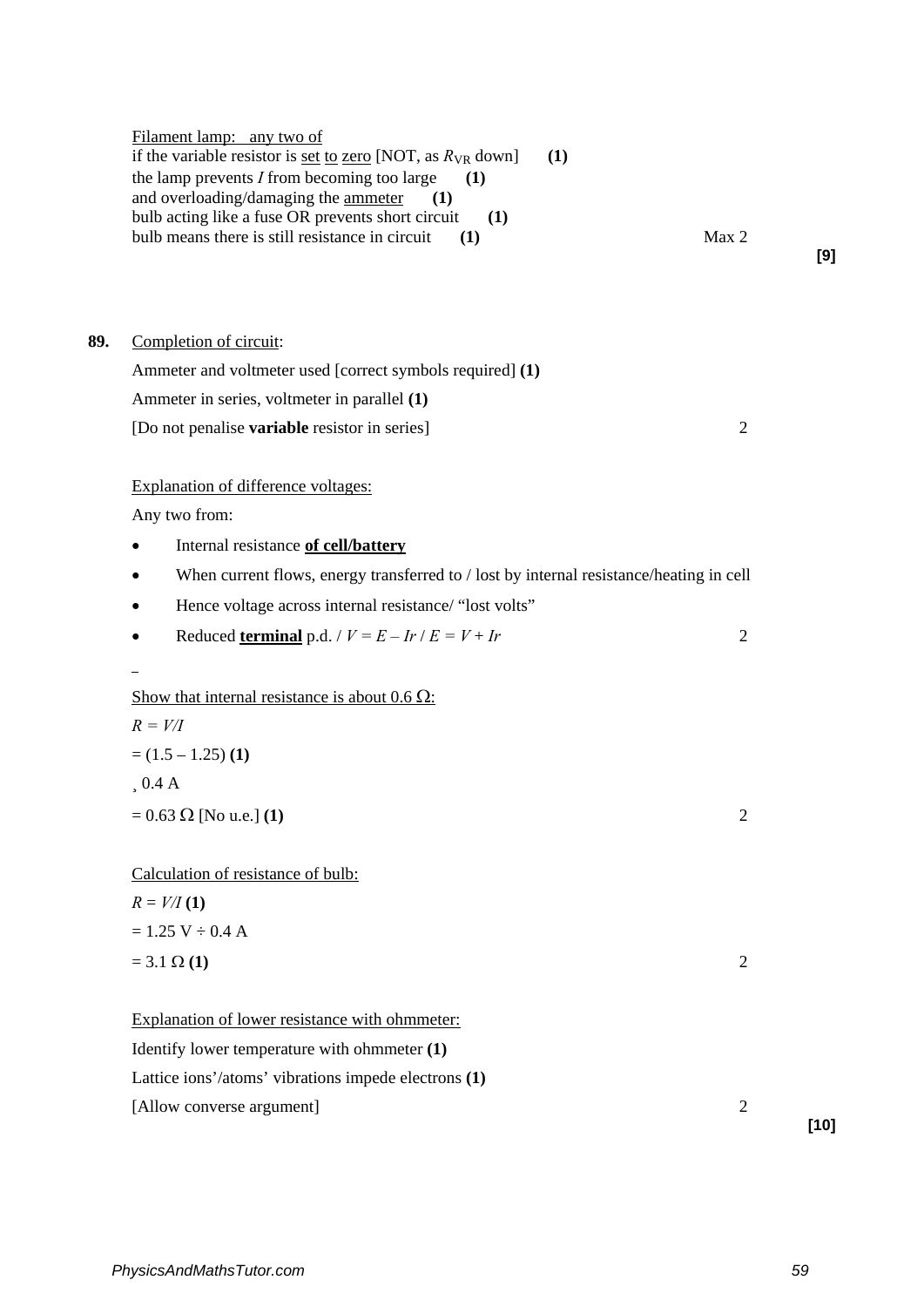## **90.** Explanation of why it is a good approximation:

Resistance of connecting lead is (very) small **(1)**  So  $I \times R_{\text{(very) small}} = \text{(very) small p.d./}e^{-1}\text{s}$  do little work so p.d. small/*r* small **(1)** compared with rest of the circuit so p.d. small 2

| Circumstances where approximation might break down:                   |          |
|-----------------------------------------------------------------------|----------|
| If current is large <b>OR</b> resistance of rest of circuit is small  | $\bf(1)$ |
| [Not high voltage/long lead/thin lead/high resistivity lead/hot lead] |          |

## Calculation:

| Use of $R = \frac{\rho l}{4}$ with A attempted $\times$ sectional area |          |
|------------------------------------------------------------------------|----------|
| Correct use of 16                                                      | $\bf(1)$ |
| Use of $V = IR$                                                        | (1)      |
| $0.036$ V                                                              | (T)      |
|                                                                        |          |

**91.** Number of carriers or electrons per unit volume / per m<sup>3</sup> /carrier density/electron density (1) [Not charge density / concentration] Drift velocity OR drift speed OR average/mean/net/overall velocity **(1)** 2 [Not just velocity; not speed unless drift]  $m^{-3}(1)$  $m^2$  As m s<sup>-1</sup> (1) Multiply and reduce to A (1) 3

*PhysicsAndMathsTutor.com 60*

1

**[10]**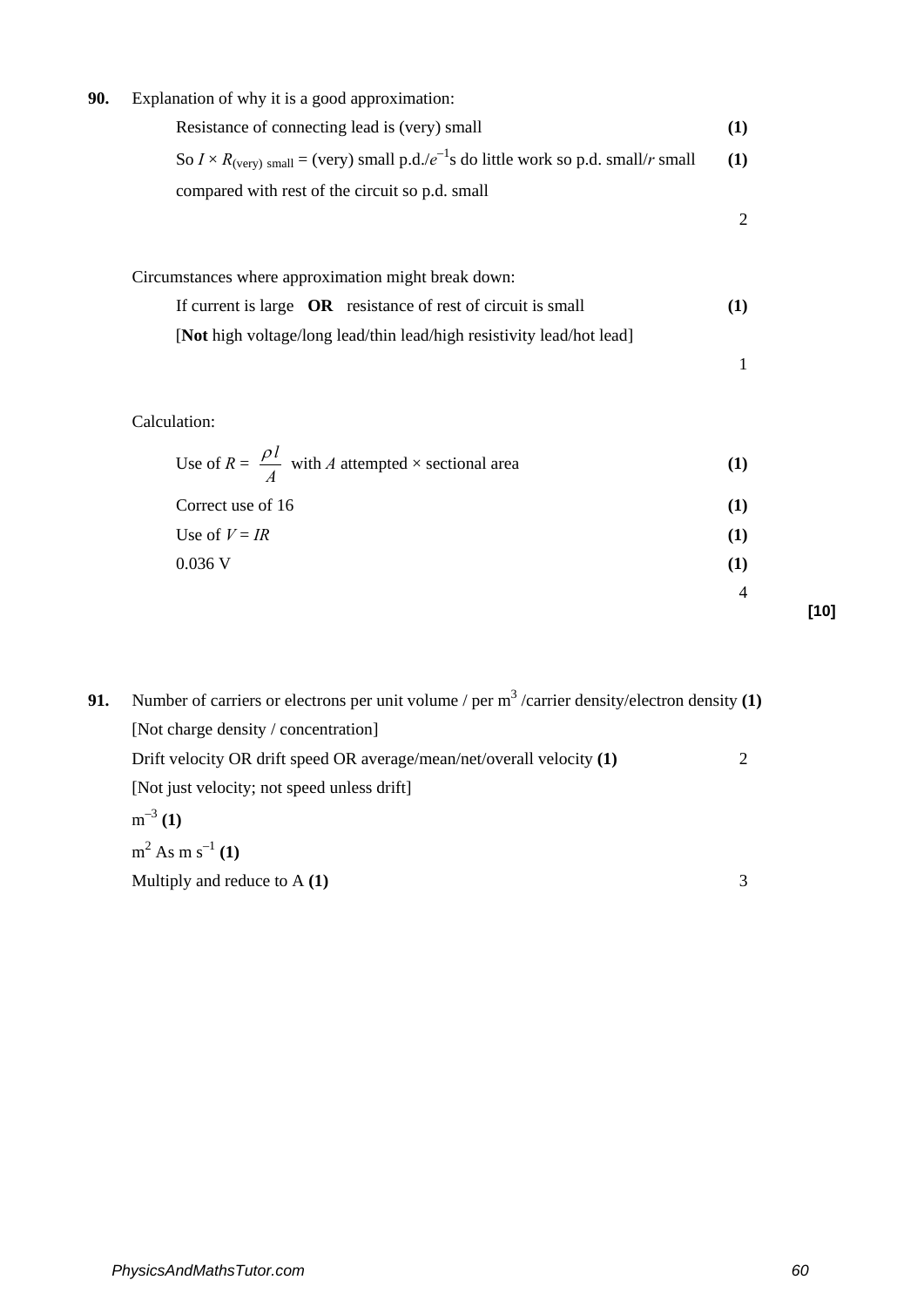|     | [Base units not needed]<br>[Mixed units and symbols could get the third mark]<br>$[mA = m^{-1}$ loses 1 mark]               |                                                                                        |                |     |
|-----|-----------------------------------------------------------------------------------------------------------------------------|----------------------------------------------------------------------------------------|----------------|-----|
|     | Metal:                                                                                                                      |                                                                                        |                |     |
|     | M: $n$ large so there is a current                                                                                          | n: <i>n</i> in metal <u>much</u> larger $(1)$                                          |                |     |
|     | Insulator                                                                                                                   |                                                                                        |                |     |
|     | I: $n$ zero (negligible)/very small so less<br>current (or zero current)                                                    | Current in metal is larger $(1)$                                                       | $\overline{2}$ |     |
|     | [Ignore anything about $v$ . Allow e.g. electron density for $n$ ]                                                          |                                                                                        |                | [7] |
|     |                                                                                                                             |                                                                                        |                |     |
| 92. | Use $R = \frac{\rho}{A}$ OR correct rearrangement OR plot $R \rightarrow l$ gradient = $\rho / A$ (1)<br>[Symbols or words] |                                                                                        |                |     |
|     | With $A = tw(1)$                                                                                                            |                                                                                        | $\overline{2}$ |     |
|     | $l = RA/\rho$ [Rearrangement mark symbols or numbers] (1)                                                                   |                                                                                        |                |     |
|     | Use of $A = tw(1)$                                                                                                          |                                                                                        |                |     |
|     | [Correct physical quantities substituted but ignoring unit errors, powers of 10]                                            |                                                                                        |                |     |
|     | $= 110 \text{ m}$                                                                                                           |                                                                                        |                |     |
|     | $[111 \text{ m}]$ $(1)$                                                                                                     |                                                                                        | 3              |     |
|     |                                                                                                                             | Reduce width/w of strip OR use thinner/t foil [Not reduce A; not increase T, V, I] (1) |                |     |
|     | Smaller $w/t/A$ will be less accurate OR have larger error OR larger R<br>will be more accurate (1)                         |                                                                                        | $\overline{2}$ |     |
|     | [Increase $w$ or $t$ , could give e.c.f. to increased accuracy]                                                             |                                                                                        |                |     |

$$
R
$$
  
\n
$$
I^{2}r/(cI - I^{2}r) \frac{(\varepsilon - Ir)^{2}}{R}
$$
  
\n*et OR*  $I^{2}R + I^{2}r/\varepsilon^{2}/(R+r)$  (1)  
\n
$$
\varepsilon I = I^{2}R + I^{2}r \quad OR \quad (It = I^{2}RT + I^{2}rt/\text{their (iii)} = \text{their (i)} + \text{their (ii)} (1)
$$
\nCancel *I* (OR *I* and *t*) and arrange [only if energy equation is correct] (1)

 $\frac{(\varepsilon - Ir)^2}{\sqrt{1-\frac{1}{n}}}$  (1)

**93.**  $I^2 R / ( \varepsilon I - I^2 r ) /$ 

**[7]**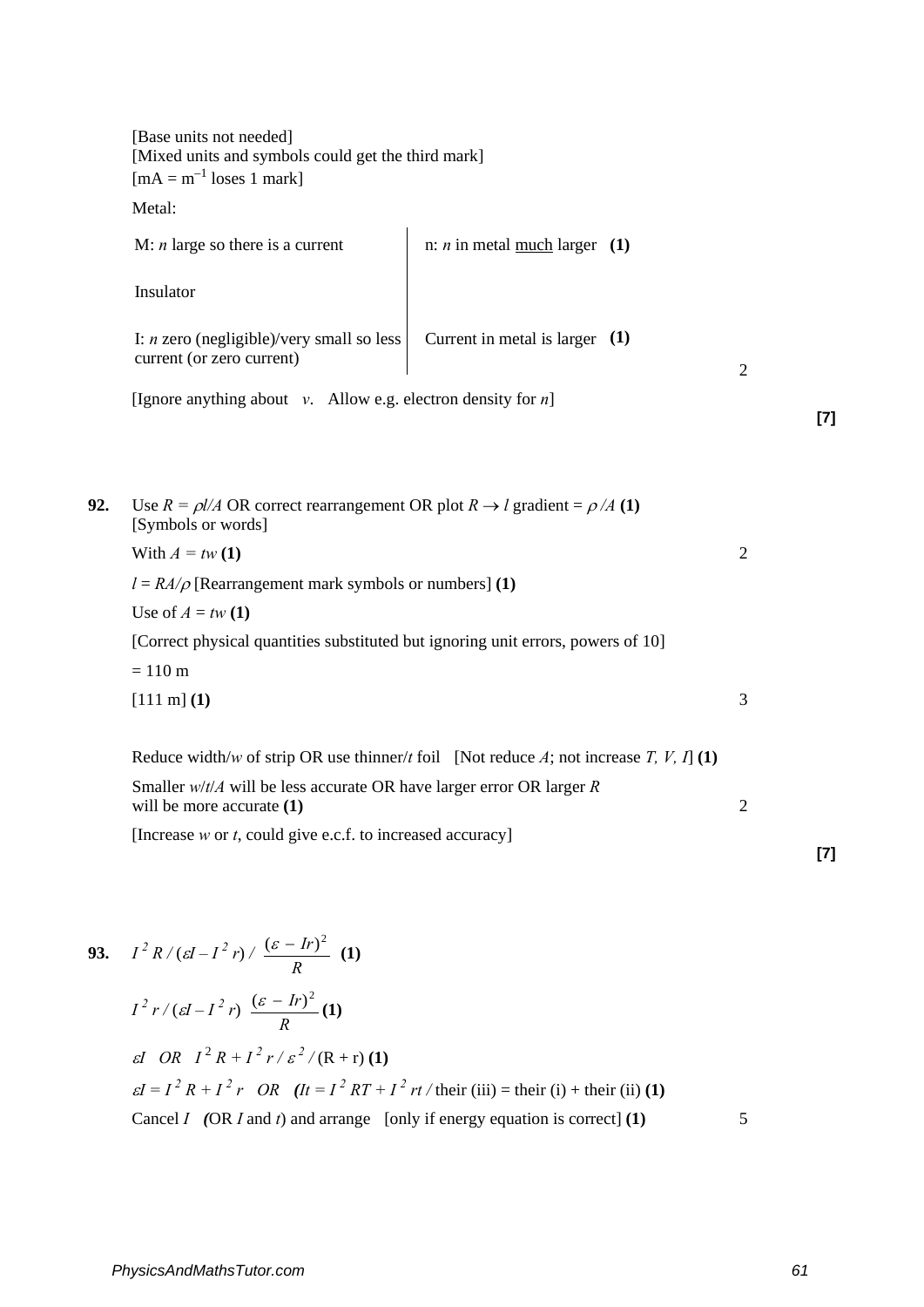Maximum current occurs when  $R = 0$  (1)

 $I_{\text{max}} = \varepsilon/r(1)$  2

OR larger *r* means smaller *I* **(1 mark)**

1 MΩ[Could be underlined OR circled] **(1)**

It gives the smallest current **(1)**

[If  $100 \text{ k}\Omega$  this reason: 1 only] 2

**94.** No, because *V* is not proportional to *I* OR not straight line through origin / **(1)** only conducts above  $0.5 \text{ V}$  / resistance changes 1

Use of  $R = 0.74$  / current from graph **(1)** 

 $= 9.25 \Omega$  [9.0 – 9.5  $\Omega$ ] [Minimum 2 significant figures] **(1)** 2 Calculation of p.d. across *R*  [8.26] Calculation of total resistance[109 – 115] Ratio *R*: ratio *V*  $E = \Sigma IR$  (1)  $\div I$   $\left|$  – diode resistance [9] Correct substitutions Correct substitutions **(1)** 103 Ω [100 – 106] **(1)**

[If not vertical line, 0/2]



[Otherwise **0 0** ]

**[8]**

3

**[9]**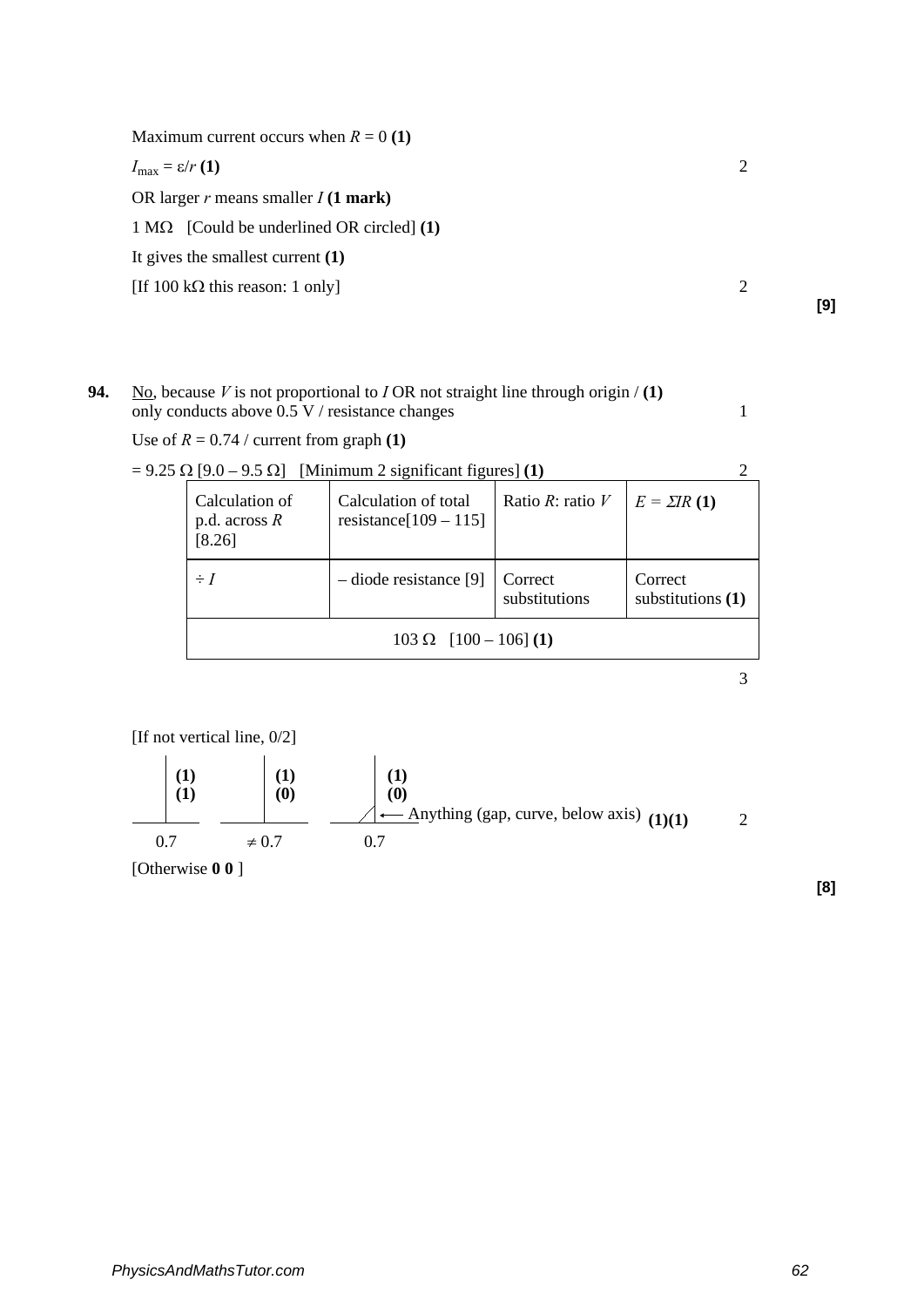**95.** Potential difference =  $\frac{\text{work/energy}}{\text{charge}}$  OR current power OR in words: work done in moving 1 coulomb of charge between two points. **(1)** 1 Unit: volt OR J  $C^{-1}$  OR V **(1)** 1 Base units:  $\text{kg m}^2 \text{ A}^{-1} \text{ s}^{-3}$  (1)(1) 2 [2/2 possible even if final answers wrong for recognising that  $As = C$  J = Nm]

### **96.** Current in motor:

 $I = \frac{P}{V}$  = 300 000 W / 420 V  $= 714A$  [allow710][no u.e.] **(1)** 1 Problem: Overheating in wires OR circuit/motor becomes hot OR Need thick/large/heavy cables OR other sensible comment **(1)** 1 Why e.m.f. of battery must be more than 420 V: Mention of internal resistance **(1)** Detail e.g. loss of p.d. inside battery when current delivered/ lost volts **(1)** OR equations used correctly 2 marks 2 Overall efficiency of motor: K.E. gained  $= \frac{1}{2} m v^2$  $=$   $\frac{1}{2} \times 1160 \times 107$  2 J = 6.64 M J **(1)** Energy input =  $P \times t$  $= 300000 \times 100$  J = 30 M J **(1)**  $\Rightarrow$  efficiency = out/in  $\times$  100  $= 6.64/30 \times 100 = 22\%$  (1) 3 **[4]**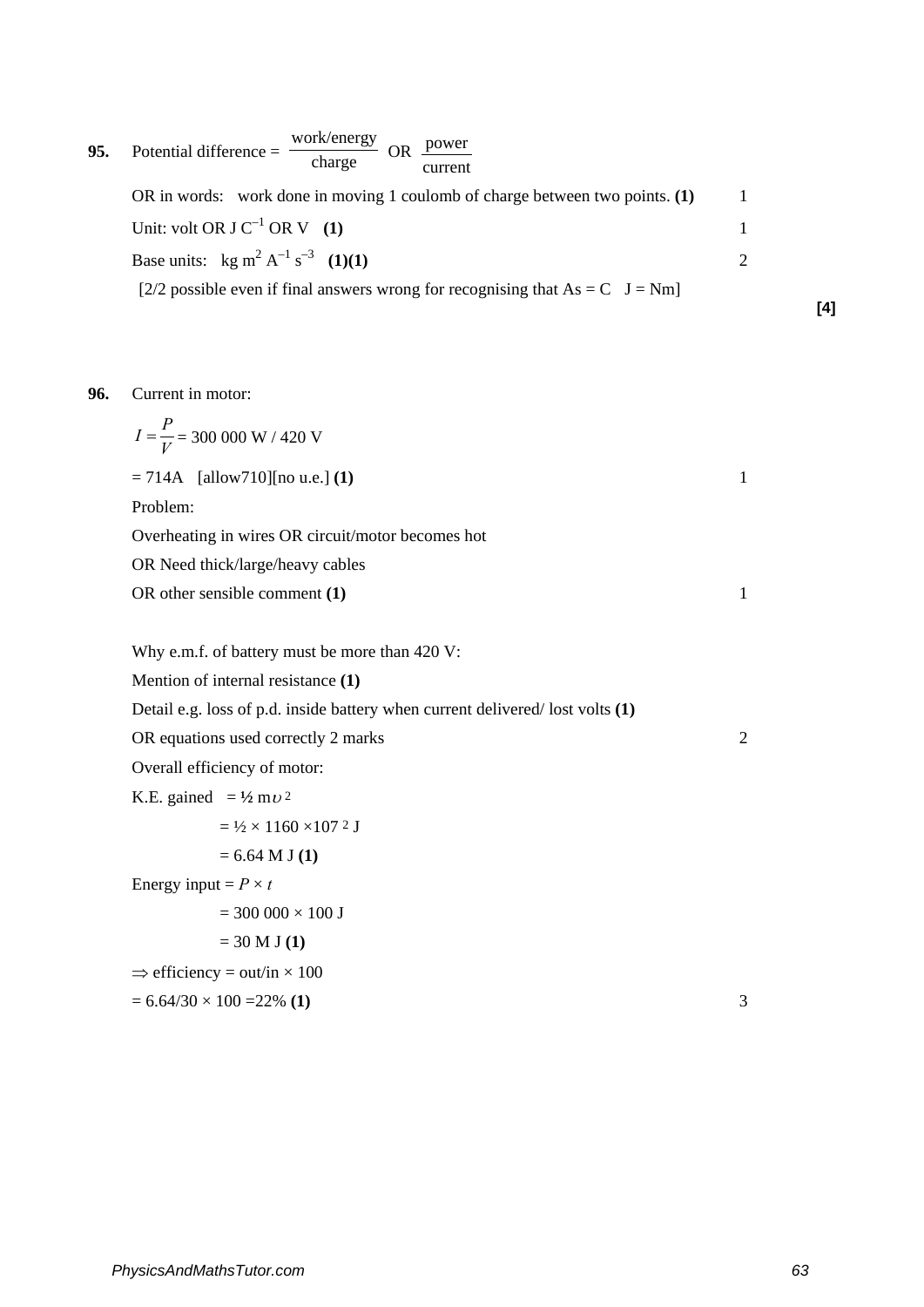|     | Reasons for energy losses: (1)                                                                                                                   |                |     |
|-----|--------------------------------------------------------------------------------------------------------------------------------------------------|----------------|-----|
|     | Work (done) against air resistance (1)                                                                                                           |                |     |
|     | Work (done) against friction (1)                                                                                                                 |                |     |
|     | Heating in wires of circuit (1)                                                                                                                  |                |     |
|     | Heating, in battery $(1)$                                                                                                                        |                |     |
|     | Heating in motor coils $(1)$                                                                                                                     | Max 2          |     |
|     | OR other sensible comments e.g. sound                                                                                                            |                |     |
|     | [Friction or heat loss scores zero unless detailed e.g. heat due to friction/air                                                                 |                |     |
|     | resistance $\sqrt{}$ but heat to surroundings $\bm{\times}$ ]                                                                                    |                |     |
|     |                                                                                                                                                  |                | [9] |
|     |                                                                                                                                                  |                |     |
|     |                                                                                                                                                  |                |     |
| 97. | Why resistance changes:                                                                                                                          |                |     |
|     | Wire lengthens OR cross-sectional area OR diameter reduces (1)                                                                                   |                |     |
|     | Use of $R = \rho l/A$ to explain [R and l, $R \propto 1/A$ (1)                                                                                   | $\overline{2}$ |     |
|     | Advantage:                                                                                                                                       |                |     |
|     | A long length of wire OR small area OR multiple stretching (1)                                                                                   | $\mathbf{1}$   |     |
|     | Diagram:                                                                                                                                         |                |     |
|     | Circuit with ammeter in series (1)<br>voltmeter in parallel (with strain gauge) (1)                                                              |                |     |
|     | OR multimeter across strain gauge $(1)(1)$<br>[Multimeter with power supply – 1 only]                                                            | Max 2          |     |
|     | Resistance:                                                                                                                                      |                |     |
|     | $R = \rho l /A$                                                                                                                                  |                |     |
|     | $= 4.9 \times 10^{-7} \Omega \text{ m} \times 0.2 \text{ m}/\pi \times (2 \times 10^{-4} \text{ m}/2)^2 \text{ (1)}$<br>[i.e. area = $(1)$ ] (1) |                |     |
|     | $= 3.1\Omega(1)$                                                                                                                                 | 3              |     |
|     |                                                                                                                                                  |                | [8] |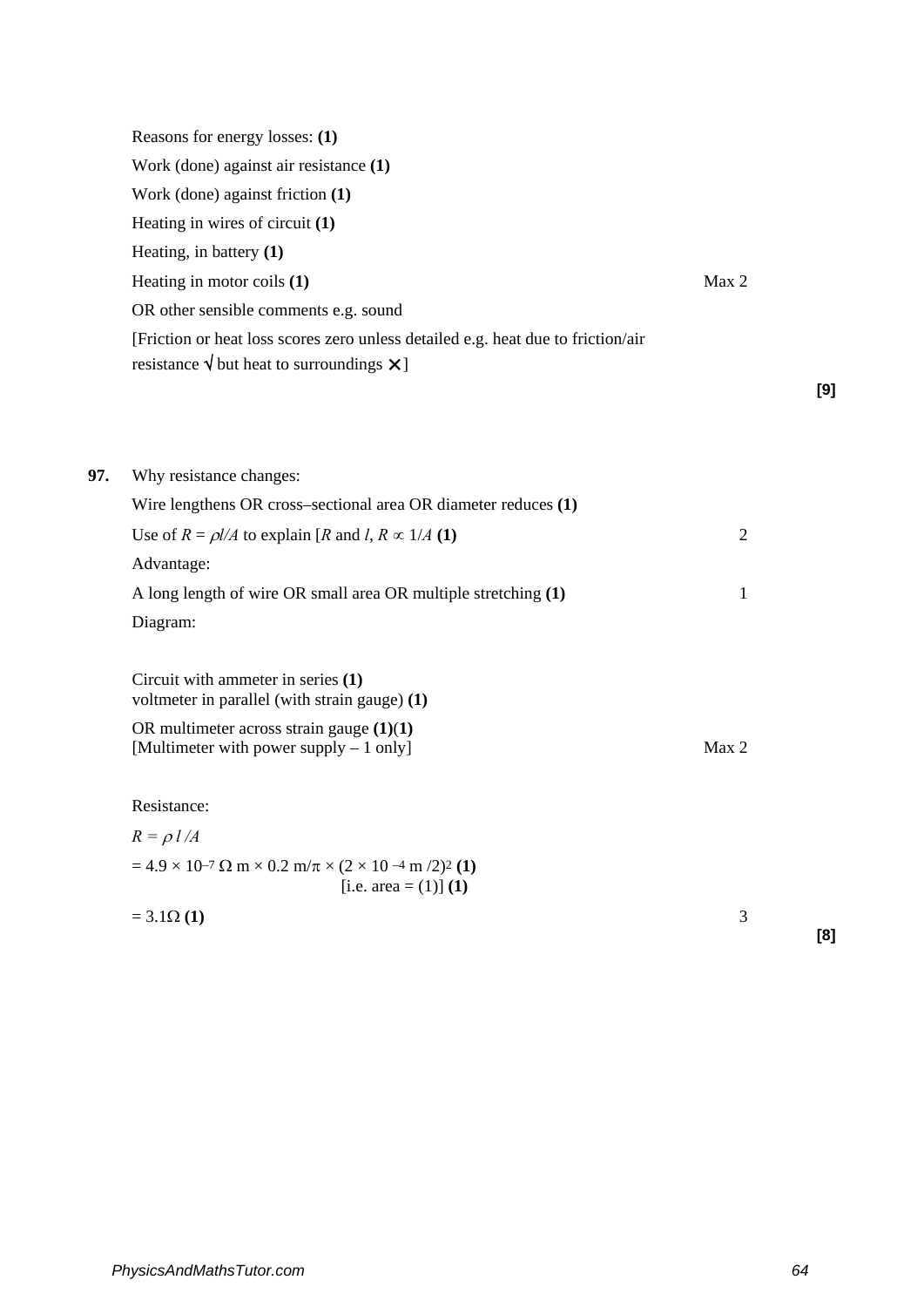### **98.** Threshold wave:

Electron requires certain amount of energy to escape from surface **(1)**

This energy comes from one photon **(1)**

Use of  $E = hf(1)$ 

(So photon needs) minimum frequency **(1)**

Hence maximum wavelength

OR use of 
$$
E = hc/\lambda
$$
 (1)

Work function:

 $f = c/\lambda = 3.0 \times 10^8 / 700 \times 10^{-9}$  m (1)  $= 4.28 \times 10^{14}$  Hz **(1)**  $E = hf = 6.63 \times 10^{-34}$  J s  $\times$  4.28  $\times$  10<sup>14</sup> Hz = 2.84  $\times$  10<sup>-19</sup> (J) [Allow e.c.f.] **(1)** 3

Circuit :

Circuit showing resistors only in series **(1)**

Potentials labelled **(1)**  [Use of potential divider – allowed] Resistor values 1: 1: 1 OR 1:2 **(1)** Max 2

Suggestion:

Cosmic rays travel more slowly than light **(1)** 1

**[10]**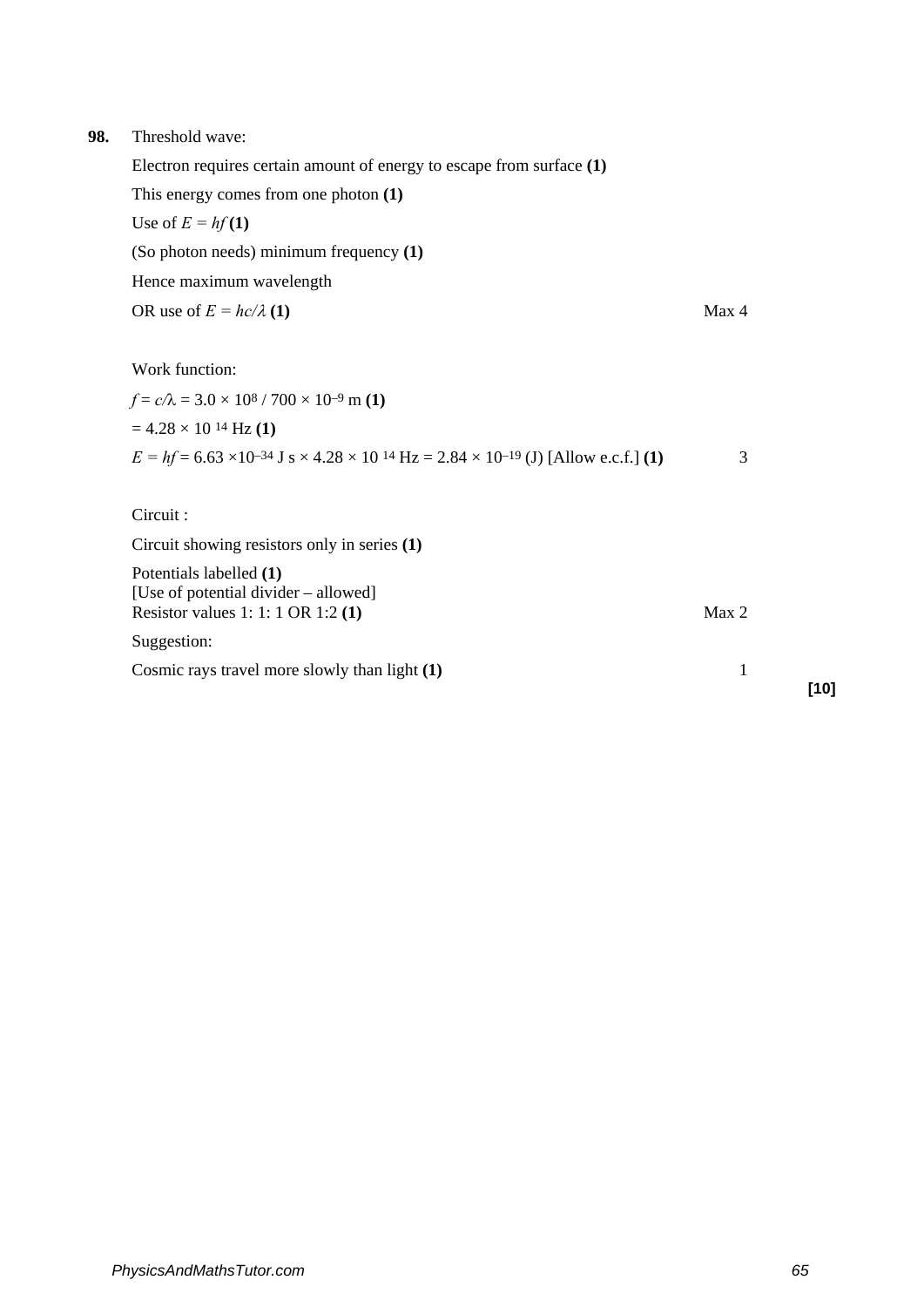### **99.** Definition of symbols:

 $n =$  number of electrons/carriers per unit volume (per m<sup>3</sup>) OR electron (or carrier) density **(1)**

| Ratio             | Value | Explanation                                                                                                               |  |
|-------------------|-------|---------------------------------------------------------------------------------------------------------------------------|--|
| $\frac{n_y}{n_x}$ |       | Same material $(1)$ $(1)$                                                                                                 |  |
|                   | 1     | Connected in series/Kirchoff's 1 <sup>st</sup> law/conservation of<br>charge/current is the same $(1)$ $(1)$              |  |
| $\frac{v_y}{v_x}$ | 2     | A is halved so $\nu$ double<br>[Accept qualitative, e.g. $A \downarrow$ so $v \uparrow$ , or good<br>analogy] $(1)$ $(1)$ |  |

 $v =$  average (OR drift) velocity (OR speed) (1) 2

6

 $[Accept e.g. ny = nx.....]$ 

[No e.c.f ]

[NB Mark value first, without looking at explanation. If value correct, mark explanation. If value wrong, don't mark explanation *except*: if  $v_y/v_x = \frac{1}{2}$  or 1:2, see if explanation is correct physics, and if so give **(1)**. No e.c.f.]

**[8]**

**100.** Demonstration that resistance is 0.085  $\Omega$ :

$$
R = \rho l/A (1)
$$
  
= 1.7 × 10<sup>-8</sup> Ωm × 20 m / (4.0 × 10<sup>-6</sup> m<sup>2</sup>) (1) 2

Calculation of voltage drop:

V = 37 A × 0.085 Ω (1)  
= 3.1 V × 2 = 6.3 V [Not if 
$$
V_{\text{shower}}
$$
 then found] (1) 2

[Only one conductor, leading to 3.1 V, gets  $1<sup>st</sup>$  mark] [Nothing if wires in parallel]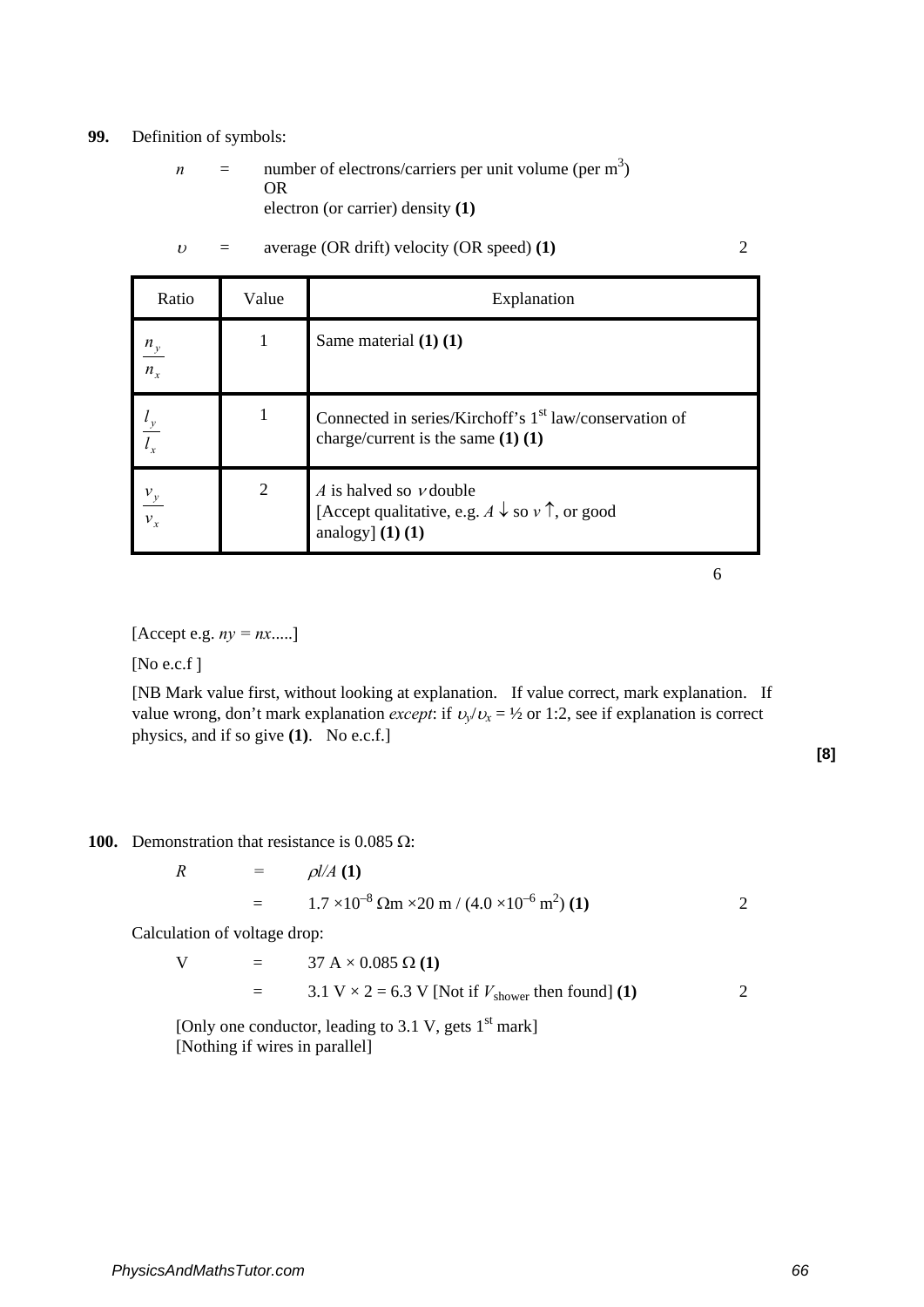Explanation:

| Lower resistance/ $R = 0.057 \Omega$ /less voltage drop/new $V = \frac{2}{3}$ old $V(1)$                                       |                |     |
|--------------------------------------------------------------------------------------------------------------------------------|----------------|-----|
| Power dissipated in cable/energy wasted/wire not so hot<br>OR more p.d/current/power to shower<br>OR system more efficient (1) | $\overline{2}$ | [6] |
| 101. Explanation: .                                                                                                            |                |     |
| $I = E/r + R(1)$                                                                                                               | 1              |     |
| Appropriate formula for cell E9:                                                                                               |                |     |
| C9 * D9 OR RI OR 1 $\Omega$ × 4 A (1)                                                                                          | 1              |     |
| Appropriate formula for cell F 11                                                                                              |                |     |
| D11 *E11 OR $VI$ OR $3A \times 6V$ OR C11 * D11 *D11<br>OR $RI^2$ OR 2 $\Omega \times (3 \text{ A})^2$ (1)                     | $\mathbf{1}$   |     |
| Short circuit current:                                                                                                         |                |     |
| 6A(1)                                                                                                                          | 1              |     |
| Explanation:                                                                                                                   |                |     |
| r and R in series $\rightarrow$ potential division (1)                                                                         | 1              |     |

| r and A in series $\rightarrow$ potential division (1)                     |  |
|----------------------------------------------------------------------------|--|
| as R $\uparrow$ , r constant $\rightarrow$ R has greater share of 12 V (1) |  |
| OR other valid argument                                                    |  |

Sketch graph of power against resistance:



Shape including asymptote **(1)** 3

Comment: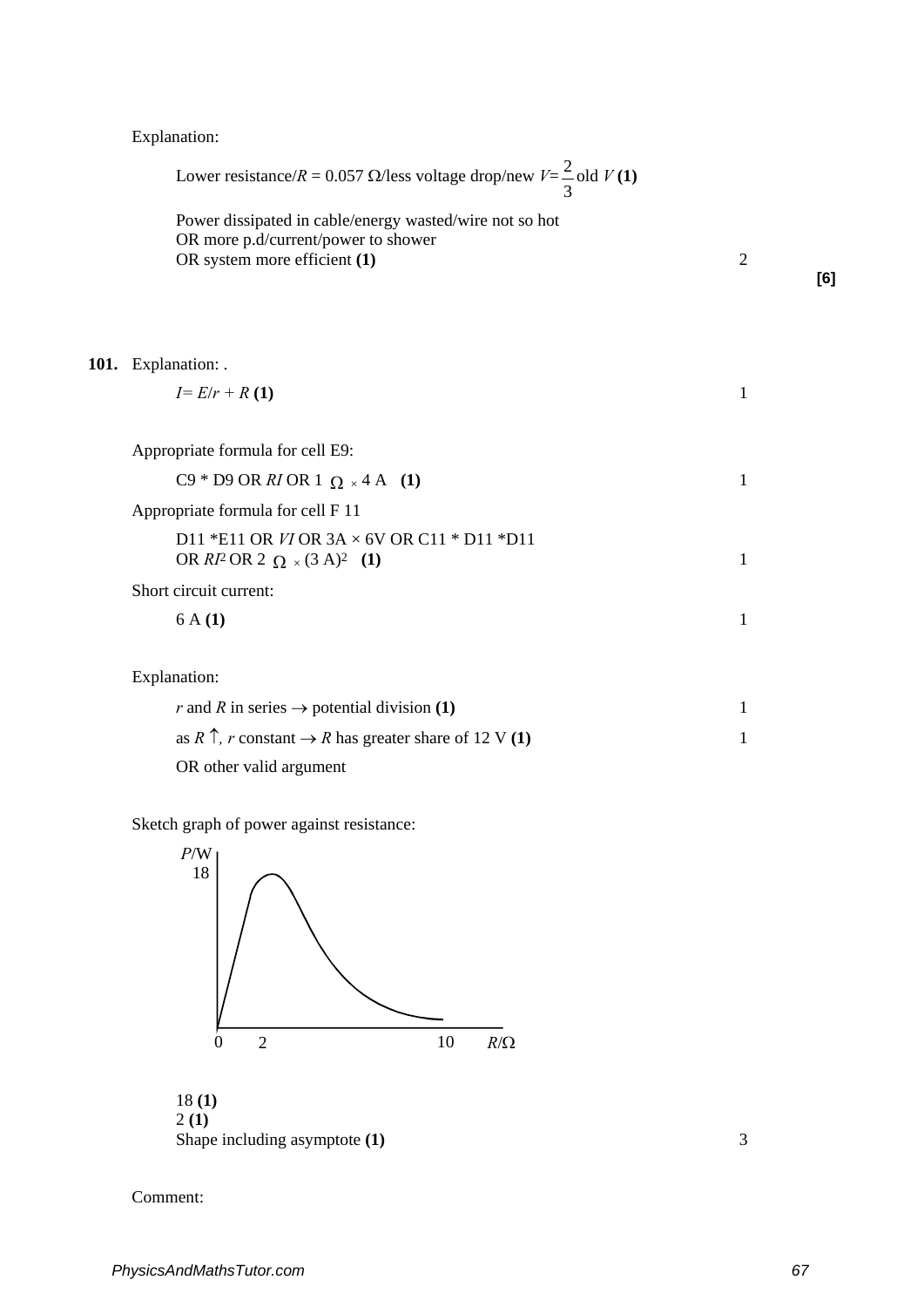Maximum when  $R = r \quad (1)$ in accordance with maximum power theorem **(1)** OR  $P \to 0$  as  $R \to \infty$  (1) Max 2

**[11]**

## **102.** (a) Mark the method *before* marking the circuit

| Suitable circuit       |                                     | Short circuit<br>option                                      |                                    |                                                      |
|------------------------|-------------------------------------|--------------------------------------------------------------|------------------------------------|------------------------------------------------------|
| What is<br>measured    | Set of readings<br>of $V$ and $I$   | $V$ and $I$                                                  | Two sets of $V$<br>and $I$         | $V$ and $I$                                          |
| What is then<br>done   | Plot $V$ against $I$                | Record $V$ for<br>open circuit                               | Substitute in<br>$V = E - Ir$      | Record $V$ for<br>open circuit                       |
| Finding $E$<br>and $r$ | $E =$ intercept<br>$r = -$ gradient | $E =$ open<br>circuit<br>voltage<br>$r$ from<br>$V = E - Ir$ | Solve<br>simultaneous<br>equations | $E =$ open circuit<br>voltage r from<br>$r = E - Ir$ |

| Suitable circuit     | R                              | A<br>$\overline{\mathbf{R}}$   |                                 | Potentiometer<br>To<br>Pot |
|----------------------|--------------------------------|--------------------------------|---------------------------------|----------------------------|
| What is<br>measured  | V for known $R$                | <i>I</i> for known $R$         | Two sets of $I$<br>and $R$      | $l$ for known $R$          |
| What is then<br>done | Record $V$ for<br>open circuit | Record $V$ for<br>open circuit | Substitute in $E$<br>$= I(R+r)$ | $l'$ for open<br>circuit   |
| Finding $E$ and $r$  | E<br>$=$ open                  | $E =$ open                     | Solve                           | $E$ from $l'$              |

-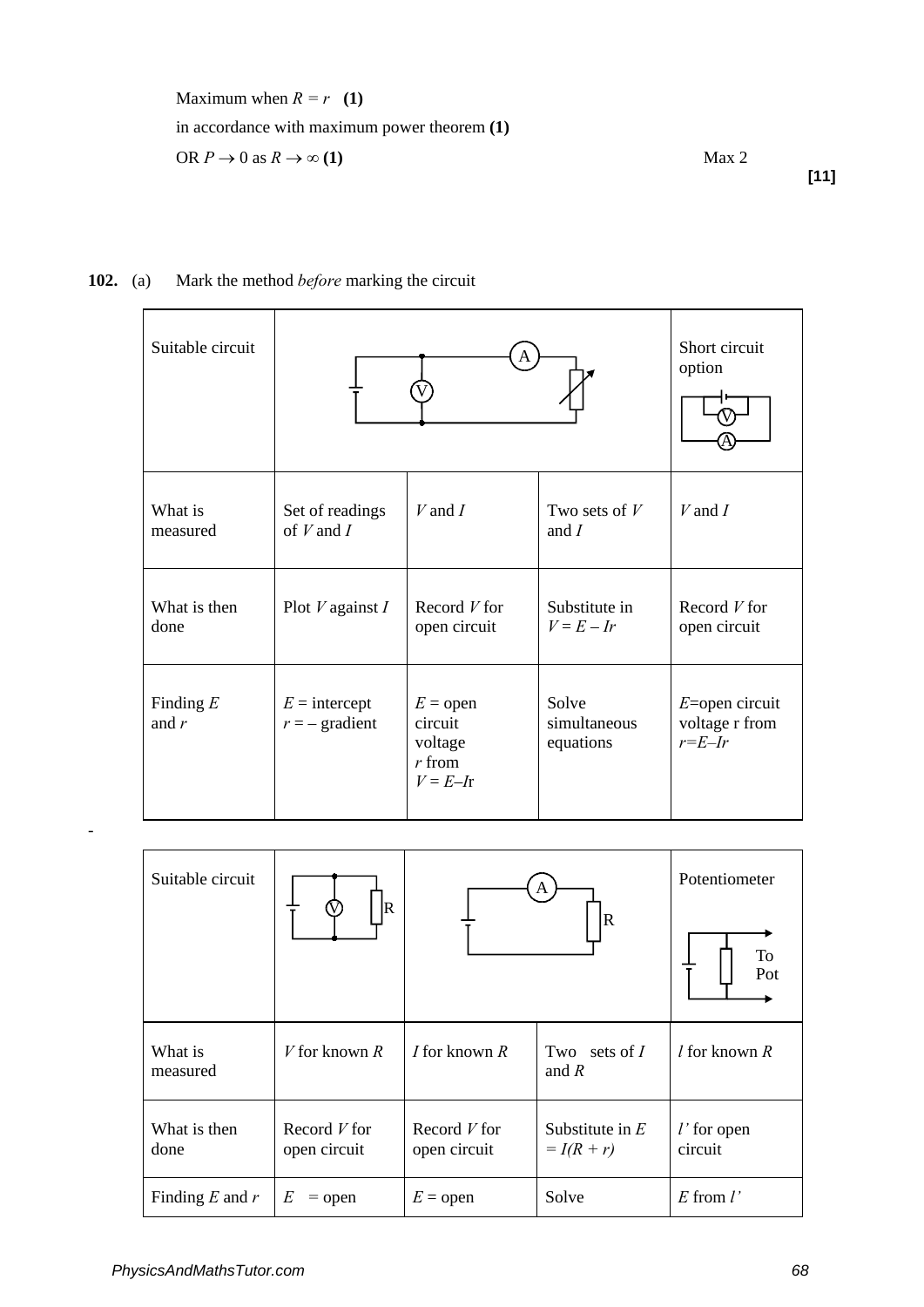| circuit voltage $r$<br>trom<br>$E/V = (R +$<br>r/R | circuit<br>voltage<br>$r$ from<br>$E = I(R + r)$ | simultaneous<br>equations | (calibrated)<br>$(R+r)$ |
|----------------------------------------------------|--------------------------------------------------|---------------------------|-------------------------|
|----------------------------------------------------|--------------------------------------------------|---------------------------|-------------------------|

Mark other procedures in a similar way 4

[Mark text, then tick for circuit if it does the job described.

If diagram *alone*, ask if it can do the job and give mark if yes]

- (b) (i) p.d. across battery: *V* = *E* <sup>−</sup> Ir  $= 12.0 \text{ V} - 3.0 \text{ A} \times 3.0 \Omega \text{ (substitution)}$  $= 3.0 \text{ V}$  2 (ii) Straight line from  $(0,12)$  to  $(3,3)$  (e.c.f.) 1  $Current: 2.05$  to  $2.10$  A 1 **[8]**
	- [Allow correct intersection of their line (ignore shape),  $\pm$  0.05 A, of the characteristic with their graph, even if theirs is wrong. A line MUST be drawn for the last mark.]
- **103.** Explanation of variation shown on the graph:

More electrons set free. Any one from: as temperature increases; thermal energy/vibration increases/ resistance decreases/current increases 2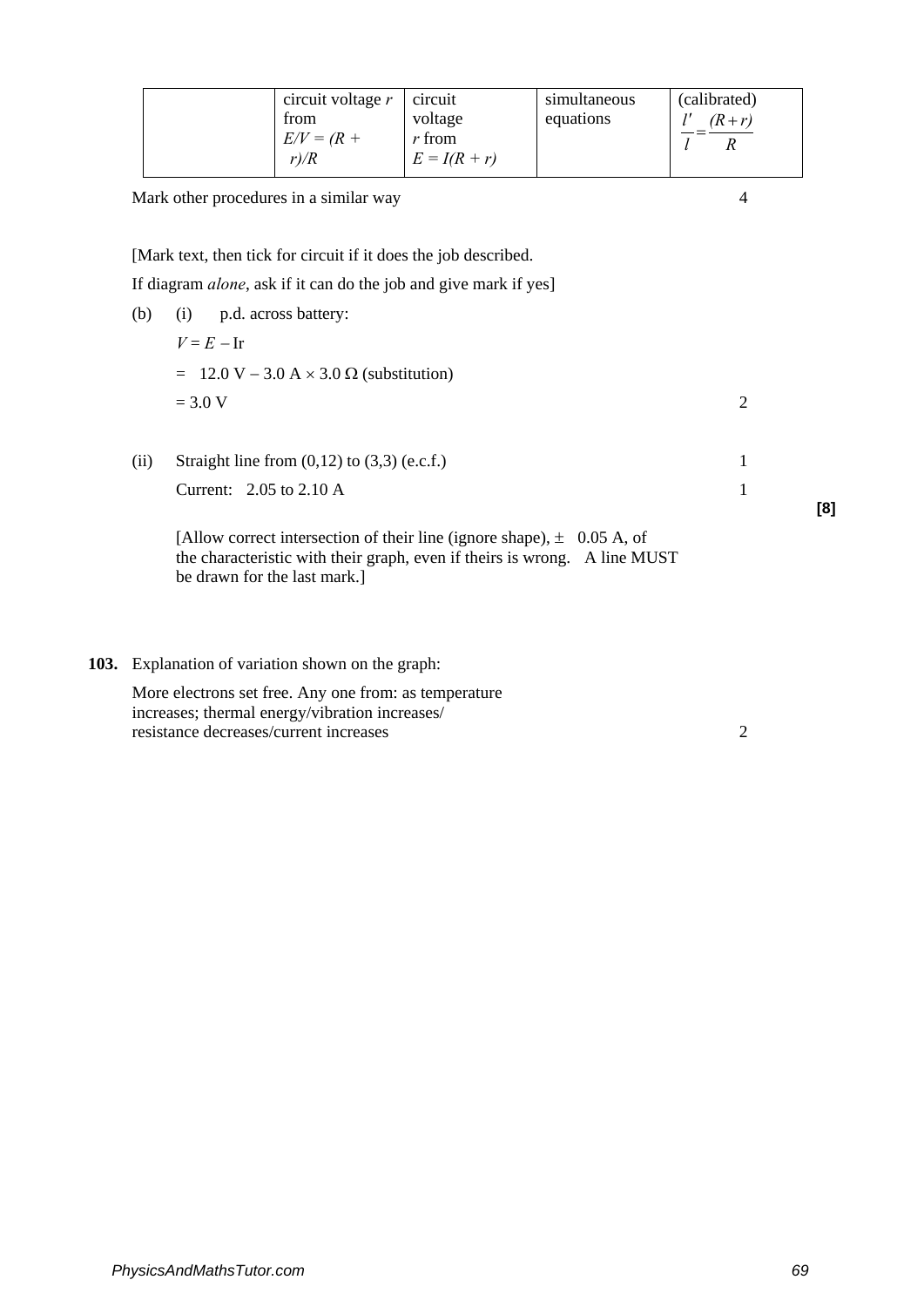### Resistance of thermistor:

*V* (across thermistor) =  $1.20$  V Resistance ratio = voltage ratio  $R = 495 \Omega$ 

### or

 $I = 0.80$  V/330  $\Omega$  (substitution)  $= 0.002424$  A *V* across thermistor  $= 1.20$  V *R* = 1.20 V/0.002424 A  $= 495 \Omega$ 

or

 $I = 0.80$  V/330 Ω  $= 0.002424 A$  $R_{\text{(total)}} = 2.0 \text{ V}/0.002424 \text{ A}$  $= 825 \Omega$  $R = 825 \Omega - 330 \Omega$  $= 495 \Omega$  3

### Explanation:

Thermistor resistance low Why: thermistor hotter/more current, power, charge carriers Why v. small: thermistor takes smaller <u>fraction</u> of p.d. *or* ratio of p.d. 3

**[8]**

### **104.** Completion of a correct circuit diagram:

Ammeter in series with lamp and supply [Ignore voltmeter position]

Voltmeter across lamp and ammeter [and maybe with ammeter 2

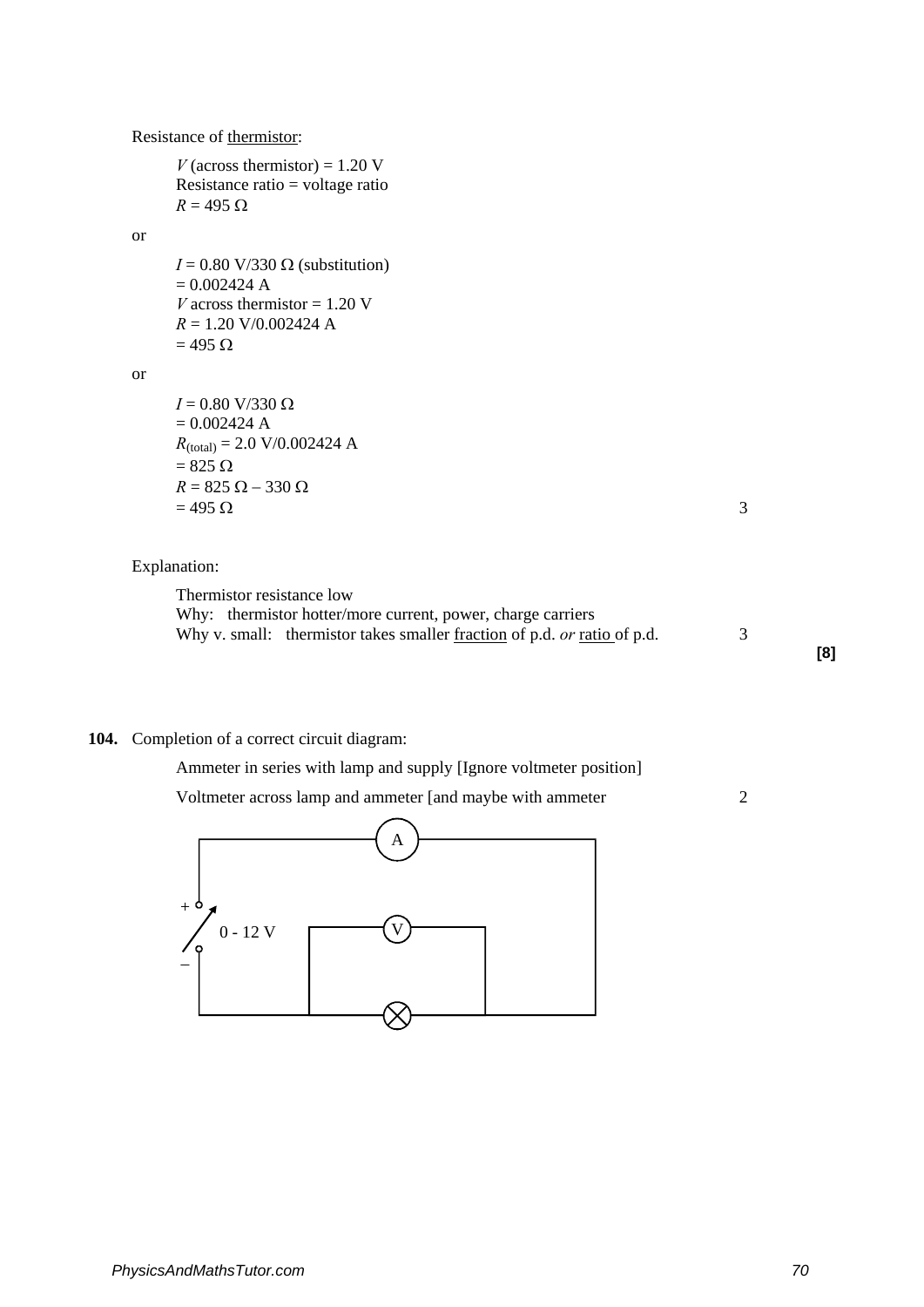Measurements:

Record voltmeter reading

Record corresponding ammeter reading ["corresponding" may be implied]

Repeat for range of supply voltage settings [or currents] 3 Labelled sketch:



Label axes *I* and *V* [with or without units] Graph line with correct curvature [overlook any tendency of the current value to saturate]

Show 12 V, 2 A correctly [Allow 12 and 2 if units are labelled on axes] 3

[The second mark is lost if axes are not labelled, unless 2 A and 12 V are present, with the units, to make sense of the axes.]

### **105.** Diagram of torch circuit:

The lamp will light

Correct circuit 2

**[8]**

[Circuit showing one cell only is allowed one mark only unless the cell is labelled 4.5 V. If a resistor is included, allow first mark only unless it is clearly labelled in some way as an internal resistance.]